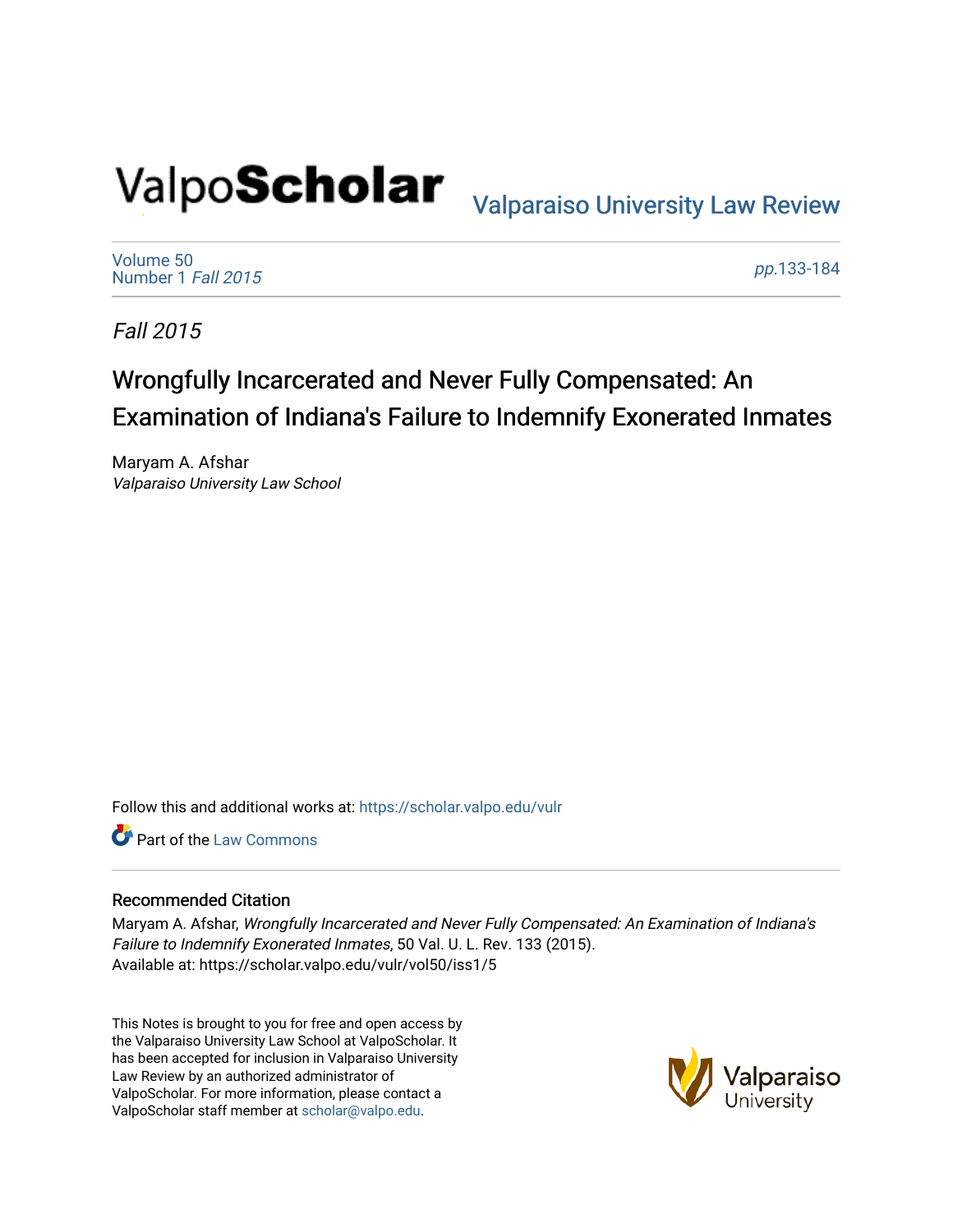# Notes

## **WRONGFULLY INCARCERATED AND NEVER FULLY COMPENSATED: AN EXAMINATION OF INDIANA'S FAILURE TO INDEMNIFY EXONERATED INMATES**

### I. INTRODUCTION

"Not guilty," two simple words that changed one man's life forever.1 David Camm, a former Indiana State Police officer, is overwhelmed with emotions after spending thirteen years wrongfully imprisoned for the murders of his wife and two children.2 He is released from prison only to return to an empty house—no wife, no children.3 Loss, anger, loneliness, and pain were his only companions.4 Everything Camm worked for to maintain his livelihood, including his commendable reputation, career, and family were destroyed.<sup>5</sup> From the moment he discovered his mutilated wife and children, through the endless trials and numerous false convictions, and through thirteen years of being wrongfully imprisoned, Camm has suffered unimaginable loss that continues to this day.6

<sup>&</sup>lt;sup>1</sup> This scenario is a true story of a recent Indiana exoneree used to illustrate the issues presented in this Note. *See* Stephan Johnson, *Exclusive: David Camm Speaks to Local Reporter for First Time*, WDRB (Dec. 18, 2013, 4:28 AM), http://www.wdrb.com/story/24244525/ exclusive-david-camm-speaks-to-local-reporter-for-firsttime [http://perma.cc/U79H-MWWF] (discussing Camm's initial interview with a reporter upon being released from prison).

<sup>2</sup> *See* Richard Schlesinger, *Walking Free*, CBS NEWS (Aug. 2, 2014), http://www.cbsnews.com/news/david-camm-walking-free/ [http://perma.cc/U4F7- 62Y5] (detailing Camm's journey through the numerous trials, thirteen years behind bars, and his life after exoneration).

<sup>3</sup> *See id.* (exhibiting Camm's former interviews where he discussed the horrific murder of his family and the tragic aftermath). Many exonerees do not even have a home to return to upon release from prison. *See* Meggan Smith, *Have We Abandoned the Innocent? Society's Debt to the Wrongly Convicted*, 2 AM. U. CRIM. L. BRIEF 3, 3–6 (2007) (providing details of exonerees who are released from prison and forced to rely on their families for financial support and housing).

<sup>4</sup> *See* Matt McCutcheon, *Six Months After Acquittal, David Camm Speaks Publicly for the First Time*, WTHR (Apr. 23, 2014), http://www.wthr.com/story/25323831/2014/04/23/davidcamm-gives-first-public-speech-at-indiana-state [http://perma.cc/2HT8-F7YW] (presenting Camm's post-exoneration experience and the hardships he continues to endure). <sup>5</sup> *See* Johnson*, supra* note 1 (elaborating on Camm's life after serving thirteen years in prison for a crime he never committed).

<sup>6</sup> *See id*. (covering Camm's release from prison and the traumatic effect wrongful incarceration had on his life).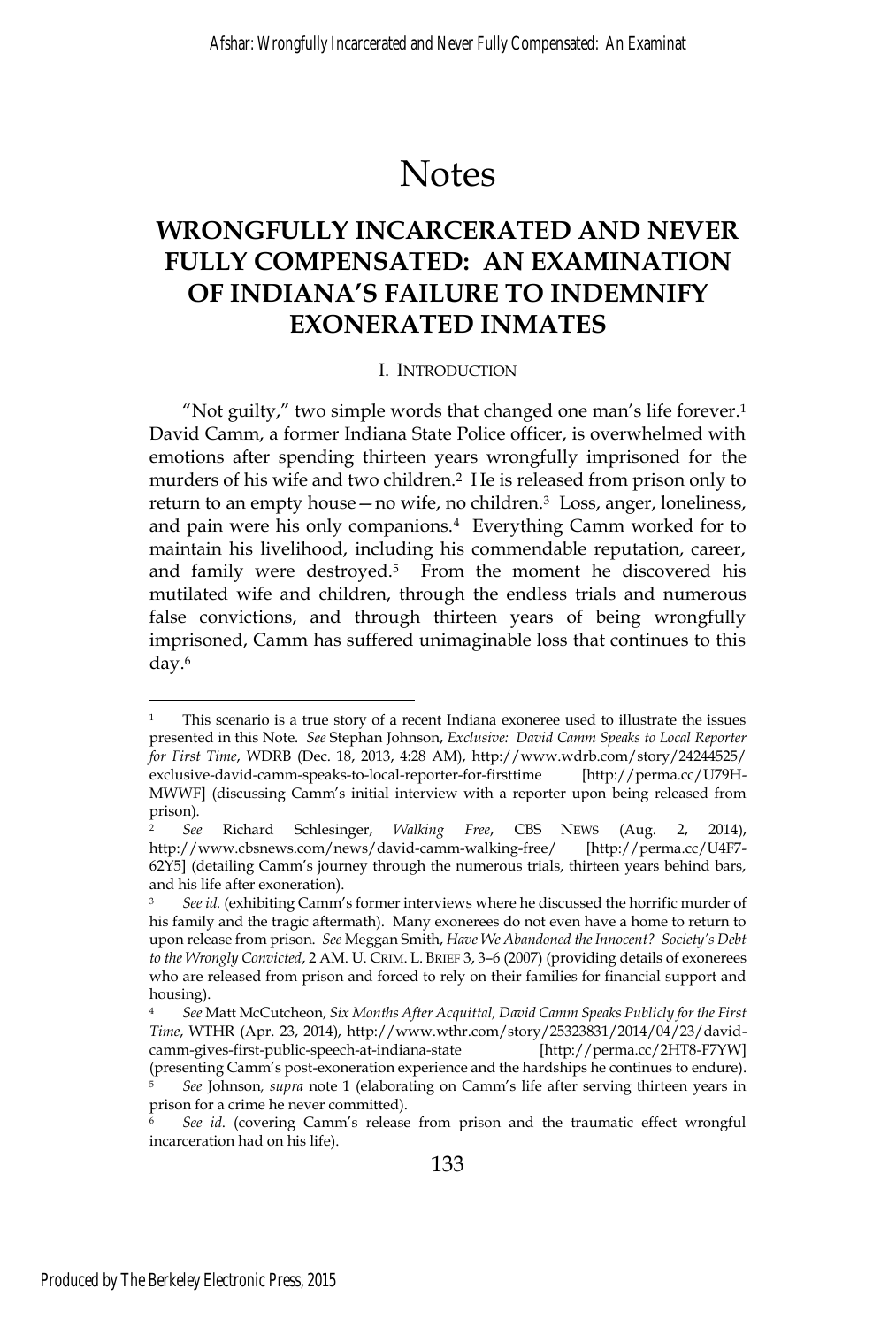In October 2013, after tirelessly fighting to prove his innocence, Camm was exonerated and subsequently released from prison.7 Despite his release, Camm could not cope with the tragedy and injustice inflicted on him and his family.<sup>8</sup> He told reporters, "You know, those people who say time heals all wounds and those clich[é]s? I don't think anyone who says that has ever been through anything like this. Because I'm telling you that time doesn't heal anything."9 As a result of his wrongful incarceration, Camm filed a lawsuit against Floyd County, Indiana and various other

on October 1, 2000, until his ultimate exoneration on October 24, 2013, Camm fought hard to prove his innocence through the courts, while the true killer was free for nearly five years).

<sup>7</sup> *See* Verified Complaint and Jury Demand at 36, Camm v. Faith, No. 14-123 (S.D. Ind. Oct. 24, 2014) [hereinafter Verified Complaint] (discussing Camm's trials). The State of Indiana charged Camm with the murder of his family within three days of discovering them. *See* Camm v. State, 812 N.E.2d 1127, 1129–30 (Ind. Ct. App. 2004) (noting that the murders occurred on September 28, 2000, and Camm was charged on October 1, 2000). After his first trial in 2002, the jury returned a guilty verdict and sentenced Camm to 195 years in prison. *Id*. at 1130. Purported high velocity blood spatter on Camm's t-shirt and his sexual encounters with numerous women were the main evidence used against him. *Id*. In 2004, the Indiana Court of Appeals reversed the three murder convictions, concluding that Camm was unfairly prejudiced when the State introduced evidence regarding his extramarital affairs. *Id*. at 1142. The court further stated that the jury would likely have found Camm not guilty if the improper evidence was prohibited. *Id*. at 1137. Following the reversal of Camm's conviction, the State linked the DNA discovered on Camm's car and on a sweatshirt left at the crime scene to Charles Boney. Schlesinger, *supra* note 2. Boney's DNA was also discovered underneath Camm's wife's fingernails. *See id*. (discussing the type of evidence that ultimately linked Boney to the murders). Camm was charged a second time under the theory that his motive for the murders was to cover up his molestation of his daughter. *See* Camm v. State, 908 N.E.2d 215, 220 (Ind. 2009) (stating that an autopsy report revealed blunt force trauma to the daughter's external genital region and the State's expert testimony proposed that the daughter was sexually molested within twenty-four hours of her death). Boney was also charged as a co-conspirator. *Id*. During his second trial, the jury convicted Camm again and sentenced him to a term of life without parole. *Id*. In a separate trial, Boney was convicted of murdering Camm's family and sentenced to 225 years in prison. Boney v. State, 880 N.E.2d 279, 286 (Ind. Ct. App. 2008). Camm then filed an appeal of his second conviction. *Camm*, 908 N.E.2d at 219. In 2009, the Indiana Supreme Court reversed Camm's conviction, reasoning that the State failed to connect the daughter's alleged injuries of molestation to Camm. *Id.* at 223, 237. Murder charges against Camm were re-filed and his third trial began in August 2013. Verified Complaint, *supra* note 7, at 36. In 2009, Camm entered a verified petition for appointment of a special prosecutor to remove Keith Henderson as the prosecutor due to a book he was trying to publish about Camm's trials. *Id*. at 31. Henderson refused to step down, which lengthened Camm's time in prison for another two years. *Id*. In 2011, the Indiana Supreme Court determined that Henderson had a conflict of interest due to his book regarding Camm's trials. *Id*. at 31–32. 8 *See* Verified Complaint, *supra* note 7, at 47 (articulating that from the date of his arrest

<sup>9</sup> Johnson, *supra* note 1. *See* Smith, *supra* note 3, at 11 (demonstrating the struggles exonerees encounter when attempting to adjust back into the real world including psychological damage and trouble securing housing and employment).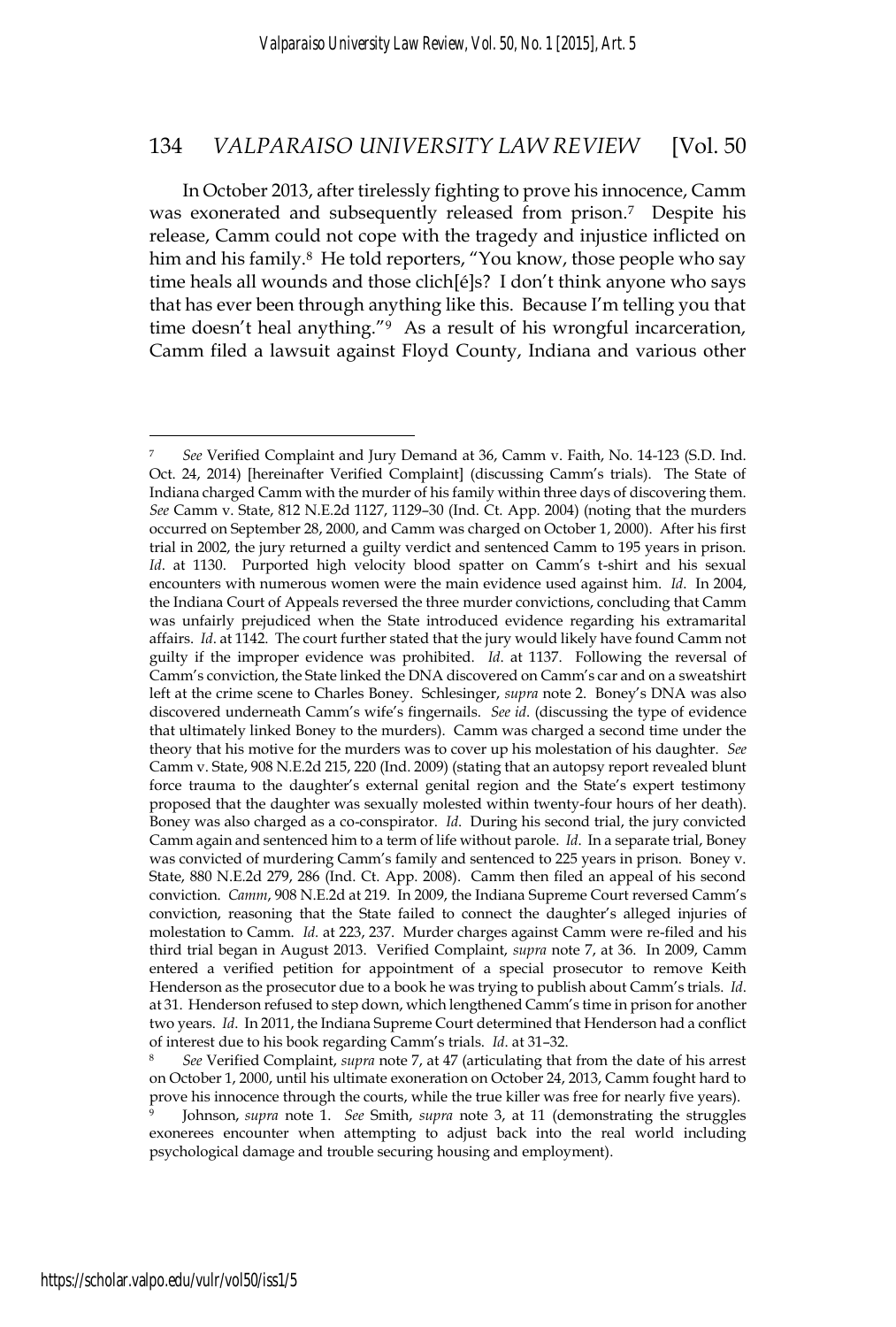$\overline{a}$ 

### 2015] *Wrongfully Incarcerated* 135

individuals, seeking compensatory and punitive damages to be determined at trial.10

False convictions continue to plague the United States' criminal justice system.11 The proliferation of exonerations since 1989, now over 1700, undermines the integrity of the criminal justice system.12 In 2014, prisons released 125 innocent inmates, making it a record-breaking year for exonerations in the United States.<sup>13</sup> Upon release, these individuals are

http://www.law.umich.edu/special/exoneration/Documents/Exonerations\_in\_2014\_rep

<sup>10</sup> *See* Verified Complaint, *supra* note 7, at 49–50 (stating that Camm sought damages based on the following: "false detention and false imprisonment, deprivation of liberty, humiliation, mental and emotional distress, violations of his constitutional rights, and personal and physical injuries, including but not limited to pain and suffering, severe mental anguish, emotional distress, loss of family relationships, severe psychological damage, loss of educational opportunity, loss of professional opportunity, loss of income, infliction of physical illness, inadequate medical care, humiliation, indignities and embarrassment, degradation, permanent loss of natural psychological development, and restrictions on all forms of personal freedom including but not limited to diet, sleep, personal contact, educational opportunity, vocational opportunity, athletic opportunity, medical care, privacy, personal fulfillment, sexual activity, family relations, reading, television, movies, travel, enjoyment, and expression" solely because Indiana has not adopted a compensation statute for exonerees).

<sup>11</sup> *See About The Registry*, THE NAT'L REGISTRY OF EXONERATIONS, https://www.law. umich.edu/special/exoneration/Pages/About-Us.aspx [http://perma.cc/K4S9-BS48] (presenting the Registry, which was created in 2012 and contains a collection of exonerations in the United States since 1989 to date).

<sup>12</sup> *See id.* (noting that as of January 30, 2016, 1733 individuals were exonerated and the numbers increase almost daily). Since the late 1980s, DNA analysis has assisted in identifying the true perpetrator and releasing innocent individuals. *Unvalidated or Improper Forensic Science,* INNOCENCE PROJECT, http://www.innocenceproject.org/causes-wrongfulconviction/unvalidated-or-improper-forensic-science [http://perma.cc/JR29-ZYLN] [hereinafter *Improper Forensic Science*]. Currently, all of the states have implemented the Combined DNA Index System ("CODIS"), which stores DNA profiles of convicted felons and matches them to future DNA samples to help solve crimes. Maryland v. King, 133 S. Ct. 1958, 1968 (2013). As a result, DNA technology has exonerated 329 innocent individuals in the United States. *The Cases: DNA Exoneree Profiles*, INNOCENCE PROJECT, http://www.innocenceproject.org/cases-false-imprisonment/front-page#c10=published& b\_start=0&c4=Exonerated+by+DNA [http://perma.cc/5ZKV-PH9X]. The Innocence Project calculated that DNA proved the innocence of twenty death row inmates in twelve different states. *The Innocent and the Death Penalty*, INNOCENCE PROJECT, http://www.innocenceproject.org/free-innocent/improve-the-law/the-innocent-and-thedeath-penalty [http://perma.cc/2ZFD-YCH7]. The DNA exoneree served an average of fourteen years in prison. *Exonerating The Innocent,* INNOCENCE PROJECT, http://www.innocenceproject.org/free-innocent/exonerating-the-innocent/exoneratingthe-innocent [http://perma.cc/MQT7-RZJD]. It is difficult to calculate how many more innocent individuals are imprisoned, but scholars estimate that approximately 5000–10,000 false convictions occur each year in the United States and about 2000–4000 are prison sentences. James R. Acker et al., *Stepping Back—Moving Beyond Immediate Causes: Criminal Justice and Wrongful Convictions in Social Context*, *in* EXAMINING WRONGFUL CONVICTIONS: STEPPING BACK, MOVING FORWARD 3, 3 (Allison D. Redlich et al. eds., 2014).<br><sup>13</sup> *See Exonerations in 2014*, THE NAT'L REGISTRY OF EXONERATIONS 1 (Jan. 27, 2015),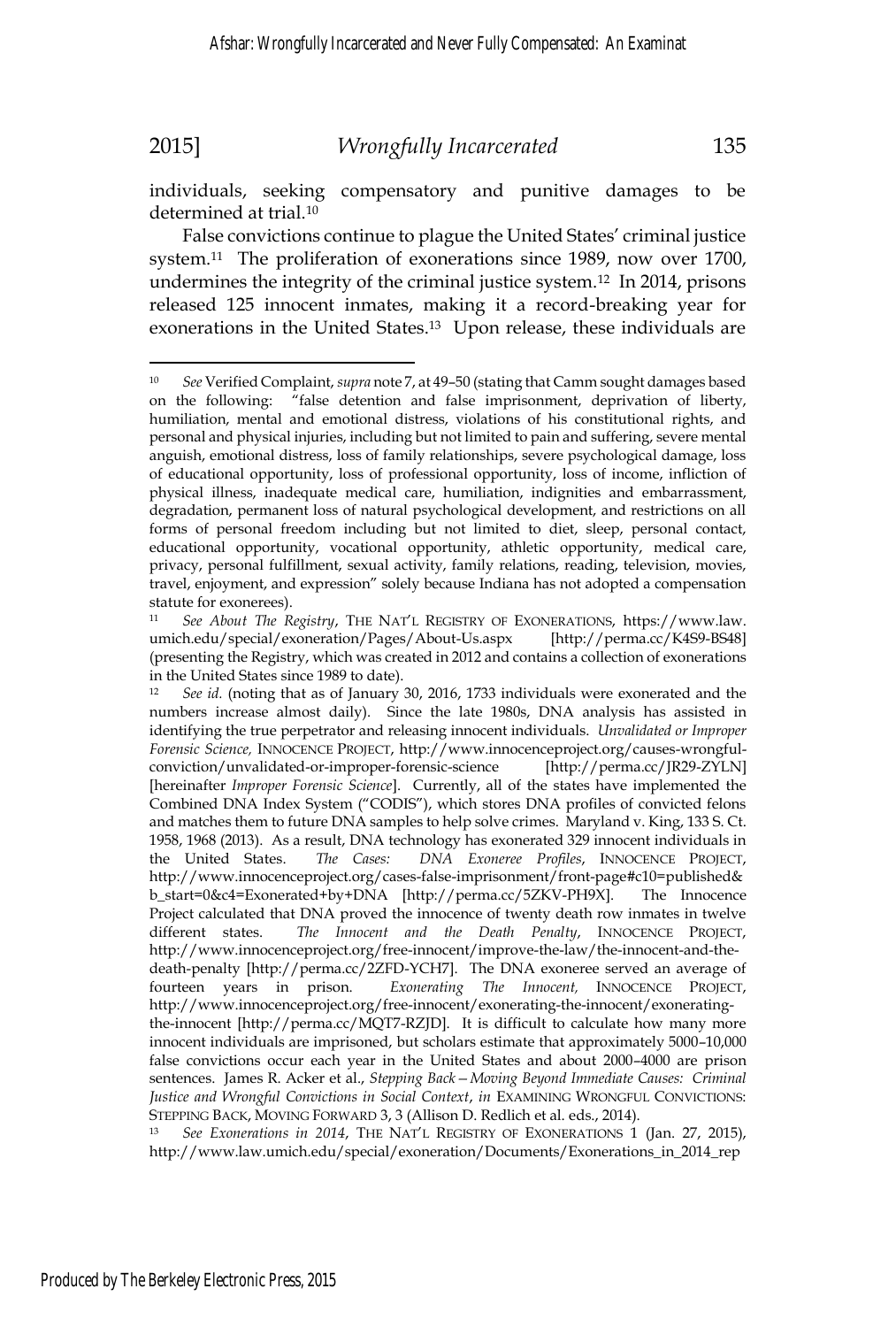forced back into society to confront serious difficulties in every aspect of their lives, ranging from financial troubles to lacking access to medical care.14 Despite the growing number of exonerations, twenty states, including Indiana, currently lack a wrongful incarceration compensation statute.15 Given that society accepts the inherent possibility of erroneous convictions to maintain public safety, it should also take accountability for indemnifying exonerees when these errors do occur.16 To ensure that exonerees receive the critical resources needed to successfully reintegrate back into society, the Innocence Project recommends model legislation,

ort.pdf [http://perma.cc/N8ER-77R3] (discussing the number of exonerations in 2014). The next highest number of exonerations recorded was in 2013 and 2012, reporting ninety-one exonerations in both years. *Id.* Since 1973, more than 140 prisoners were released from death row in twenty-six states. *The Case Against the Death Penalty*, AMERICAN CIVIL LIBERTIES UNION (Dec. 11, 2012), https://www.aclu.org/capital-punishment/case-against-death-penalty [https://perma.cc/CHN2-N4ZD]. "There are now 154 exonerated death row survivors in the [United States]." *Meet Our Exoneree Members*, WITNESS TO INNOCENCE, http://www.witnesstoinnocence.org/exonerees.html [http://perma.cc/LL9P-CWDN]. Conviction Integrity Units ("CIUs") in district attorneys' offices have contributed to the increase of exonerations. Ned Resnikoff, *Record Number of Defendants Exonerated in 2014*, AL JAZEERA AM. (Jan. 27, 2015), http://america.aljazeera.com/articles/2015/1/27/reportcriminal-defendants-being-exonerated-in-record-numbers.html [http://perma.cc/W3S8- EW8V]. CIUs are groups of prosecutors who verify whether past convictions are lawful. *Id*. The first CIU was created in 2008 and now there are fifteen nationwide. *Id*. In 2014, CIU's assisted in exonerating forty-nine out of 125 exonerees in that year. *Id*. A study released in 2014 reviewed 7482 death sentences from 1973 to 2004 and revealed that 117 (1.6%) individuals in that sample were exonerated. Samuel R. Gross et al., *Rate of False Conviction of Criminal Defendants Who are Sentenced to Death*, 111 PROC. OF THE NAT'L ACAD. OF SCI. OF THE U.S. OF AM. 7230, 7231 (May 20, 2014). Using survival analysis, the study revealed that at least 4.1% (over 200) of death row inmates would have been exonerated if they indefinitely remained under the death sentence, indicating the disturbing reality that many innocent individuals are executed. *Id.* at 7230.<br><sup>14</sup> *See* Evan J. Mandery et al., *Compensation Statutes and Post-Exoneration Offending*, 103 J.

CRIM. L. & CRIMINOLOGY 553, 555 (2013) ("People exiting prison need, but often do not have, physical and mental health care, education, food, housing, jobs, and a support network. In the absence of these resources, former prisoners often return to criminal behavior."). Many of the challenges exonerees face when re-entering society is a result of spending such a long time in prison. *Id*. In fact, the average time innocent individuals spend incarcerated in the United States is approximately twelve and a half years. *Id*. *15 See Compensating The Wrongly Convicted*, INNOCENCE PROJECT (June 4, 2015, 10:40 AM),

http://www.innocenceproject.org/free-innocent/improve-the-law/fact-sheets/

compensating-the-wrongly-convicted [http://perma.cc/38CZ-B836] [hereinafter *The Wrongly Convicted*] (presenting the following states that do not have a wrongful incarceration compensation statute: Alaska, Arizona, Arkansas, Delaware, Georgia, Hawaii, Idaho, Indiana, Kansas, Kentucky, Michigan, Nevada, New Mexico, North Dakota, Oregon, Pennsylvania, Rhode Island, South Carolina, South Dakota, and Wyoming).

<sup>16</sup> *See* Edwin M. Borchard, *State Indemnity for Errors of Criminal Justice*, 52 ANNALS AM. ACAD. POL. & SOC. SCI. 108, 110 (1914) (stating that the wrongfully incarcerated individuals should not be subjected to all the costs of survival once released from prison; instead, the community as a whole should bear the costs).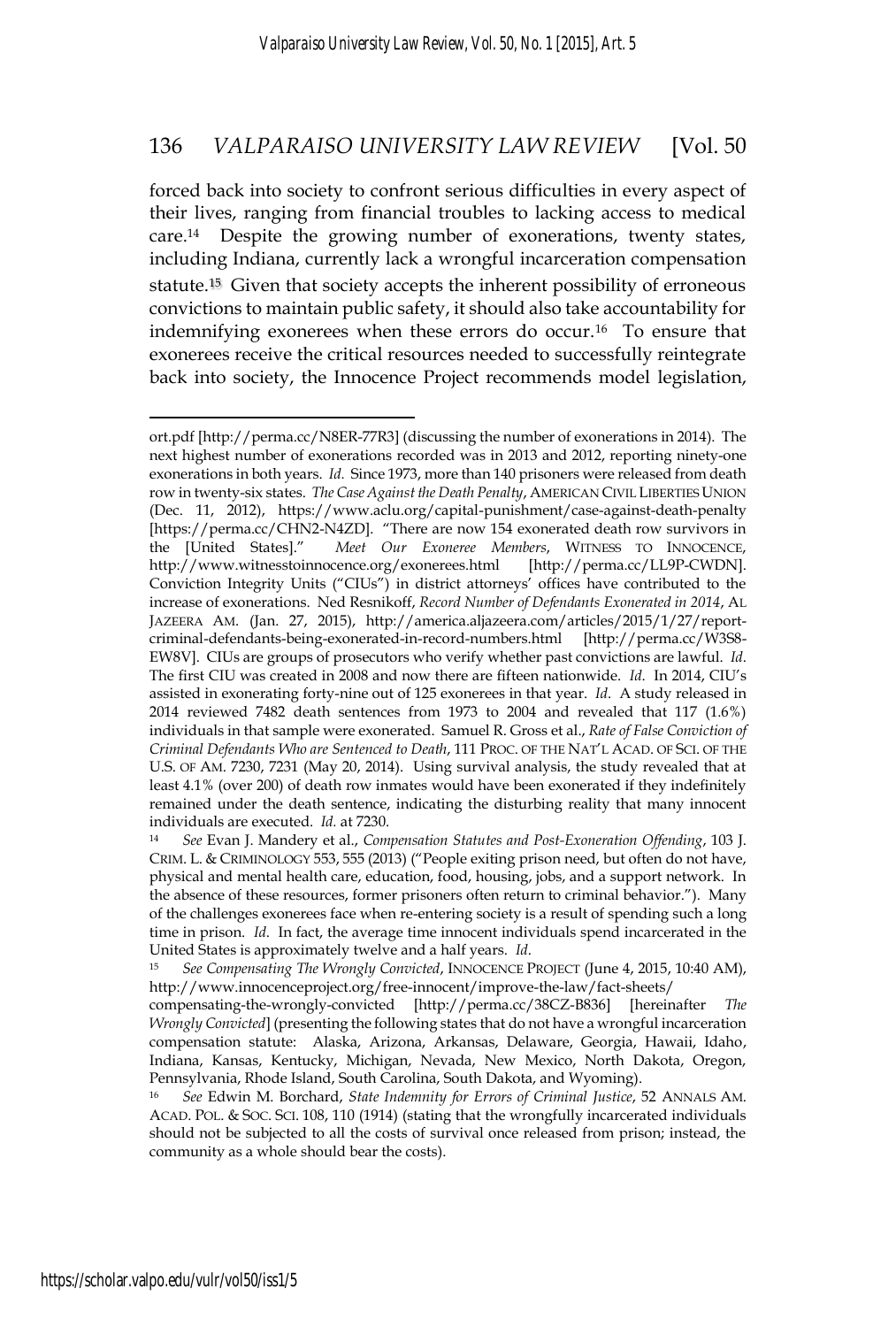which provides a practical foundation for Indiana to consider when adopting compensation legislation.17

This Note examines Indiana's liability for unjust incarcerations.18 First, Part II provides a background on exonerations, constitutional implications to improper confinement, and different states' approaches to rectifying wrongful incarcerations.<sup>19</sup> Next, Part III analyzes the critical provisions for effective wrongful incarceration compensation legislation in Indiana.20 Then, Part IV proposes a comprehensive compensation statute for erroneous incarcerations that Indiana should adopt.<sup>21</sup> Finally, Part V concludes by emphasizing the importance of a compensation statute that supplies adequate reparations for the exonerees in Indiana.<sup>22</sup>

#### II. BACKGROUND

When innocent individuals are falsely convicted, the injustice is threefold—first is to the individual; next is to the victim of the crime; and finally

<sup>17</sup> *See generally Model Legislation: An Act Concerning Claims for Wrongful Conviction and Imprisonment*, INNOCENCE PROJECT 1–9, http://www.innocenceproject.org/freeinnocent/improve-the-law/CompensationModelBill2015.pdf [http://perma.cc/6HGT-46RN] [hereinafter *Model Legislation*] (proposing a model wrongful conviction and imprisonment compensation statute for states to consider). Innocence projects are organizations dedicated to exonerating wrongfully convicted individuals. *See About Us*, INNOCENCE PROJECT, http://www.innocenceproject.org/about-innocence-project [http://perma.cc/T6CR-LWGS] (discussing the exonerees who received the assistance of the Innocence Project). Innocence projects are also involved in post-exoneration assistance, education, outreach, lobbying, and policy reform. Steven A. Krieger, *Why Our Justice System Convicts Innocent People and the Challenges Faced by Innocence Projects Trying to Exonerate Them*, 14 NEW CRIM. L. REV. 333, 369 (2011). 18 *See* Elizabeth Griffiths & Michael Leo Owens, *Remedying Wrongful Convictions: Societal* 

*Obligation to Exonerees*, *in* EXAMINING WRONGFUL CONVICTIONS: STEPPING BACK, MOVING FORWARD 267, 278–79 (Allison D. Redlich et al. eds., 2014) (urging society to take on the obligation of providing exonerees with the support they need to reestablish their lives). The authors argue that "[a]pologies, social welfare benefits, employment, education, expungement of records, reforms of criminal justice procedures, and monetary compensation . . . would demonstrate substantial effort to fulfill societal obligations for their loss of liberty and opportunities due to wrongful conviction[.]" *Id*. at 268. 19 *See infra* Part II (explaining the exoneration process, methods of compensation,

constitutional significance, Indiana exonerees, and compensation provisions adopted by other states).

<sup>20</sup> *See infra* Part III (examining provisions that address and provide the type of support exonerees need to effectively reintegrate back into society).

<sup>21</sup> *See infra* Part IV (proposing an extensive compensation statute, which includes the essential tools innocent ex-prisoners need to transition back into society after experiencing the tragedy of being wrongfully incarcerated).

<sup>22</sup> *See infra* Part V (providing an overview of the issues discussed throughout this Note and emphasizing the importance of implementing a compensation statute that provides the type of support exonerees need to regain normalcy).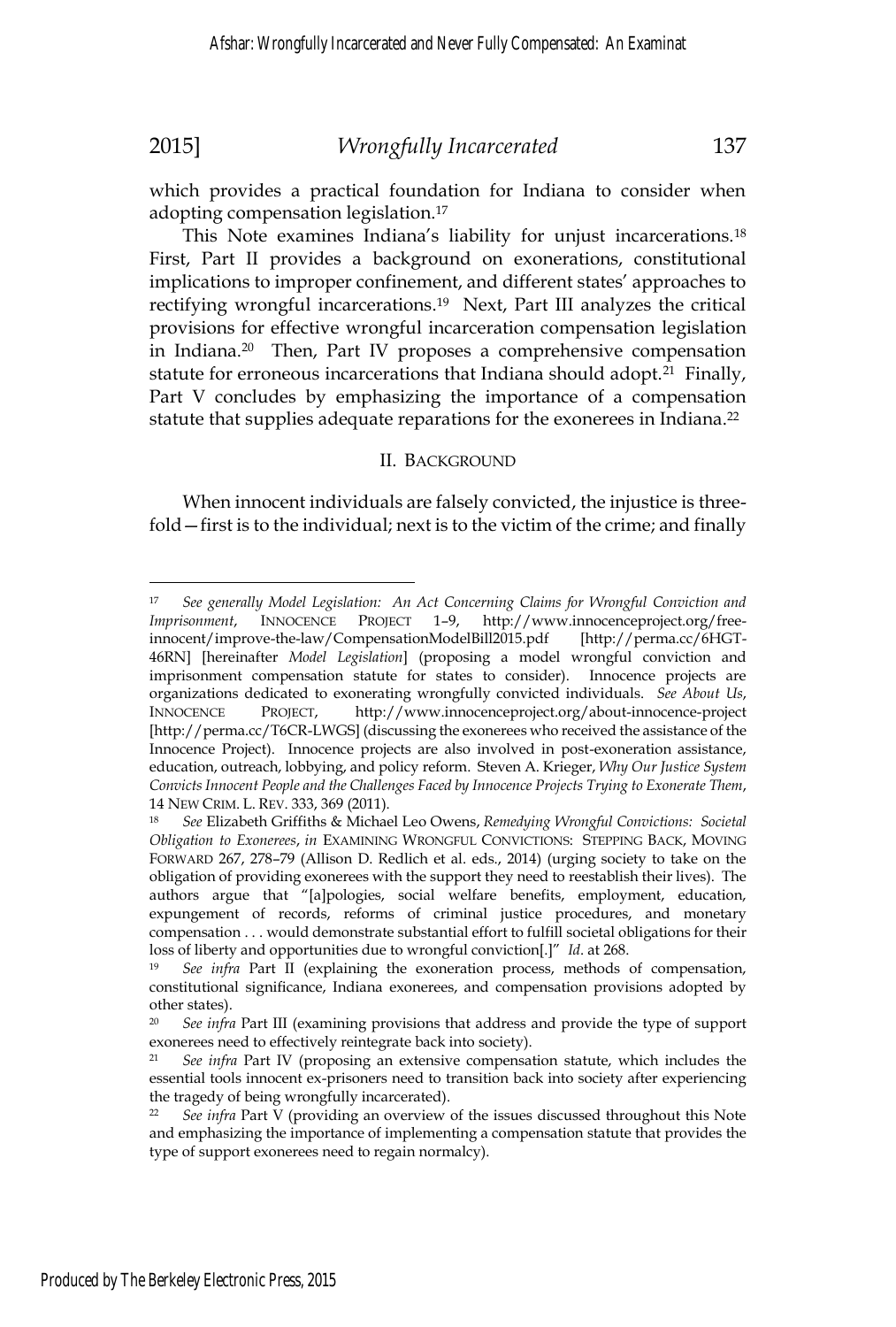to society because a criminal remains embedded in the community.23 Despite their established innocence, the challenges exonerees face when transitioning back into society are profound and their injuries are exacerbated when states fail to remedy them.<sup>24</sup> Although exonerees can never be made whole again, states have an obligation to restore their lives to the extent possible.25 In an effort to compensate innocent individuals who suffer from the adversity of the criminal justice system, thirty-one states and the federal government have adopted varying forms of wrongful incarceration compensation legislation.26

 $\overline{a}$ <sup>23</sup> *See* ABA CRIM. JUST. SEC. AD HOC INNOCENCE COMM., ACHIEVING JUSTICE: FREEING THE INNOCENT, CONVICTING THE GUILTY xxix (Paul Giannelli et al. eds., 2006) [hereinafter ACHIEVING JUSTICE] (creating policies to rectify the causes of false convictions); *Consequences of "Errors of Justice*," INNOCENT IN PRISON PROJECT INT'L, http://www.iippi.org [https://perma.cc/MR6L-529S] [hereinafter PRISON PROJECT] (discussing some of the consequences of wrongful imprisonment including: heightened crime because the real criminal is free, "precious lifetime is literally killed," mental state is affected, life in prison is dangerous, thus innocent individuals do not only suffer from wrongful imprisonment, but also from injuries and diseases as well). Marriages, families, and friends fall apart, children suffer from not having their parent(s) in their lives. PRISON PROJECT, *supra* note 23. Exonerees are more likely to face disenfranchisement and employment discrimination. *Id*. 24 *See The Wrongly Convicted*, *supra* note 15 (detailing different ways that states can

compensate exonerees which includes either a fixed sum or a range of recovery for each year spent in prison, access to services including "housing, food, psychological counseling, medical and dental care, job skills training, [and] education").

<sup>25</sup> *See id*. (discussing flaws in existing legislation, such as compensation via private bills that require exonerees to endure costly and demanding political campaigns and threatens to deny compensation to exonerees who deserve it, prohibiting compensation to those who entered into a guilty plea or false confession, denying additional remedy to individuals who can prove patent and intentional civil rights violations that resulted in their false convictions, and denying compensation to individuals who have an unrelated felony conviction on their record). Every life matters and a state should not wrongfully incarcerate an innocent individual and then fail to take accountability for their actions. *See The Wrongly Convicted*, *supra* note 15 ("Despite their proven innocence, the difficulty of reentering society is profound for the wrongfully convicted; the failure to compensate them adds insult to injury. Society has an obligation to promptly provide compassionate assistance to the wrongfully convicted[.]").

<sup>26</sup> *See 81% of Exonerated People Who Have Been Compensated Under State Laws Received Less Than the Federal Standard, New Innocence Project Report Shows*, INNOCENCE PROJECT (Dec. 2, 2009, 12:00 AM), http://www.innocenceproject.org/Content/81\_of\_Exonerated\_People\_ Who\_Have\_Been\_Compensated\_Under\_State\_Laws\_Received\_Less\_Than\_the\_Federal\_Sta ndard\_\_New\_Innocence\_Project\_Report\_Shows.php# [http://perma.cc/8GPV-ANKH] [hereinafter *Innocence Project Report*] (listing the following states that have adopted a compensation statute: Alabama, California, Connecticut, District of Columbia, Florida, Illinois, Iowa, Louisiana, Maine, Maryland, Massachusetts, Mississippi, Missouri, Nebraska, New Hampshire, New Jersey, New York, North Carolina, Ohio, Oklahoma, Tennessee, Texas, Utah, Vermont, Virginia, West Virginia, and Wisconsin. *See also Montana*, INNOCENCE PROJECT http://www.innocenceproject.org/how-is-your-state-doing/MT [http://perma.cc /L3HG-LZKF] (presenting Montana's compensation statute). Since 2013, three more states adopted a wrongful incarceration compensation legislation. *See Colorado*, INNOCENCE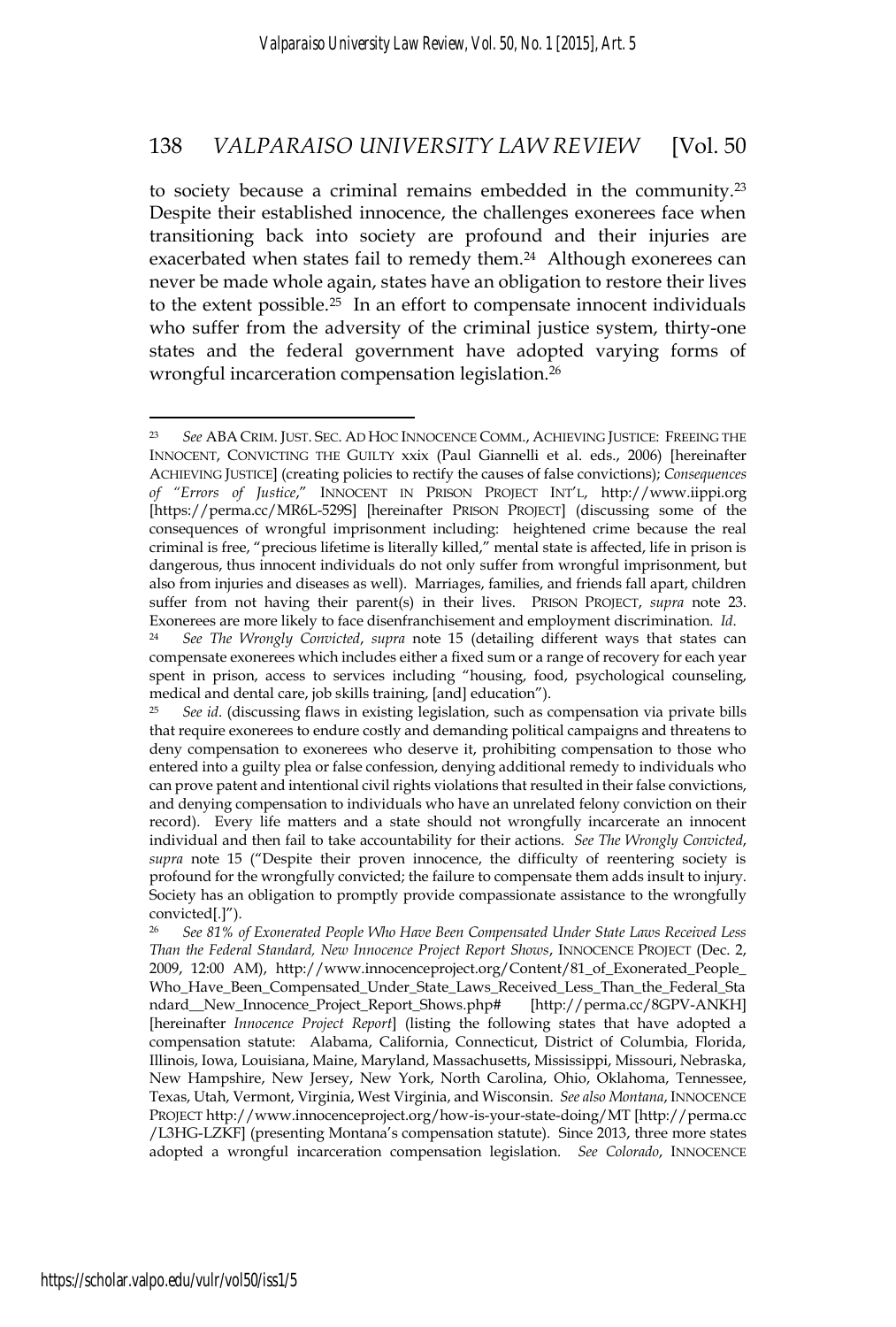Indiana has yet to address the problem with a satisfactory legislative solution.<sup>27</sup> In states that lack statutory compensation, exonerees may pursue either civil litigation or private legislation.28 In order to fully understand the need for a compensation statute in Indiana, it is necessary to acknowledge the underlying issues of false convictions and the unlikelihood of success for exonerees who seek reparations through the current system.29

Part II.A provides a background on exonerations and the options presently available to exonerees seeking compensation.30 Next, Part II.B illustrates the consequences of wrongful incarceration on exonerees.<sup>31</sup> Part II.C explains the constitutional implications accompanying false convictions.32 Then, Part II.D describes specific exonerations in Indiana and support services offered by the State that can be extended to innocent ex-prisoners.<sup>33</sup> Finally, Part II.E presents a variation of compensation provisions offered throughout the states.34

PROJECT, http://www.innocenceproject.org/how-is-your-state-doing/CO [https:// perma.cc/2EHH-VNY8] (presenting Colorado's compensation statute, which became effective in 2013); *Minnesota*, INNOCENCE PROJECT, http://www.innocence project.org/howis-your-state-doing/MN [https://perma.cc/XZA6-SLTZ] (presenting Minnesota's compensation statute, which became effective in 2014); *Washington*, INNOCENCE PROJECT http://www.innocenceproject.org/how-is-your-state-doing/WA [http://perma.cc/UG45- 6ATP] (presenting Washington's compensation statute, which became effective in 2013).

<sup>27</sup> *See Indiana*, INNOCENCE PROJECT, http://www.innocenceproject.org/how-is-yourstate-doing/IN [http://perma.cc/FUX9-6EVB] (revealing that Indiana has not ratified a compensation statute).

<sup>28</sup> *See infra* Part II.A (explaining the different methods of exoneration and the limited alternatives for exonerees seeking compensation in states that fail to adopt a compensation statute). One of the alternate avenues for redress is civil litigation, which involves common law tort claims or civil rights claims under 42 U.S.C. § 1983. Griffiths & Owens, *supra* note 18, at 269. Another option for exonerees seeking indemnification, if the state allows it, would be private litigation, where the exoneree lobbies the legislature to pass a private compensation bill granting remuneration. *Id*. 29 *See infra* Part II.A (providing a foundation of the issues related to exonerations,

including common causes of false convictions, the exoneration process, and the general method of compensation offered to exonerees).

<sup>30</sup> *See infra* Part II.A (defining key terms and presenting the types of evidence used in trials that often lead to wrongful convictions as explained by The National Registry of Exonerations, an organization that takes wrongful conviction cases to the courts).

See infra Part II.B (explaining the overall effects of wrongful confinement on innocent individuals even after their release from prison and discussing the critical resources exonerees need to recuperate from the years of injustice they endured).

<sup>32</sup> *See infra* Part II.C (presenting current United States' and Indiana's constitutional provisions for individuals charged of a crime and the course of actions offered to individuals when constitutional violations occur).

<sup>33</sup> *See infra* Part II.D (examining wrongful convictions in Indiana and the inadequacies among the awards provided to Indiana exonerees).

<sup>34</sup> *See infra* Part II.E (revealing the variety of exoneree compensation offered by other states).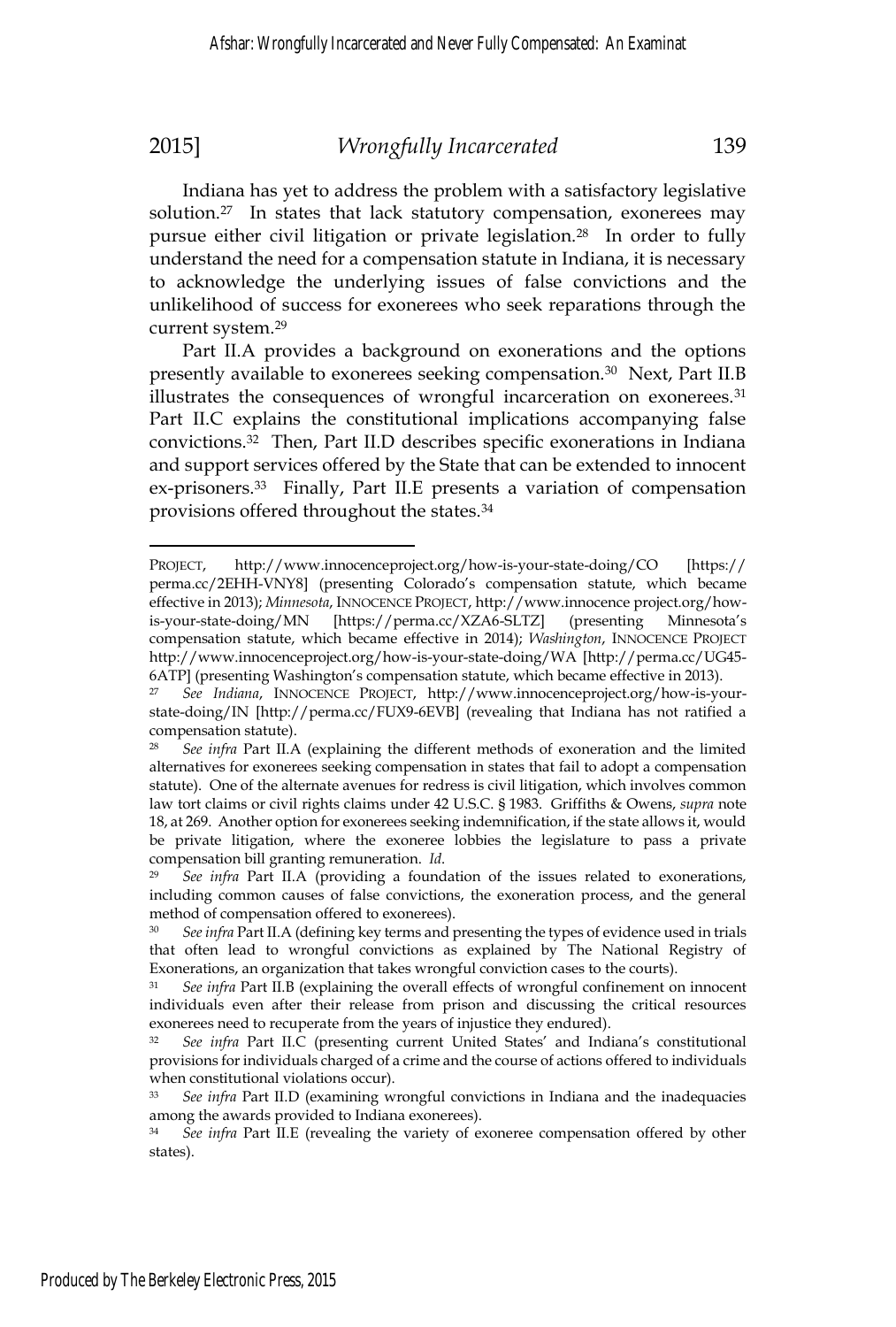### *A. Contextual Explanation: Exoneration and Current Methods of Compensation*

The criminal justice system recognizes two forms of innocence factual and legal innocence.<sup>35</sup> Factual innocence is the same as actual innocence in that the convicted individual did not truly commit the crime.36 Legal innocence involves a procedural or legal violation that contributed to the false conviction.37 Unjust convictions occur when the courts of law declare innocent individuals guilty of crimes.<sup>38</sup> The common causes of false convictions include: perjury or false accusations, official misconduct, eyewitness misidentification, false or misleading forensic evidence, and false confessions.39

<sup>35</sup> *See* Krieger, *supra* note 17, at 367 (discussing the types of innocence and revealing that most innocence projects only accept cases of factual innocence).

<sup>36</sup> *See id.* (presenting an example of factual innocence where the individual was in another state at the time the crime was committed). Some states will deny a request for compensation, stipulating that the exoneree needs to prove himself "absolutely innocent." *See* Yamiche Alcindor, *Many Wrongfully Convicted are Simply on Their Own*, USA TODAY (May 5, 2014, 12:00 PM), http://www.wtsp.com/story/news/nation/2014/05/04/wrongfullyconvicted-suffer-long-after-release/8480237/ [http://perma.cc/V4FU-A865] (providing an example from Wisconsin where an exoneree's request for compensation was denied because he needed to prove he was absolutely innocent)*.* The proposed statute in this Note only allows compensation to individuals who can prove they are factually innocent. *See infra* Part IV.A (stating that the exoneree must prove his innocence to be eligible for compensation).

<sup>37</sup> *See* Krieger, *supra* note 17, at 367 (providing examples of procedural violations, which can include instances where evidence should have been suppressed and legal innocence, which can include self-defense or consent). Valparaiso University Law School's postconviction clinic investigates and litigates claims pertaining to false convictions, unjust sentences, factual innocence, and procedural rights violations. *The Law Clinic*, VAL. U. L. SCH., http://www.valpo.edu/law/current-students/law-clinic [http://perma.cc/GT2A-V97X].

<sup>38</sup> *See* Acker et al., *supra* note 12, at 8 (indicating that prosecutors, defense attorneys, judges, and juries are all subject to the psychological, organizational, institutional, economic, and sociopolitical influence that can contribute to wrongful convictions).

<sup>39</sup> *See % Exonerations By Contributing Factor,* THE NAT'L REGISTRY OF EXONERATIONS, https://www.law.umich.edu/special/exoneration/Pages/ExonerationsContribFactorsBy Crime.aspx [https://perma.cc/DE2A-63NR] [hereinafter *Contributing Factor*] (providing a graph which details the contributing factors of false convictions); *see also The Causes of Wrongful Conviction*, INNOCENCE PROJECT, http://www.innocenceproject.org/understand/ [http://perma.cc/Y4KZ-NV54] (presenting the common causes of DNA exonerations, which include: eyewitness misidentification, unvalidated or improper forensic science, false confessions or admissions, government misconduct, informants or snitches, and inadequate defense). The following percentages are updated as of January 30, 2016, and change almost daily. Perjury or false accusation is the leading cause of exonerations in the United States, with fifty-six percent of cases overturned. *Contributing Factor*, *supra* note 39. False accusation occurs when a person accuses an innocent individual of committing a crime. *See Glossary*, THE NAT'L REGISTRY OF EXONERATIONS, http://www.law.umich.edu/special/exoneration/ Pages/glossary.aspx [http://perma.cc/V9X9-A6XX]. Among exonerations in the specific crime categories, the rate of perjury or false accusation is highest in child sex abuse (eighty-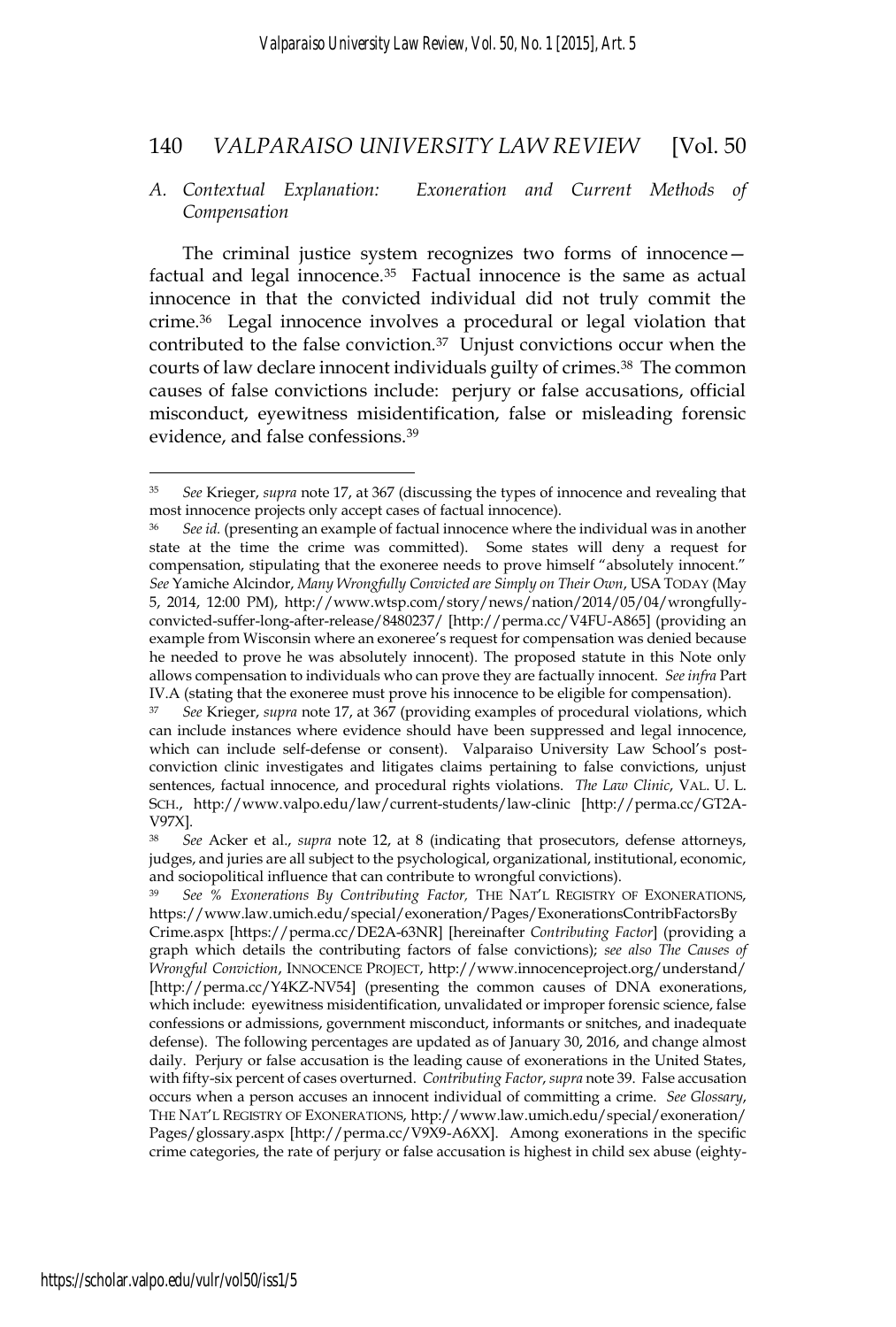$\overline{a}$ 

two percent) and homicide cases (sixty-three percent). *Contributing Factor, supra* note 39. Roughly thirty-six percent of sexual assault cases are overturned due to evidence of perjury or false accusations. *Id*.

 When police officers, prosecutors, or other government officials misuse their authority or the judicial process in a way that contributed to a wrongful conviction, their behavior is construed as official misconduct. *Glossary*, *supra* note 39. Official misconduct accounts for forty-seven percent of the total exonerations. *Contributing Factor, supra* note 39. In many instances, these officials do not adhere to their obligations of ensuring justice, instead, they are more concerned with securing convictions. *Government Misconduct*, INNOCENCE PROJECT, http://www.innocenceproject.org/understand/Government-Misconduct.php

[http://perma.cc/76WT-M576]. Official misconduct is the most prevalent in homicide cases (sixty-four percent). *Contributing Factor*, *supra* note 39. In forty-two percent of child sex abuse exonerations and twenty-seven percent of sexual assault cases, evidence of official misconduct led to their release from prison. *Id*.

 In some circumstances, individuals are convicted of a crime that never existed, either because an accident or a suicide was misinterpreted for a crime, or the crime was fabricated. *Glossary, supra* note 39. In other situations, false convictions occur because informants are encouraged to testify against the individual. *Informants*, INNOCENCE PROJECT, encouraged to testify against the individual. http://www.innocenceproject.org/understand/Snitches-Informants.php [http://perma.cc /6GCN-YWQM]. In fifteen percent of wrongful conviction cases overturned through DNA testing, an informant testified against the defendant at the original trial. *Id*.

 Unfortunately, memory is not a dependable recording device. Jacob L. Zerkle, *I Never*  Forget a Face: New Jersey Sets the Standard in Eyewitness Identification Reform, 47 VAL. U. L. REV. 357, 365 (2012). A mistaken witness identification occurs when a witness incorrectly identifies an innocent individual as the person who committed the crime. *Glossary*, *supra* note 39. Mistaken witness identification accounts for thirty-two percent of the total exonerations. *Contributing Factor*, *supra* note 39. Seventy-five percent of convictions that resulted from eyewitness identification were overturned through DNA evidence. *Eyewitness Misidentification*, INNOCENCE PROJECT, http://www.innocenceproject.org/understand/ Eyewitness-Misidentification.php [http://perma.cc/Z5HZ-34ZY]. While eyewitness testimony is persuasive evidence, thirty years of social science research has proven that eyewitness identification is frequently inaccurate. *Id*. Poor police practices contribute to eyewitness misidentifications. *See* ACHIEVING JUSTICE, *supra* note 23, at xvii–xviii (revealing flaws in the eyewitness identification procedures including the administration of the photo lineup). The highest number of mistaken witness identification occurs in sexual assault convictions (seventy percent). *Contributing Factor*, *supra* note 39. Approximately twentyfour percent of homicide cases and sixteen percent of child sexual assault cases were overturned due to eyewitness error. *Id*.

 False or misleading forensic evidence occurs when a forensic analyst or forensic expert presents evidence that was either based on unreliable methods; caused by errors in forensic testing; expressed with exaggerated confidence; or fraudulent. *Glossary*, *supra* note 39. False or misleading forensic evidence occurs in twenty-three percent of exonerations. *See Contributing Factor, supra* note 39 (showing the contributing factors for false imprisonment). Improper forensic evidence is the highest contributing factor for wrongful sexual assault convictions (thirty-two percent). *Id*. Approximately twenty-three percent of homicide exonerations and twenty-two percent of child sex abuse exonerations occurred as a result of false or misleading forensic evidence. *Id*.

 A false confession ensues when an individual either made a dishonest declaration to authorities which was treated as a confession; the authorities asserted that the exoneree made that statement but the exoneree refused to admit it; or the authorities misconstrued the exoneree's statement to be an admission of guilt. *Glossary*, *supra* note 39. Approximately thirteen percent of innocent individuals were released from prison as a result of false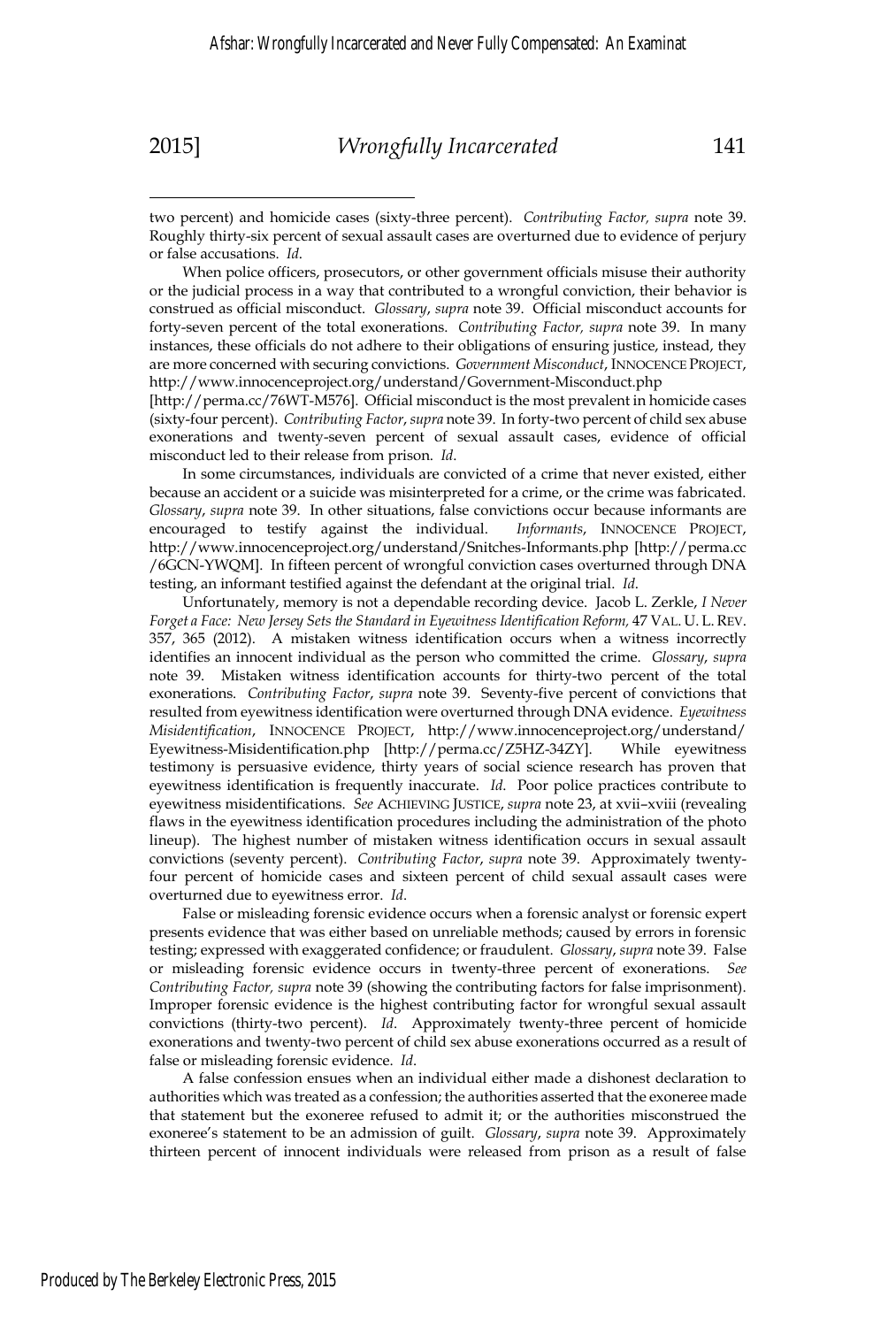An exoneration transpires after an individual is convicted of a crime and subsequently discharged based on new evidence of innocence.40 The methods of exoneration can include a governor granting a complete pardon, an acquittal of the charges factually related to the criminal conviction, or a dismissal of the charges by a court or prosecutor.<sup>41</sup> The

confessions. *Contributing Factor, supra* note 39. False confessions are most pervasive in homicide convictions (twenty-two percent). *Id*. False confessions were also the contributing factors in eight percent of sexual assault and child sex abuse convictions. *Id*.

Inadequate legal defense occurs when the defendant's lawyer at trial or on appeal provides markedly deficient representation. *Glossary*, *supra* note 39. The already limited resources of the criminal justice system generates a disservice to indigent defendants and the harm is elevated when ineffective, incapable, or overburdened defense lawyers are selected to represent them. *Inadequate Defense*, INNOCENCE PROJECT, http://www.innocence project.org/causes-wrongful-conviction/inadequate-defense [http://perma.cc/JS7A-QUJK]. These lawyers fail to properly investigate, call witnesses, or prepare for trial, which has historically led to a number of false convictions. *Id*. Inadequate legal defense is a contributing factor in roughly one of five exoneration cases. *Ineffective Lawyers*, EXONERATION PROJECT AT THE U. OF CHI., http://www.exonerationproject.org/ bad-lawyers [http://perma.cc/YR2K-KVWJ]. Examining the common causes of false convictions illuminates the central issues and demonstrates a need for immediate reform in the criminal justice system. *See* JIM DWYER ET AL., ACTUAL INNOCENCE 255–59 (2000) (presenting a list of reforms in DNA testing, mistaken witness identification, false confessions, jailhouse snitches and informants, forensic fraud, junk science, prosecutorial and law enforcement misconduct, and inadequate defense attorneys to protect innocent defendants).

<sup>40</sup> *See Glossary, supra* note 39 (defining exoneration and exoneree). Most states provide convicted defendants with the opportunity to set aside their convictions on appeal. *See* Nancy J. King, *Judicial Review: Appeals and Postconviction Proceedings, in* EXAMINING WRONGFUL CONVICTIONS: STEPPING BACK, MOVING FORWARD 217, 218 (Allison D. Redlich et al. eds., 2014) (noting that appeals are essentially impractical for individuals who seek to overturn their conviction after entering a guilty plea). Every state offers all convicted defendants the opportunity for post-conviction review, which is "a judicial proceeding that allows a person to challenge his conviction using grounds that could not have been raised on direct appeal." *Id*. at 220. Every state also allows convicts to file a motion for a new trial based on new evidence; however, this option is not favorable to individuals who are wrongfully convicted because the evidence needed to prove their innocence, like witness recantations or scientific evidence, does not appear until after trial and with investigative cooperation. *Id.* at 218. 41 *See Glossary, supra* note 39 (detailing the different ways an individual can be

exonerated)*.* Factual innocence is not automatically established through an acquittal or dismissal. King, *supra* note 40, at 225. An acquittal essentially indicates that the evidence provided did not prove guilt "beyond a reasonable doubt." *Id*. An acquittal can be similar to probable guilt or that the defendant committed the offense, but lacked the required intent. *Id*. Similarly, a dismissal or pardon may be granted for reasons beyond innocence, which can include: challenges of retrying the defendant years after the crime took place, resource distribution, victim's request, or political strain. *Id*. The exoneration process usually commences with the innocent individual contacting an attorney or an innocence project through written or verbal communication. *See* BRANDON L. GARRETT, CONVICTING THE INNOCENT: WHERE CRIMINAL PROSECUTIONS GO WRONG 225 (2011) (stating that the majority of exonerees initially seek DNA testing); Krieger, *supra* note 17, at 367 (revealing that the average Innocence Project receives about 600 requests a year). The attorney will typically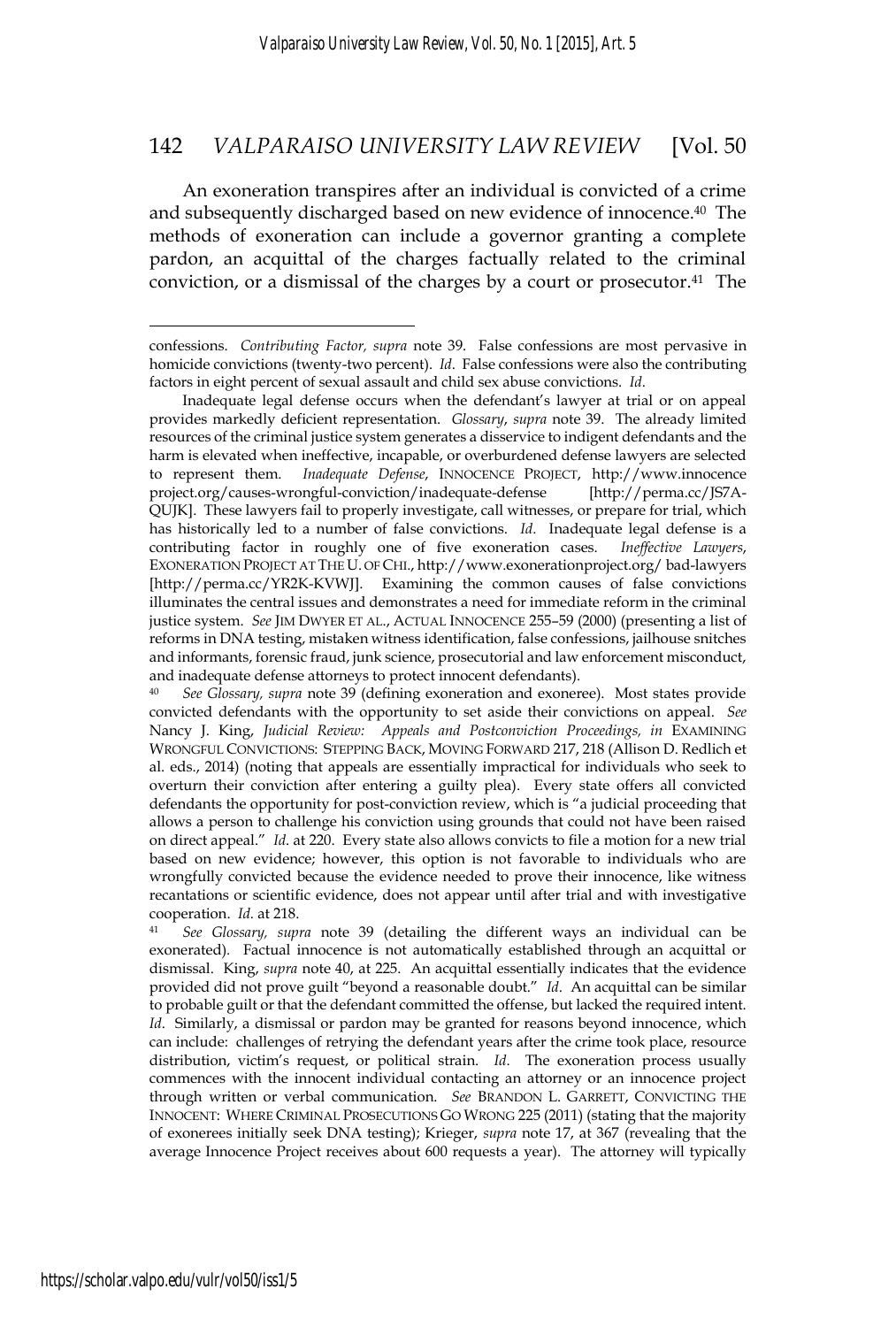individual who is falsely convicted and later relieved of all the legal consequences resulting in the conviction is identified as an exoneree.42

Exonerees generally have four options when seeking reparation for wrongful incarceration: civil rights claim, tort claim, private compensation bill, or a compensation statute.43 A civil rights suit involves an exoneree filing a claim under federal statute § 1983 and demonstrating a deprivation of constitutional rights resulting in their false conviction.<sup>44</sup> A common law tort claim requires a showing of fault on the government's

of the crime because new evidence of innocence required the case to be reexamined).

[D]eprivation of any rights, privileges, or immunities secured by the Constitution and laws, shall be liable to the party injured in an action at law, suit in equity, or other proper proceeding for redress, except that in any action brought against a judicial officer for an act or omission taken in such officer's judicial capacity, injunctive relief shall not be granted unless a declaratory decree was violated or declaratory relief was unavailable.

*Id.* 

conduct investigations, which can involve "interviewing the requestor, searching for new DNA, testing existing DNA, interviewing people involved in the case (witnesses, experts, family members), obtaining trial transcripts and/or police reports, investigating the crime scene, and/or meeting with the requestor's prior counsel and/or prosecutor." Krieger, *supra*  note 17, at 368. If there is enough evidence to prove factual innocence, the attorney will file a writ of habeas corpus to obtain discovery rights and an evidentiary hearing. *Id*. The writ of habeas corpus may be proceeded by a motion to be appointed counsel in DNA cases, so the attorney can file a separate motion to obtain DNA testing before determining if a habeas motion is appropriate. *Id*. A writ of habeas corpus is "a writ employed to bring a person before a court, most frequently to ensure that the person's imprisonment or detention is not illegal." *Habeas Corpus*, BLACK'S LAW DICTIONARY 778 (9th ed. 2009). The attorney has the burden to prove that a reasonable jury would not convict their client by a preponderance of the evidence when considering the new evidence with the old evidence. Krieger, *supra* note 17, at 368–69 n.223. "If the court grants the writ, the [inmate] is officially exonerated." *Id*. If post-conviction DNA testing is requested and a judge orders a new trial or a governor grants a pardon, the exoneree receives an order from the court vacating their conviction. GARRETT, *supra* note 41, at 230. Prosecutors eventually join in the motions to vacate the convictions, but they can take months and even years to agree to exonerate an individual, despite DNA tests proving the inmates innocence. *Id.* This lengthy and costly appeals process leaves many innocent prisoners in a considerable amount of debt. Daniel S. Kahn, *Presumed Guilty until Proven Innocent: The Burden of Proof in Wrongful Conviction Claims under State Compensation Statutes*, 44 U. MICH. J.L. REFORM 123, 129 (2010).<br><sup>42</sup> *See Glossary, supra* note 39 (stating that a person can be released from the consequences

<sup>43</sup> *See* Mandery et al., *supra* note 14, at 556 (listing the possible avenues for exonerees who seek wrongful incarceration compensation). *See, e.g.*, *supra* note 10 and accompanying text (specifying the different tort claims Camm filed to seek relief for his wrongful incarceration); s*ee also infra* Part II.C (discussing civil rights claims that arise out of constitutional violations, which result in the wrongful incarceration). The availability of these avenues of compensation depends on each state. *See supra* note 26 and accompanying text (listing the states that have adopted a compensation statute). Most of the states place considerable barriers to recovery and if compensation is provided, it is usually inadequate. Mandery et al., *supra* note 14, at 554.<br><sup>44</sup> 42 U.S.C. § 1983 (2012). Section 1983 states: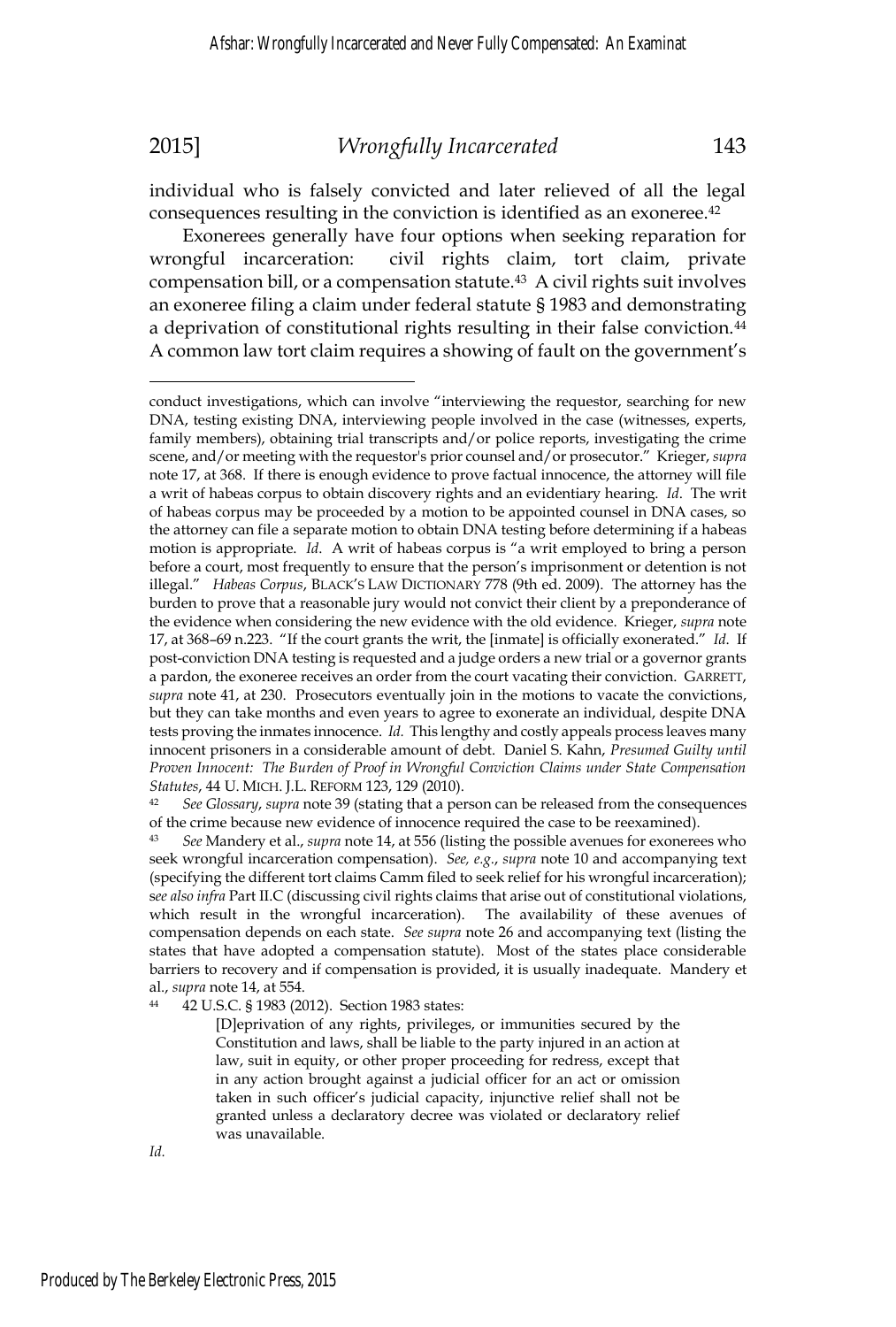end.45 A private compensation bill requires exonerees to lobby their state legislatures for a private bill to recompense them.<sup>46</sup> Statutory compensation is enacted by state legislatures, which regulates government action regarding restitution to exonerees.47

Scholars maintain that civil rights and tort claims are not feasible alternatives for exonerees because they mandate proof of official misconduct, which is either difficult to substantiate or non-existent.48 The Innocence Project cautions exonerees who pursue a civil rights claim or a private bill, indicating that both options require a lengthy battle in court or through the legislature.49 A private compensation bill is granted when the state legislature makes an exception for an individual to receive compensation, which requires an ongoing battle.<sup>50</sup> The American Bar

<sup>50</sup> *See* Slifer, *supra* note 49 (revealing the disadvantage of pursuing a private compensation bill). The exoneree "must find a state representative to draft such legislation, introduce it,

<sup>45</sup> *See* Griffiths & Owens, *supra* note 18, at 269 ("Successful claims often require the identification of a malicious criminal justice actor or action, recognized as the 'cause' of wrongful conviction.").

<sup>46</sup> *See* Mandery et al., *supra* note 14, at 558 (revealing that the individual who is seeking compensation through a private bill usually needs a campaign manager and vigorous lobbying). Some states declared private bills as unconstitutional, while other states that do offer them do not have the sources to address the rising number of petitions filed by exonerees. *Id*. 47 *See* Griffiths & Owens, *supra* note 18, at 270 (discussing the types of awards offered

through statutory compensation). "Compensation statutes provide for either an administrative or judicial remedy." ACHIEVING JUSTICE, *supra* note 23, at 113. Some states utilize existing agencies, while others use a process just for exonerations. *Id*. at 113–14. In several other states, the Court of Claims determines the compensation for exonerees. *Id*. at 114. Therefore, the best course of action for an exoneree seeking compensation is through an existing compensation legislation. Mandery et al., *supra* note 14, at 559. Scholars also argue that statutory compensation is a better approach than civil litigation and private legislation, in terms of fulfilling societal obligations for unjust convictions. Griffiths & Owens,*supra* note 18, at 275. Some states will adopt compensation statutes because exonerees encounter substantial difficulties when seeking compensation for damages through existing tort remedies. *See* N.Y. CT. OF CL. LAW § 8-b(1) (McKinney 2016) ("The legislature finds and declares that innocent persons who have been wrongly convicted of crimes and subsequently imprisoned have been frustrated in seeking legal redress due to a variety of substantive and technical obstacles in the law and that such persons should have an available avenue of redress over and above the existing tort remedies to seek compensation for damages.").

<sup>48</sup> *See* Griffiths & Owens, *supra* note 18, at 269 (concluding that exonerees' low socioeconomic status makes it difficult to prove malicious criminal justice action, thus they rarely succeed in their civil rights or common law tort claims).

<sup>49</sup> *See* Stephanie Slifer, *How the Wrongfully Convicted are Compensated for Years Lost*, CBS NEWS (Mar. 27, 2014 6:33 AM), http://www.cbsnews.com/news/how-the-wrongfullyconvicted-are-compensated/ [http://perma.cc/2S59-38Q6] (discussing possible options for redress in states that lack statutory compensation). *See infra* Part II.B (describing a Wisconsin exoneree who had a bill pending in the state legislature to award him \$425,000 for his wrongful incarceration, however, he did not receive any compensation because he murdered a woman upon his release from prison).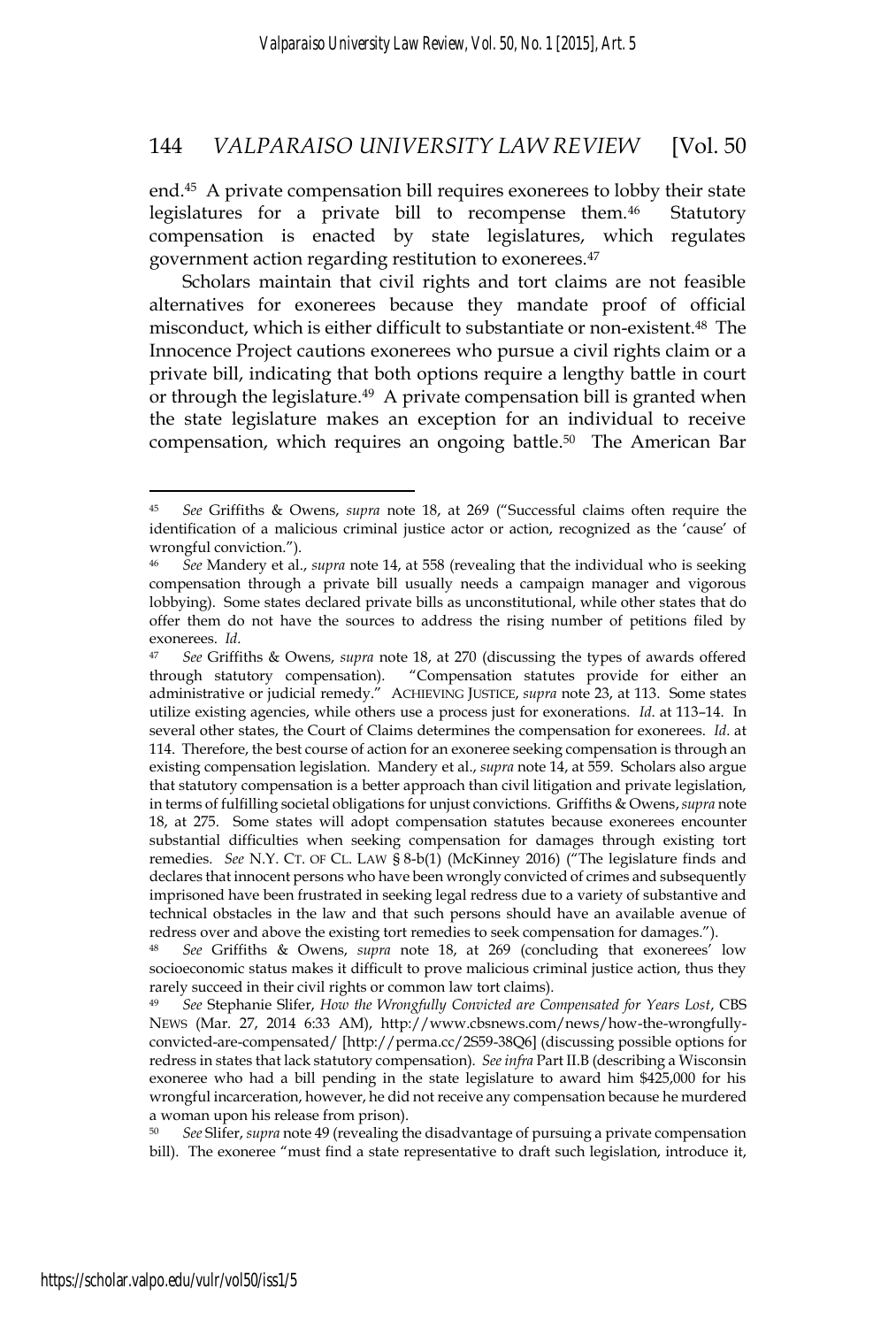Association ("ABA") declared that compensation statutes are critical because other means of recourse are unlikely to yield compensation for exonerees.51 The post-conviction and reparation process presents constant hurdles for exonerees; however, exoneration and even compensation do not fully assuage the anguish of wrongful incarceration.<sup>52</sup>

### *B. Life After Exoneration: The Struggle Continues*

American history has shown that prisons neither rehabilitate nor deter future crimes.53 A study conducted in 1971, known as "The Stanford Prison Experiment," placed twenty-four healthy, intelligent, middle-class college males in a simulated prison environment to examine the behavioral and psychological effects of incarceration on individuals.<sup>54</sup>

ensure its passage, and gain the governor's signature[,]" which is very political and does not assure rational or dependable outcomes. ACHIEVING JUSTICE, *supra* note 23, at 112. 51 *See* ACHIEVING JUSTICE, *supra* note 23, at 112 (arguing that alternate approaches to

compensation such as tort or civil rights lawsuits and private bills are "frought with difficulty").

<sup>52</sup> *See infra* Part II.B (discussing the negative effects of wrongful imprisonment on innocent individuals despite their release from prison). The Life After Exoneration Program ("LAEP") assists exonerees in rebuilding their lives, while addressing the underlying causes of false convictions. *See* Leslie Scott, *"It Never, Ever Ends": The Psychological Impact of Wrongful Conviction*, 5 AM. U CRIM. L. BRIEF 10, 16–17 (2010) (stating that LAEP bolsters mentoring relationships and builds a network of wrongfully convicted people throughout the country by connecting recently released exonerees with those who have been released for some time). Massachusetts' exoneree Neil Miller served ten years in prison for rape until DNA confirmed his innocence. *Id*. at 11. Once released, he said, "I feel like I am homeless. I am home, but I am not really home, because I do not know where home is." *Id*. Like Miller, many exonerees spend so much time in prison that they become acclimated to the prison lifestyle and have trouble breaking free from it, even after their release from prison. *Id.* at 12. When Miller is overwhelmed in an unfamiliar social setting, he returns to his prison routines. *Id.* Michael Evans spent twenty-seven years wrongfully incarcerated in Illinois and upon his release, he would not open the doors on his own or take food from the refrigerator because he was restricted from doing those things while he was in prison. *Id.* at 12. Some exonerees admit wishing to return to prison because they became accustomed to that lifestyle, thus it was easier for them to handle. Scott, *supra* note 52, at 15.<br><sup>53</sup> *See* Craig Haney et al., *A Study of Prisoners and Guards in a Simulated Prison*, NAVAL

RESEARCH REV. 2 (Sept. 1973), http://www.zimbardo.com/downloads/1973%20A %20Study%20of%20Prisoners%20and%20Guards,%20Naval%20Research%20Reviews.pdf [http://perma.cc/Y42V-YT9L] (arguing that "the social institution of prison has continued to fail"). Spending time in prison can lead to "prisonization," which means individuals will adapt to the prison setting by adopting the criminal values, techniques, and subcultures, which can lead to post-release aggression. Mandery et al., *supra* note 14, at 577.<br><sup>54</sup> *See Philip Zimbardo et al., The Stanford Prison Experiment: A Simulation Study of the* 

*Psychology of Imprisonment*, 1–2 (Aug. 1971) http://web.stanford.edu/dept/spec\_coll/ uarch/exhibits/Narration.pdf [https://perma.cc/GGK4-XAQ2] (demonstrating the adverse effects of prison on normal and healthy individuals). Half of the subjects were assigned to be guards and the other half were prisoners. *Id*. at 2. The researchers replicated a prison environment to emulate a real prison setting in the basement of Stanford's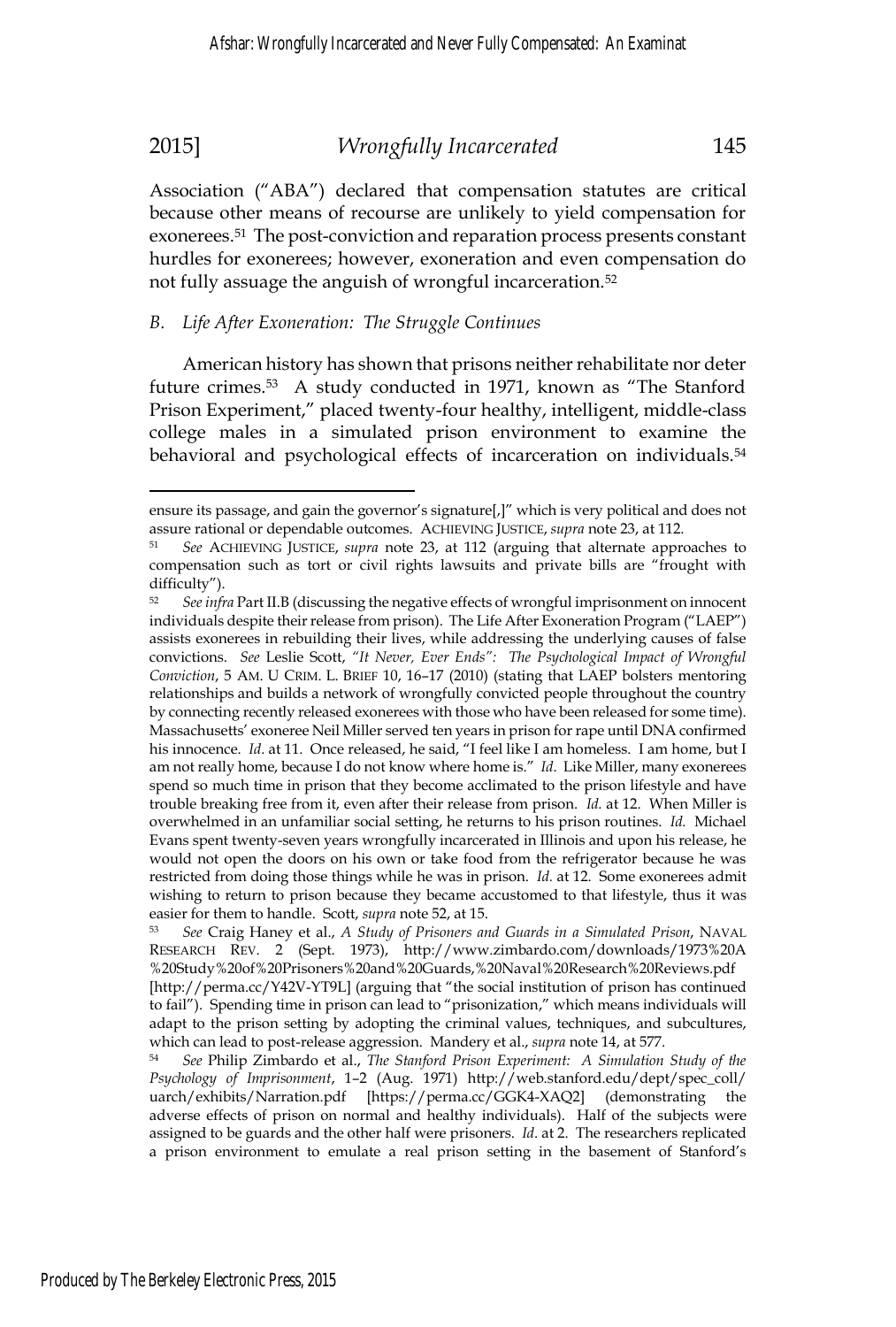Remarkably, the experiment exemplified a stark resemblance to a true prison setting.55 The study exposed prisons as an institution that degrades humanity, pulverizes human dignity, and gives rise to barbaric behaviors.56 Furthermore, the study demonstrated that a powerful social setting can induce good people to exhibit evil behaviors.<sup>57</sup>

Exoneration provides individuals with their freedom, but it does not give them their life back.<sup>58</sup> In fact, exonerees suffer from varying types and degrees of mental illnesses, some of which include anxiety,

Psychology Department Building. *Id*. The prisoners were brought into jail consecutively and booked as they normally would in a real prison setting. *Id*. at 3. They were given dresses to wear as uniforms, which had their prison number on the back, a heavy chain was placed on their ankle, rubber sandals for their feet, and stocking caps to cover their hair. *Id*. The researchers gave the prisoners dresses rather than the traditional orange jumpsuit to replicate the humiliation and emasculation of real male prisoners during the booking process. *Id.* at 3. The guards were generally free to maintain order in the prison and demand respect from the prisoners. Zimbardo et al., *supra* note 54, at 4. By the second day of the study, the prisoners began to rebel by removing their caps, ripping off their numbers, and placing their beds against the cell door as barriers. *Id*. at 5. The guards also showed three different categories of behavior: some of the guards were tough but fair; others felt bad for the prisoners so they never punished them and did little favors for them; and the last group of guards took advantage of their power by becoming extremely hostile and humiliated or degraded the prisoners. *Id*. at 14. Eventually, the projected two-week experiment was discontinued after six days because it was no longer an experiment—the prisoners were withdrawing, becoming isolated, and displaying pathological behaviors, while some of the guards were acting sadistically. *Id*. at 16. Overall, the simulation demonstrated the way prisons dehumanize individuals by turning them into objects and making them feel defenseless and hopeless. *Id.* at 17.<br><sup>55</sup> *See* Philip Zimbardo et al., *Chapter 11: Reflections on The Stanford Prison Experiment:* 

*Genesis, Transformation, Consequences* 8, 11 (2000), http://www.prisonexp.org/pdf/blass.pdf [http://perma.cc/8YPR-ZPKV] [hereinafter *Reflections*] (revealing that the experiment was terminated within six days because the men were behaving pathologically as either helpless prisoners or as ruthless guards, even though researchers spent a considerable amount of time to pick out normal and healthy college students). There were no differences among the sample selected at the beginning of the study. *Id.* at 8. However, "[i]n less than a week, there were no similarities among them; they had become totally different creatures." *Id*.<br><sup>56</sup> *See id*. at 13 ("Nothing is worse for the health of an individual or a society than to have

millions of people who are without, social support, social worth, or social connections to their kin.").

<sup>57</sup> *See id.* at 10 (revealing that good people can be negatively influenced to act irrational, self-destructive, and antisocial if placed in an environment where that type of behavior is socially accepted).

<sup>58</sup> *See* Scott, *supra* note 52, at 11, 13 (revealing that after losing years from their lives that they can never get back coupled with the permanent damage done to an individual's soul and dignity, money, and even release from prison does not make a person whole again). Prisoners have no control over their lives while they are imprisoned and over time they become accustomed to it. *Id*. at 16. However, once released back into society, the lack of decision-making capabilities for exonerees while in prison becomes problematic as they are forced to make important decisions on their own. *Id*.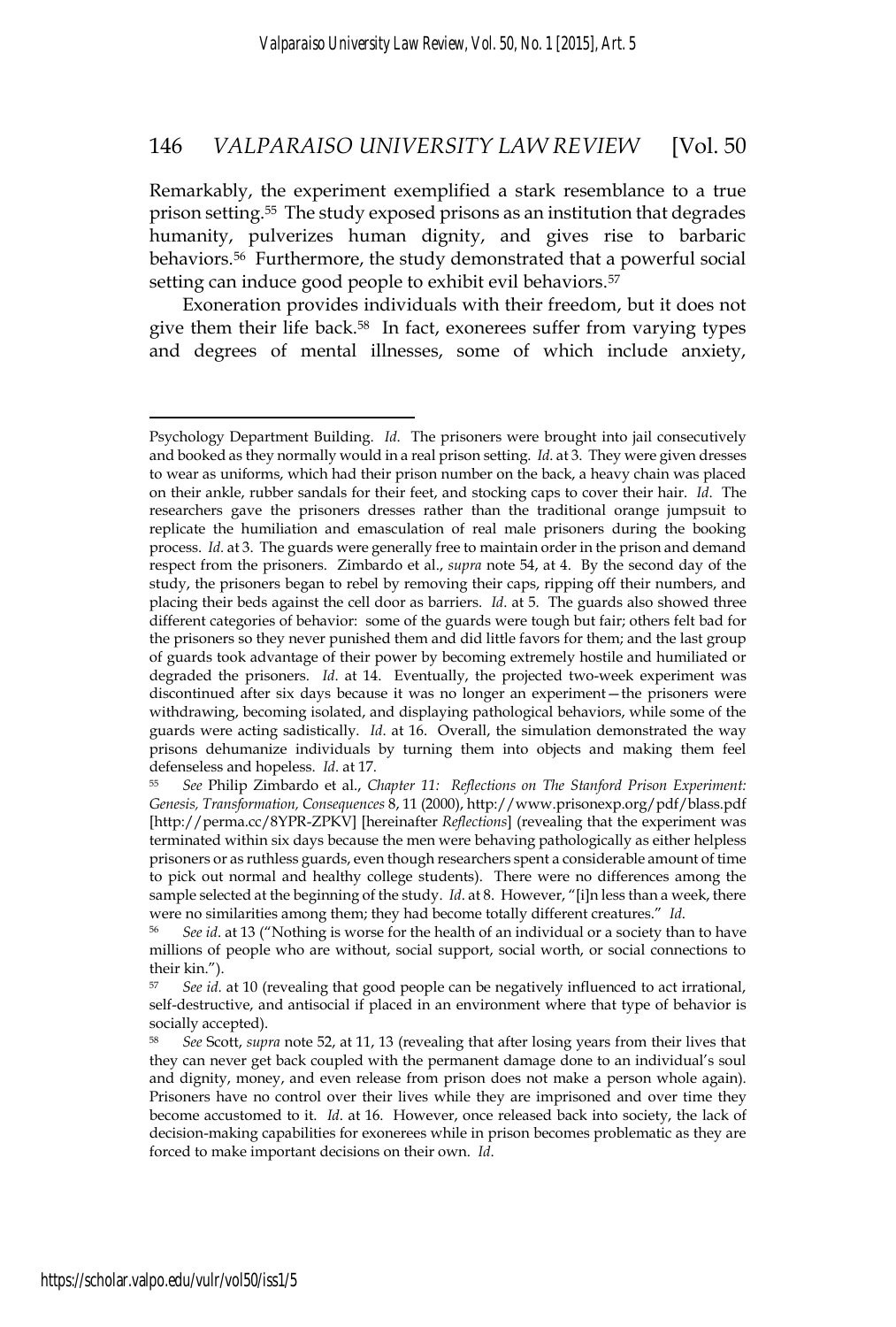depression, phobias, paranoia, and post-traumatic stress disorder.59 These individuals also display "signs of 'estrangement, loss of capacity for intimacy, moodiness, inability to settle, loss of a sense of purpose and direction, and a pervasive attitude of mistrust toward the world."<sup>60</sup> Additionally, exonerees are released to precarious conditions filled with societal isolation, poverty, employment discrimination, and shattered relationships.61 Exonerees who spend many years in prison have trouble with real-world skills, such as driving, typing, and using a cell phone.<sup>62</sup> Innocent individuals on death row confront a significantly distinct form of criminal punishment because they face the probability of being executed on any given day.<sup>63</sup> In addition to the trauma caused by unjust incarceration, death row prisoners also battle with anger and bitterness as they struggle to survive inside the prison walls.<sup>64</sup>

<sup>59</sup> *See id.* at 14 (discussing the psychological impact of incarceration on innocent individuals); Kimberly J. Cook et al., *The Problem of Fit: Parolees, Exonerees, and Prisoner Reentry, in* EXAMINING WRONGFUL CONVICTIONS: STEPPING BACK, MOVING FORWARD 237, 237 (Allison D. Redlich et al. eds., 2014) (discussing the similar challenges exonerees and parolees face when released from prison, but noting that many states only offer support to parolees). Prisoners also have more medical and mental health problems than the general population due to the confined living conditions, drug use, poverty, and substance abuse. Scott, *supra* note 52, at 13. In many circumstances, states are not held accountable for the wrongful incarceration and therefore, they fail to provide exonerees with the necessary support they need to transition back into the real world. d. Cook et al.*, supra* note 59, at 238*.*

<sup>60</sup> Scott, *supra* note 52, at 14. The horrors of the prison life do not discriminate between those wrongfully accused and actual offenders. Cook et al., *supra* note 59, at 239.<br><sup>61</sup> *See* Scott, *supra* note 52, at 10 (revealing the hardships, beyond the psychological effects,

exonerees endure when released from the prison environment); Sara Rimer, *Life After Death Row*, N.Y. TIMES MAG. (Dec. 10, 2000), http://partners.nytimes.com/library/magazine/ home/20001210mag-deathrow.html [http://perma.cc/C3EC-GHT5] (discussing the experiences of innocent individuals exonerated from death row, an experience that has completely destroyed their lives); ACHIEVING JUSTICE, *supra* note 23, at xxviii ("[I]ndividuals who have been wrongfully convicted often see their lives and families destroyed by their lengthy incarceration."). Georgia exoneree Earl Charles said his wrongful conviction was a "scar" he always wore, despite his proven innocence. Scott, *supra* note 52, at 11. Charles eventually committed suicide because he was unable to adjust to life outside of prison. *Id*. Family members of war veterans and exonerees both say that the individual, either in the military or prison, returns with a diminished capacity for feelings. *Id*.<br><sup>62</sup> *See* Scott, *supra* note 52, at 11 (illustrating the detrimental effects of wrongful

incarceration on specific exonerees). Many exonerees struggle with day-to-day tasks such as crossing the street, using appliances, and setting up bank accounts as a result of their incarceration. *Id.* at 15.<br><sup>63</sup> *See* Cook et al., *supra* note 59, at 238–39 (stating that death row inmates are "'expelled

from humanity' and not expected to return to society or recover from the pains of imprisonment"). The majority of these individuals are also lonely, bored, and endure habitual brutality as a result of being on death row. *Id.* at 239.<br><sup>64</sup> *See id.* (discussing a Florida exoneree, Juan Melendez, who spent over seventeen years

on death row and states the hardest part of being on death row was hearing about someone getting executed and wondering if he was next). Alfred Rivera, a North Carolina death row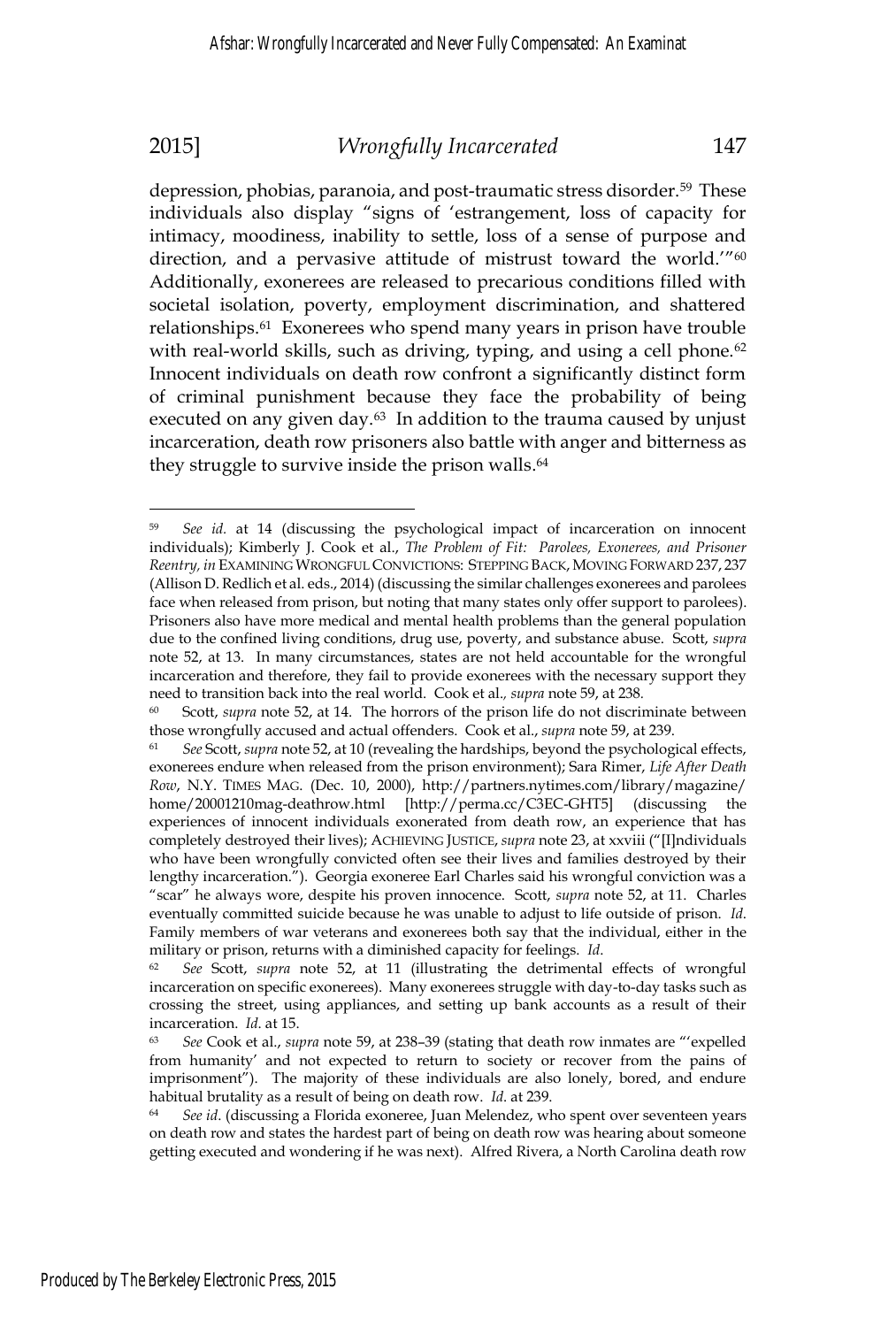The Life After Exoneration Program ("LAEP") study confirmed that most exonerees have an immediate need for employment in order to regain a stable lifestyle.<sup>65</sup> Other research has also suggested employment as an integral component to successful reintegration.<sup>66</sup> In fact, exonerees are more likely to return to prison in states that do not provide them with the necessary support services for proper reintegration. $67$  Due to their

exoneree, stated that "on death row, you truly die even before death, mentally. You have nothing to look forward to." *Id*. Kirk Bloodsworth, the first death row DNA exoneree, was living in his truck as a result of his unemployment and subsequently suffered from a nervous breakdown. Scott, *supra* note 52, at 11. He was fired from his first job out of prison because he was labeled as an ex-convict, which negatively affected the business. *Id*. at 11–12. Bloodsworth also was unable to work in an environment that did not contain any windows because it brought back memories of his imprisonment. *Id*. at 12.<br><sup>65</sup> *See* Scott, *supra* note 52, at 10 (surveying approximately sixty exonerees to determine

the varying types of difficulties they face as a result of their wrongful incarceration); *Over 500 Exonerees: A Number That Keeps Growing Every Month*, LIFE AFTER EXONERATION PROGRAM, http://www.exonerated.org/index.php?option=com\_content&view=article&id =94&Itemid=87 [http://perma.cc/4B5A-BNBS] (discussing a 2005 study conducted by the LAEP of sixty exonerees which revealed that fifty percent of exonerees relied on their family members for housing, sixty-six percent were not financially independent, thirty-three percent lost custody of their children due to their incarceration, and at least twenty-five percent suffered from post-traumatic stress disorder). Additionally, many exonerees earn less income after being released from prison than pre-incarceration. Smith, *supra* note 3, at 3.

<sup>66</sup> *See* Mandery et al., *supra* note 14, at 576–77 (indicating employment as an integral support service that prevents exonerees from committing future offenses).

<sup>67</sup> *See id.* at 554 (stating that although these exonerees are innocent despite the incarceration, they are still detrimentally effected because prison often acclimatizes them to criminal conduct). Using data set compiled from the Center on Wrongful Convictions at Northwestern University, in a sample of 118 exonerees, forty-five (38.1%) exonerees were convicted of at least one crime after they were released from prison and seventy-three (61.9%) did not commit any offense once exonerated. *Id*. at 570. Seventy-one exonerees in the group received some form of compensation. *Id*. at 571. The research revealed that compensation over \$500,000 considerably reduced post-exoneration offending but anything below that amount did not have a particular effect. *Id*. at 576. The false rape conviction of Wisconsin's exoneree, Steven Avery, is a prime example of the detrimental effects of wrongful incarceration on innocent individuals. *See Steven Avery*, INNOCENCE PROJECT, http://www.innocenceproject.org/cases-false-imprisonment/steven-avery

<sup>[</sup>http://perma.cc/24XJ-NUZY] [hereinafter *Avery*] (illustrating Avery's exoneration where he served almost twenty years in prison for a crime he never committed, and then murdered a young woman two years after his release from prison). On July 29, 1985, Penny Ann Beernsten was jogging outside when a man dragged her into a wooded area, raped her, and choked her unconscious. *Id*. Beernsten was able to identify her attacker to the police and based on her description, the police showed her photographs of nine men. *Id*. From the photographs, she picked Avery as the man who raped her and Avery was arrested the next day. *Id*. Despite having presented sixteen alibi witnesses to prove he was nowhere near the crime scene, Avery was convicted and sentenced to thirty-two years in prison. *Id*. DNA technology eventually proved his innocence after he served eighteen years in prison. *Id.* In fact, the DNA profile matched a man who was serving a sixty-year sentence for a sexual assault that occurred after Beernsten's attack. *Avery, supra* note 67. Unfortunately, after his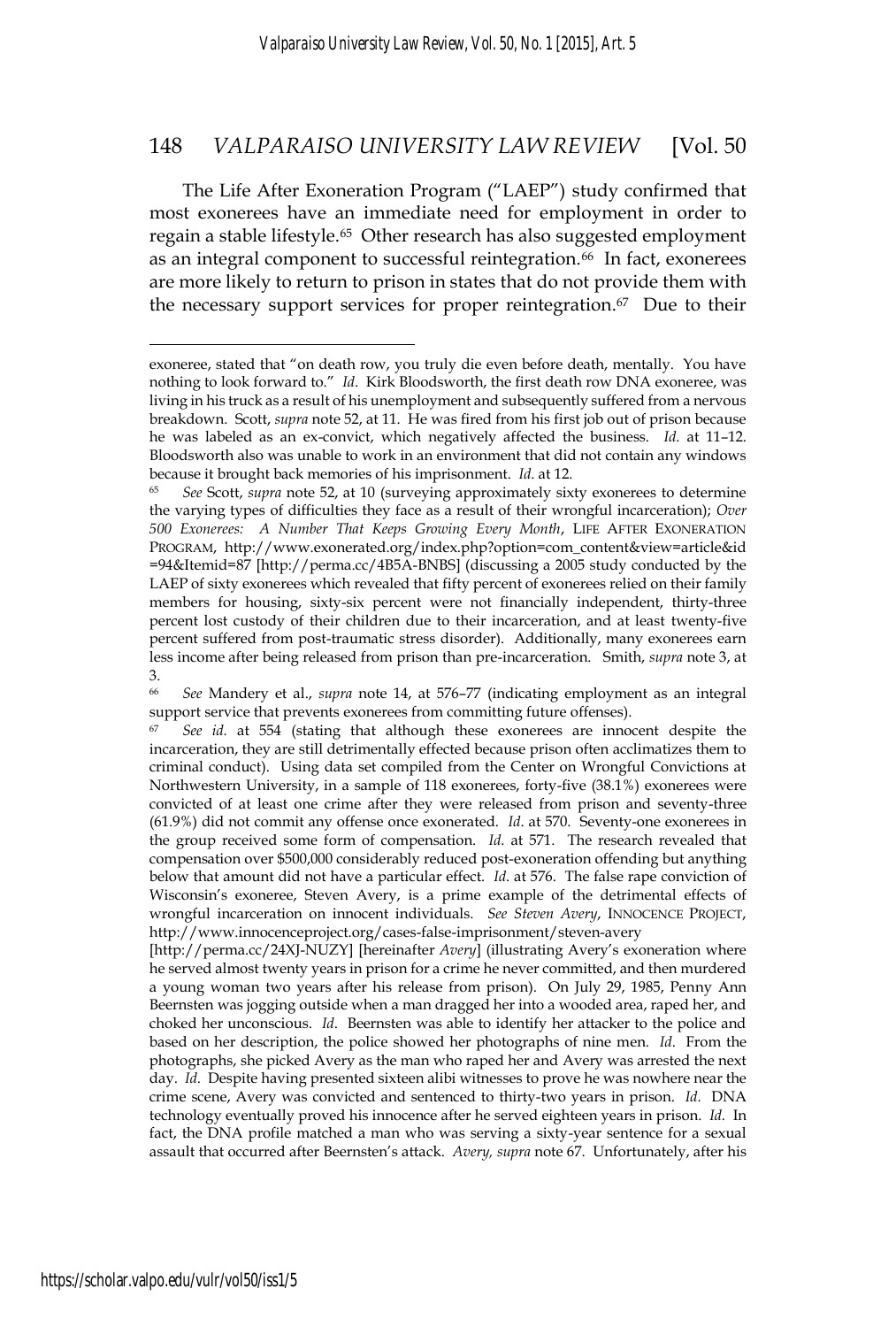experiences in prison coupled with the lack of support offered by many states, the majority of exonerees are dependent on relatives and friends until they are able to regain stability.<sup>68</sup>

Exonerees and parolees confront similar complications in securing employment and housing, reforming relationships, battling psychological illnesses, and reconstructing families upon release from prison.<sup>69</sup> While most states supply parolees with job skill development, vocational training, housing, and employment, many exonerees are discharged without any support services that may be offered to parolees.<sup>70</sup> Lacking the basic necessities for survival elevates the obstacles exonerees endure upon release from prison and makes reintegration more difficult.<sup>71</sup> Considering the unjust taking of an individual's liberty, the detrimental effects of such taking, and many states' failure to properly address the wrongdoing, the United States and Indiana's Constitution provides another perspective on the complications involving unjust incarcerations.72

release from prison, Avery murdered a woman and was sentenced to life in prison. *Id.*  During the time of his second conviction, a bill was pending in the Wisconsin State Legislature to award him \$425,000 in compensation for his initial wrongful incarceration; however, Avery did not receive the funds due to his subsequent murder conviction. *Steven Avery,* THE NAT'L REGISTRY OF EXONERATIONS, https://www.law.umich.edu/special/exoneration/Pages/casedetail. aspx?caseid=3003 [https://perma.cc/C5MD-UDXQ].

<sup>68</sup> *See* ACHIEVING JUSTICE, *supra* note 23, at 118 (urging the government to take responsibility and provide exonerees with job and vocational training, mental health counseling, substance abuse programs, assistance in housing, and monetary compensation). As a result of the financial hardships exonerees endure upon release, the Innocence Project recommends, "If the court finds that the claimant was subjected to a lien pursuant to defense services rendered by the State to defend the client in connection with the criminal case that resulted in his wrongful conviction, the court shall extinguish said lien." *Model Legislation, supra* note 17, at 6.<br><sup>69</sup> *See* Cook et al., *supra* note 59, at 237 ("[P]arolees emerge from prison with many shared

practical and emotional hurdles to confront and overcome [as exonerees].").

<sup>70</sup> *See id*. at 237–38 (revealing that parolees are often required to report their activities to state officials and in some instances, their failure to report can result in re-imprisonment; while exonerees and the state often have no continuing obligation to one another).

<sup>71</sup> *See supra* note 65 and accompanying text (revealing a study conducted by the LAEP that illustrated a critical need to provide support services to exonerees upon their release from prison).

<sup>72</sup> *See infra* Part II.C (examining the significant provisions of the U.S. and Indiana's Constitution in relation to wrongful incarcerations).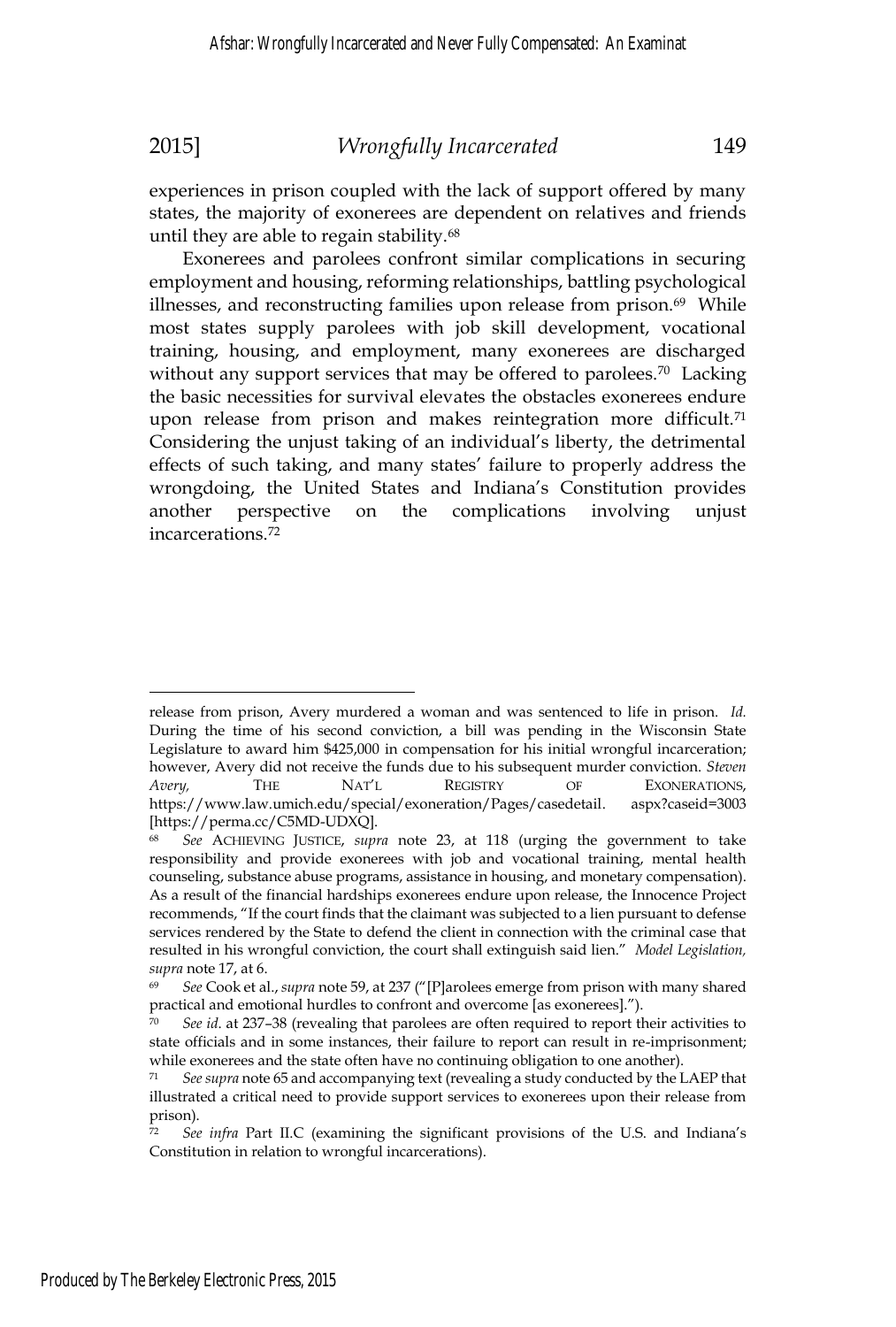### *C. Miscarriage of Justice: Constitutional Significance*

This nation has long embraced the fundamental principle of law that all persons are innocent until proven guilty.<sup>73</sup> However, an undesirable consequence is attached to it—"some persons are innocent even though they have been proven guilty."74 The U.S. Constitution provides a series of protections for individuals who are suspected of a crime.75 More specifically, it includes a restriction against unreasonable searches and seizures, a right to a speedy trial by an objective jury, a right to confrontation, a right to effective legal counsel, and a right to equal protection of the law.76 Similarly, Indiana's Constitution provides explicit safeguards for individuals accused of a crime.<sup>77</sup>

In all criminal prosecutions, the accused shall enjoy the right to a speedy and public trial, by an impartial jury of the State and district wherein the crime shall have been committed, which district shall have been previously ascertained by law, and to be informed of the nature and cause of the accusation; to be confronted with the witnesses against him; to have compulsory process for obtaining witnesses in his favor, and to have the Assistance of Counsel for his defense.

U.S. CONST. amend. VI; *see also* U.S. CONST. amend. XIV ("[N]or deny to any person within its jurisdiction the equal protection of the laws").

<sup>76</sup> *See supra* note 75 and accompanying text (detailing the constitutional amendments that protect individuals charged with a crime).

See IND. CONST. art I, § 11 (providing protections against unreasonable searches and seizures). Article I, Section 13 of the Indiana Constitution states:

> In all criminal prosecutions, the accused shall have the right to a public trial, by an impartial jury, in the county in which the offense shall have been committed; to be heard by himself and counsel; to demand the nature and cause of the accusation against him, and to have a copy thereof; to meet the witnesses face to face, and to have compulsory process for obtaining witnesses in his favor.

*Id*. § 13.

<sup>73</sup> *See* Acker et al., *supra* note 12, at 3 (discussing the miscarriage of justice in relation to wrongful incarcerations). *See, e.g.*, Coffin v. United States, 156 U.S. 432, 453 (1895) ("The principle that there is a presumption of innocence in favor of the accused is the undoubted law, axiomatic and elementary, and its enforcement lies at the foundation of the administration of our criminal law."). The Court further states, "this presumption is an instrument of proof created by the law in favor of one accused, whereby his innocence is established until sufficient evidence is introduced to overcome the proof which the law has created." *Id.* at 459.<br><sup>74</sup> Acker et al., *supra* note 12, at 3. Despite the requirement of a jury to find guilt beyond

a reasonable doubt to render a guilty verdict, wrongful convictions still occur. *See* Hannah Laqueur et al., *Wrongful Conviction, Policing, and the "Wars on Crime and Drugs*," *in* EXAMINING WRONGFUL CONVICTIONS: STEPPING BACK, MOVING FORWARD 93, 93 (Allison D. Redlich et al. eds., 2014) (explaining the war on crime and drugs and how these wars changed American policing and contributed to wrongful convictions).

<sup>75</sup> *See* U.S. CONST. amend. IV (providing a protection "against unreasonable searches and seizures"); U.S. CONST. amend.  $\vec{V}$  ("[N]or be deprived of life, liberty, or property, without due process of law"). The Sixth Amendment states: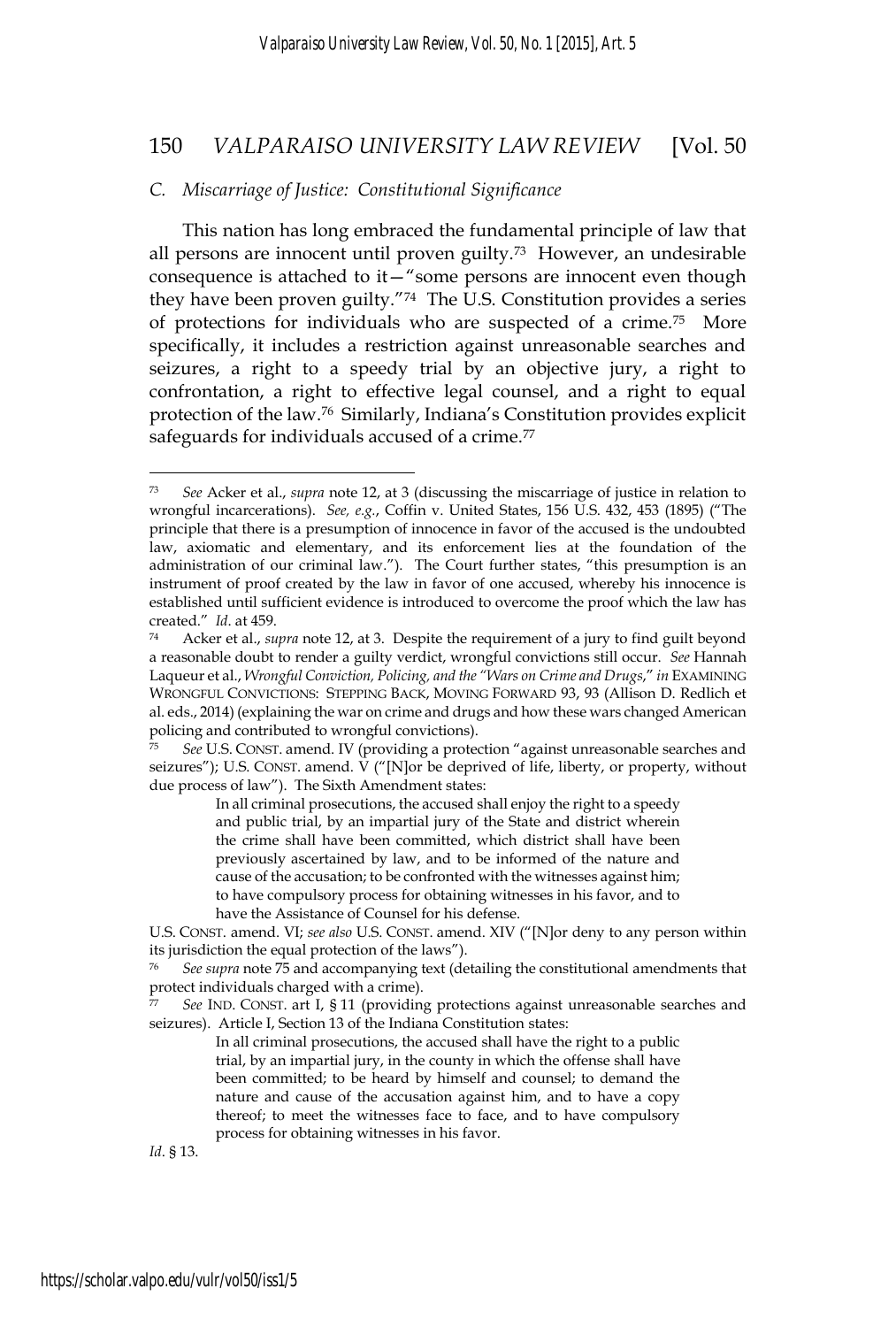Despite the constitutional provisions protecting the accused, the number of innocent individuals released from prison continually rise, increasing claims against the federal and state government.78 Exonerees may file a civil action against the federal government under § 1983 for constitutional violations.79 Alternatively, exonerees can file tort claims against the state government, such as malicious prosecution and false imprisonment.80 However, the government actors, including prosecutors and judges, are secured by absolute immunity in circumstances where a legal right has been violated. $81$  Police officers are similarly shielded by qualified immunity.82 Nevertheless, many exonerees pursue claims against the state seeking reparations for their unjust incarcerations, and the cases in Indiana further illustrate the issues pertaining to such an approach.83

### *D. Indiana: Wrongful Incarcerations and Limited Compensation*

Since 1989, twenty-four individuals have been exonerated in Indiana and the numbers are steadily increasing.<sup>84</sup> The amount of time these

See supra note 39 and accompanying text (elaborating on the common causes of false convictions in the United States and that most of the causes do not necessarily trigger a constitutional violation); *supra* note 13 and accompanying text (revealing that 2014 had the highest record of exonerations reported in a single year).

<sup>79 42</sup> U.S.C. § 1983 (2012); *see supra* note 48 and accompanying text (indicating the limited likelihood of success for exonerees filing civil rights claims).

<sup>80</sup> Mandery et al., *supra* note 14, at 556. *See supra* note 45 and accompanying text (explaining the requirements to succeed in common law tort claims).

<sup>81</sup> *See* Mandery et al., *supra* note 14, at 557 (indicating that absolute immunity is unconditional, making it difficult for exonerees in instances where a constitutional right was violated). Indiana also provides governmental immunity for police officers and prosecutors acting within the scope of their employment. IND. CODE § 34-13-3-3 (2016). In *Julian v. Hanna*, the court held that the prisoner was entitled to bring a § 1983 malicious prosecution claim because Indiana law provided an inadequate remedy. 732 F.3d 842, 848 (7th Cir. 2013). The court additionally noted, "A state cannot be permitted to create blanket immunities from federal suits for violations of federal law (such as the Fourteenth Amendment's due process clause), as Indiana has done in this case." *Id*.<br><sup>82</sup> *See* Mandery et al., *supra* note 14, at 557–58 (stating that qualified immunity shields

government actors from liability unless they knowingly violated the law). Therefore, the exoneree is unable to recover in instances where the government made a mistake or neglected to exercise due care in avoiding the mistake. *Id*. at 558.<br><sup>83</sup> *See infra* Part II.D (examining specific exonerations in Indiana, their outcome, and

support services currently in place that could assist exonerees in regaining a stable lifestyle). <sup>84</sup> *About the Registry*, *supra* note 11; *Indiana Victims of the State*, VICTIMS OF THE STATE, http://www.victimsofthestate.org/IN/ [http://perma.cc/B276-H49X] [hereinafter VICTIMS OF THE STATE] (discussing five additional exonerations in Indiana). The general causes of wrongful convictions in Indiana are similar to those in the United States: perjury or false accusation, official misconduct, mistaken witness identification, false or misleading forensic evidence, false confessions, and inadequate legal defense. *See Browse Cases*, THE NAT'L REGISTRY OF EXONERATIONS, http://www.law.umich.edu/special/exoneration/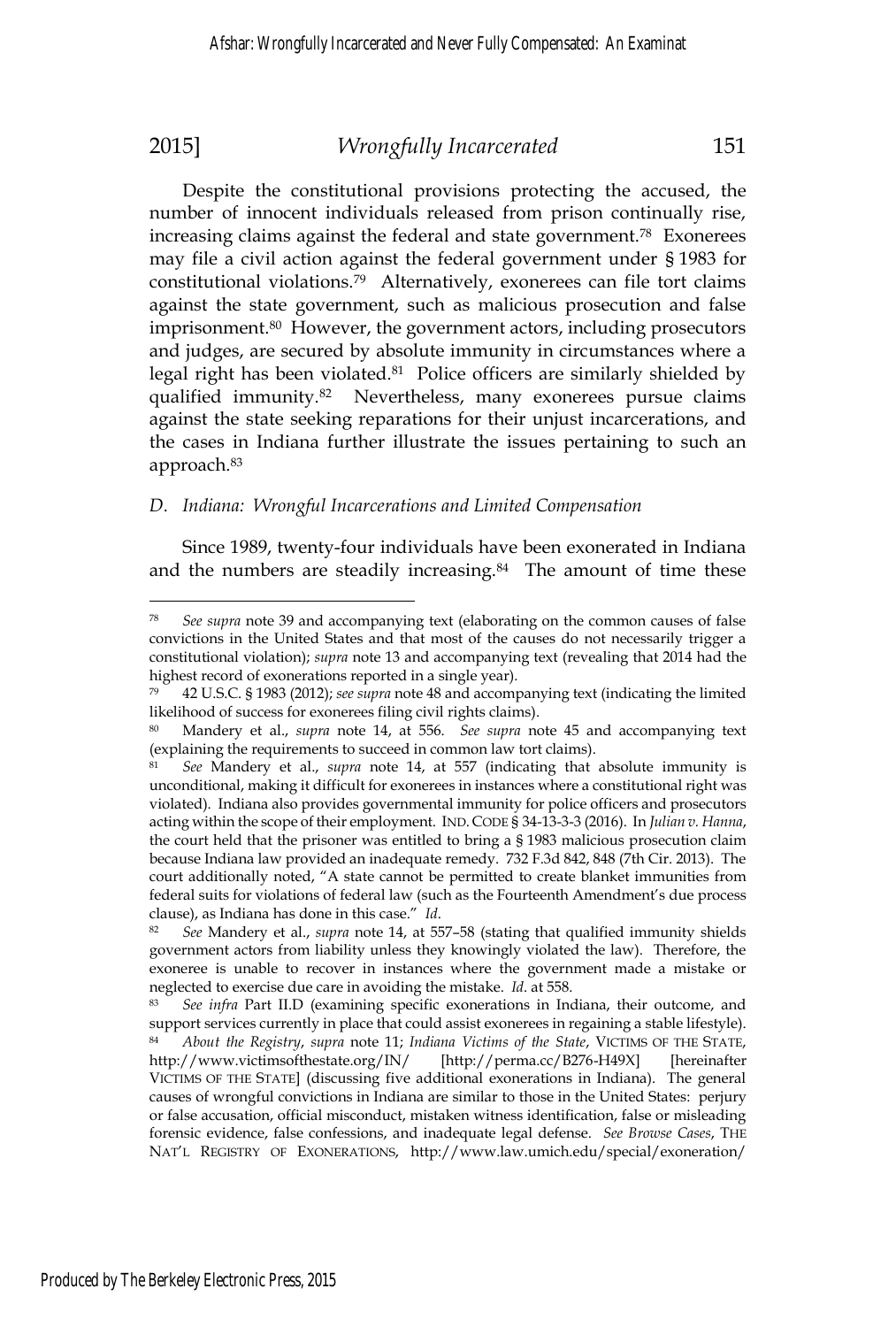innocent individuals served in prison spanned from two years to twentyseven years.85 Their sentences ranged from a minimum of two years to a maximum of life in prison, and two exonerated inmates were serving time on death row.86 In an effort to combat the issues of wrongful convictions, Indiana's Supreme Court promulgated a new rule mandating that law enforcement agencies record interrogations beginning in 2011.<sup>87</sup> The purpose of the law is to assist police officers, prosecutors, courts, and juries in their quest for accuracy, fairness, and due process of the law.<sup>88</sup> Additionally, the State reduced its forensic backlog of cases that needed DNA testing in hopes of solving more crimes.<sup>89</sup> The State endeavors to

recording-of-interrogations [http://perma.cc/DU8J-YWJK] [hereinafter *Indiana Court*] (stating that evidence regarding interrogations will only be admissible in court if it is recorded); IND. R. EVID. 617 (listing a few exceptions where unrecorded interrogations can be admitted in court).

<sup>88</sup> *See Indiana Court, supra* note 87 (indicating that an audio-video recording is an invaluable tool for law enforcement, courts, and citizens because it secures the voice, facial expressions, and body language of the suspect and the interrogator). The recordings can also help determine whether guilty pleas were coerced and whether police presented suspects with the necessary warnings. *Id.* 89 *See Indiana Police Cut Down DNA Backlog*, INNOCENCE PROJECT (July 7, 2012),

dna-backlog [https://perma.cc/9G3Y-ELQJ] (revealing that nearly 1000 cases needed DNA testing and that number is down to 389 as of December 2011). A bigger lab in Indianapolis, new technology, and employing more biologists contributed to the reduction in DNA backlog. *Id*.

Pages/detaillist.aspx [https://perma.cc/Z5QH-CVMY] (listing the specific exonerees in Indiana and the contributing factors that led to their unjust convictions). The types of crimes for which these individuals were falsely convicted consisted of sexual assault, forgery, child sex abuse, murder, armed robbery, attempted murder, and passing counterfeit money. *Id.* Since 2012, five innocent individuals were released from Indiana's prisons, the highest number ever reported in the State. *Id.*

<sup>85</sup> *See Browse Cases*, *supra* note 84 (detailing information pertaining to each exoneree including: the state of imprisonment, the conviction year, exoneration year, sentence, and the charged crime).

<sup>86</sup> *See id*. (specifying the prison sentence for each exoneree); VICTIMS OF THE STATE, *supra* note 84 (stating that Nancy Botts was sentenced to two to fourteen years in prison for a wrongful forgery conviction). Ralph Lobaugh and Charles Smith were the two exonerated death row inmates in Indiana. *See Browse Cases*, *supra* note 84 (stating that Charles Smith was sentenced to death on a wrongful murder conviction); Ralph Lobaugh, VICTIMS OF THE STATE, http://www.victimsofthestate.org/IN/Lobaugh.html [http://perma.cc/Q29D-PGMB] (explaining Ralph Lobaugh's death row exoneration). Charles Smith was falsely convicted of murder and felony murder and the jury returned a death verdict. Smith v. State, 547 N.E.2d 817, 818 (Ind. 1989). In 1989, Indiana Supreme Court overturned his conviction, stating that he received ineffective assistance of counsel. *Id*. at 822. David Camm was wrongfully convicted and sentenced to serve a life term for the murders of his wife and two young children. *See supra* note 7 and accompanying text (describing the trials that led to Camm's unjust conviction).

<sup>87</sup> *See Indiana Court Orders Recording of Interrogations*, INNOCENCE PROJECT (Sept. 16, 2009), http://www.innocenceproject.org/news-events-exonerations/indiana-court-orders-

http://www.innocenceproject.org/news-events-exonerations/indiana-police-cut-down-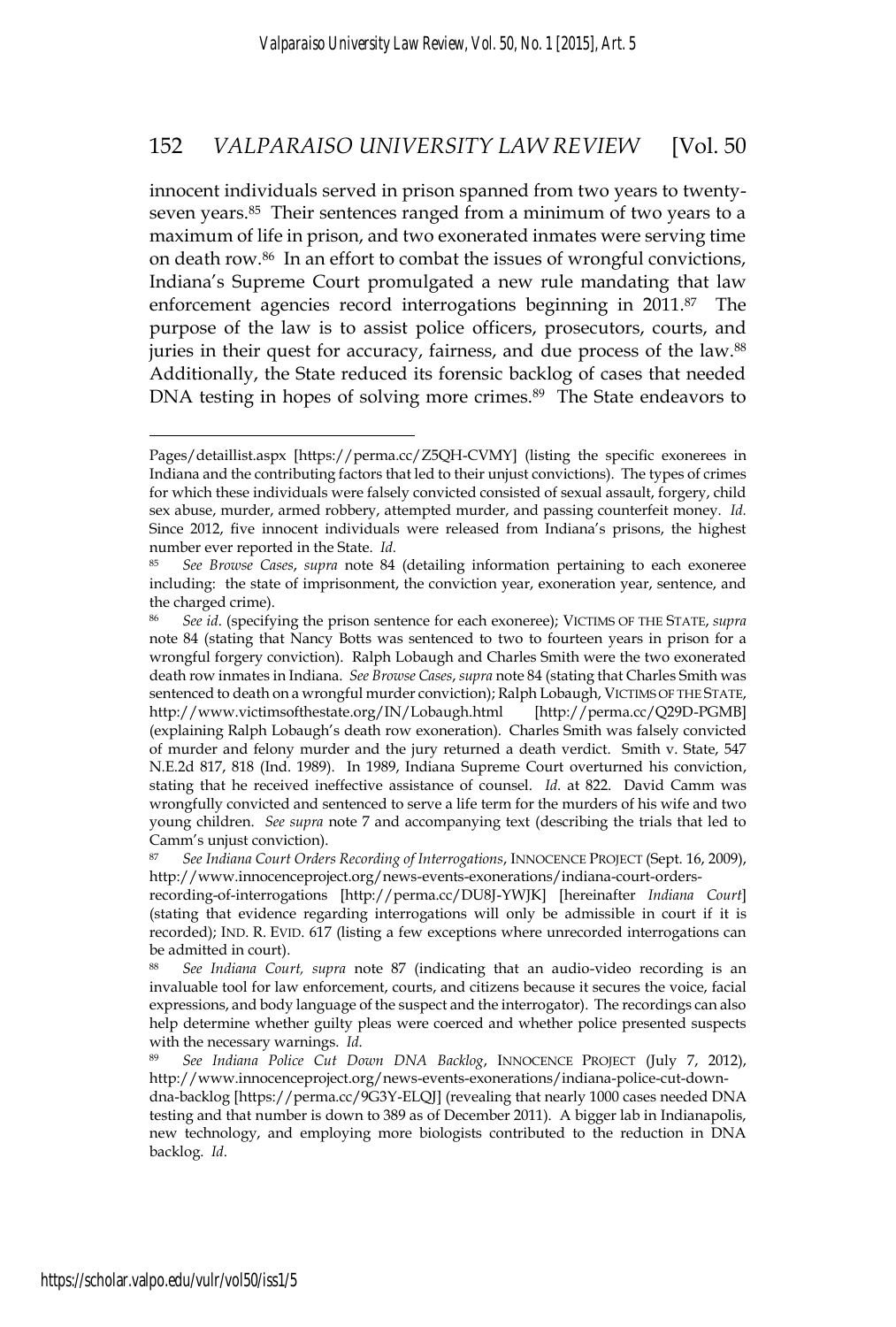resolve the principal issues precipitating wrongful convictions, however, it fails to address the issues of post-exoneration and rectifying such wrongdoing.<sup>90</sup> In fact, among the individuals that have been exonerated in Indiana, only six received monetary compensation.<sup>91</sup>

Ralph Jacobs and Christopher Smith both filed a lawsuit against the City of Newcastle, Henry County, and the State of Indiana, alleging that the police wrongfully coerced their confessions resulting in their false murder convictions.<sup>92</sup> After serving two years of their sentences, Jacobs received a settlement of \$435,000 and Smith received \$605,000.93 In 2008, a jury awarded Larry Mayes \$9 million dollars in a wrongful conviction lawsuit against the City of Hammond and its law enforcement officials, after he served nineteen years of his sentence.<sup>94</sup> Mayes' case eventually settled on appeal for 4.5 million dollars.<sup>95</sup> After serving eight years as an

See supra note 15 and accompanying text (listing Indiana as one of the twenty states that lack a statutory compensation scheme); *infra* Part IV.A (presenting a statute for Indiana to implement); *infra* Part IV.B (addressing commentary associated with adopting a compensation statute in Indiana). *See also* Michael W. Hoskins, *Rising Number of Exonerees Reflects Flaws in the Justice System,* IND. LAWYER (Sept. 2, 2009), http://www.theindianalawyer.com/rising-number-of-exonerees-reflects-flaws-in-justicesystem/PARAMS/article/24009#news [http://perma.cc/KKZ2-HJ77] [hereinafter Hoskins, *Rising*] (describing the rise of exonerations in Indiana and the State's lack of effort in seeking to address the issue).

<sup>91</sup> *See infra* Part II.D (detailing the exonerees in Indiana and the monetary award secured by only six exonerees).

<sup>92</sup> *See Ralph A. Jacobs, Jr.*, THE NAT'L REGISTRY OF EXONERATIONS, http://www.law.umich.edu/special/exoneration/Pages/casedetail.aspx?caseid=3321

<sup>[</sup>http://perma.cc/S4FS-RJRJ] [hereinafter *Jacobs*] (revealing that the two men were mildly intellectually disabled and the police were able to obtain confessions from both individuals). Jacobs and Smith ultimately pleaded guilty after being convinced by the police to enter a guilty plea and were sentenced to eight and thirty-eight years, respectively. *Id*. *See id*. (confirming that physical evidence linked another man, Jerry Thompson, to the

murder for which Jacobs and Smith were convicted). As a result, the trial court dismissed the charges against Jacobs and Smith, and released them from prison in 1993. *Id*.<br><sup>94</sup> *See* Mayes v. City of Hammond, 631 F. Supp. 2d 1082, 1084 (N.D. Ind. 2008) (stating that

the jury returned a verdict in favor of Mayes for nine million dollars). *See also Larry Mayes*, THE NAT'L REGISTRY OF EXONERATIONS, http://www.law.umich.edu/special/exoneration/ Pages/casedetail.aspx?caseid=3415 [http://perma.cc/8FUX-VME7] [hereinafter *Mayes*] (discussing the incident leading up to Mayes conviction and exoneration). Mayes was convicted of sexual assault, robbery, and kidnapping, and was sentenced to eighty years in prison after multiple victims identified him as the perpetrator. *Id.* He was convicted in 1982 and exonerated in 2001 after DNA testing excluded him as the assailant. *Id*. Mayes served nineteen years of his sentence before he was released. *Id*. <sup>95</sup> See Mayes, 631 F. Supp. 2d at 1084 (presenting Mayes' civil rights complaint). It took

Mayes seven years to settle his federal civil rights suit against the City of Hammond. Michael Hoskins, *After Exoneration*, IND. LAWYER (Oct. 1, 2008), http://www.theindianalawyer.com/ after-exoneration/PARAMS/article/24010 [http://perma.cc/8Q4D-AXZB]. When asked about his time in prison, Mayes said, "You can't ever make up for that time, but you can enjoy what time you have left." *Id*.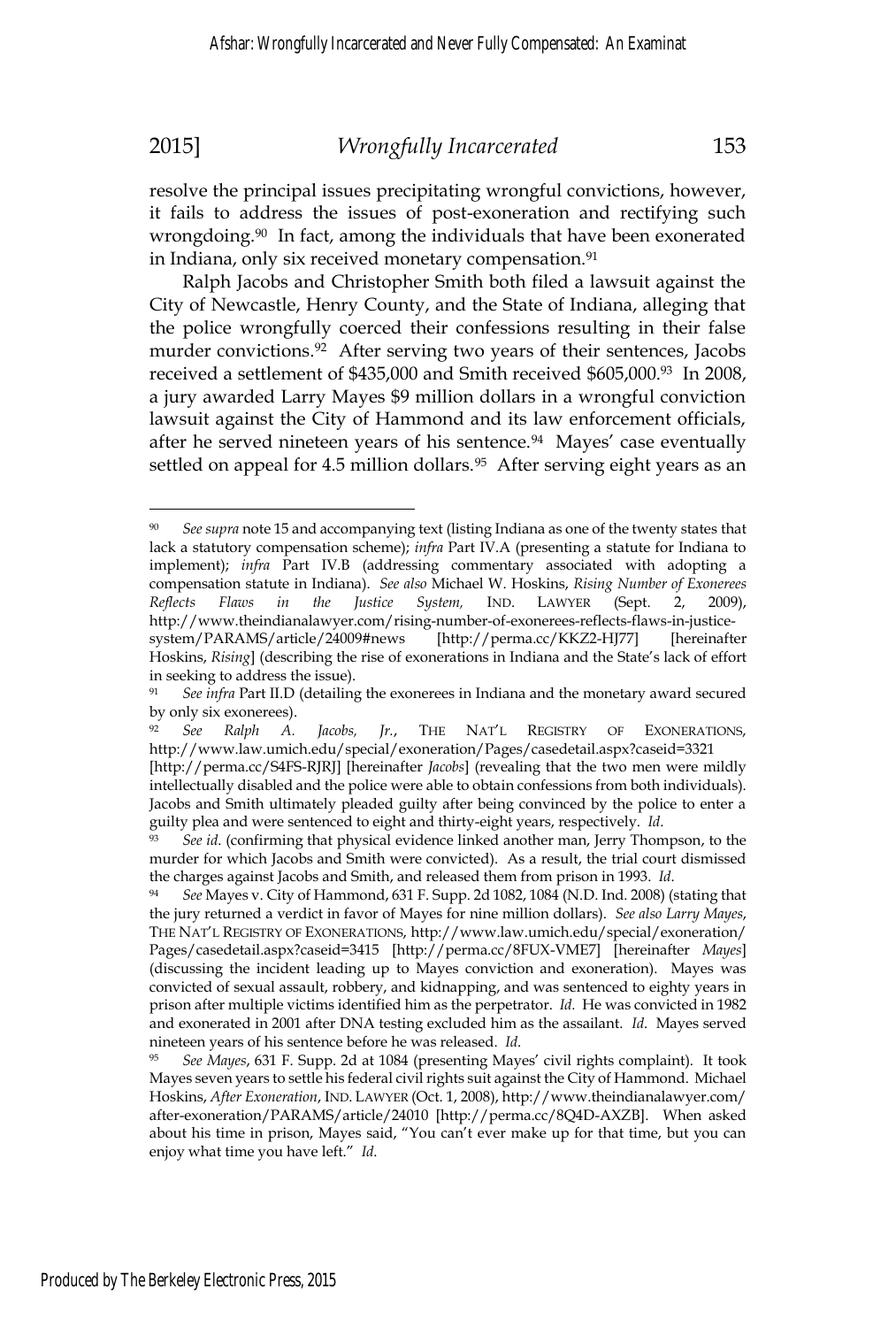innocent man behind bars in Indiana, Christopher Parish filed a wrongful conviction lawsuit against the City of Elkhart and the lead investigator on his case.<sup>96</sup> In 2010, a civil jury awarded him \$78,125 in damages and \$191,000 in attorney's fees.<sup>97</sup> Parish appealed the judgment, arguing that the award was inadequate and eventually settled for 4.9 million dollars.<sup>98</sup> In 2012, Brian Neirynck filed a federal civil rights lawsuit against St. Joseph County, Indiana, which was settled for \$100,000 in 2014.99 In 2015, Billy Julian settled his wrongful incarceration claim against Frankton Police Department and Madison County Sheriff's Department for 3 million dollars.100 Nevertheless, many wrongful incarceration claims

[http://perma.cc/7QDC-GBNR] (discussing Parish's claim for his wrongful conviction). Multiple witnesses identified Parish from a photo lineup as the man who acted as an accomplice to an armed robbery. *Christopher Parish*, THE NAT'L REGISTRY OF EXONERATIONS, http://www.law.umich.edu/special/exoneration/Pages/casedetail.aspx?caseid=3524

<sup>97</sup> *See* Parish v. City of Elkhart, 702 F.3d 997, 1003 (7th Cir. 2012) (confirming that the damages awarded to Parish were inadequate and remanded the case for a new trial to determine proper damages); *Parish, supra* note 96 (detailing Parish's trial and revealing his initial award was granted on October 27, 2010).

<sup>96</sup> *See* Jennifer Nelson, *Court Orders New Trial on Damages Owed to Wrongfully Convicted Man*, IND. LAWYER (Dec. 20, 2012), http://www.theindianalawyer.com/court-orders-newtrial-on-damages-owed-to-wrongfully-convicted-man/PARAMS/article/30381

<sup>[</sup>http://perma.cc/4RW5-G2YS] [hereinafter *Parish*]. He was convicted in 1998 at the age of twenty-one and sentenced to thirty years in prison. *Id*. In 2002, Parish filed a petition for post-conviction relief, which was amended in 2004, and presented evidence proving that his attorney failed to properly investigate his case. *Id*. Some of the evidence revealed that the victim was shot in a parking lot and not in the apartment as stipulated during his trial, and DNA tests on a hat in the apartment where the shooting took place matched a man who was already serving time in prison for attempted murder. *Id*. In 2005, the Indiana Court of Appeals recognized that Parish received ineffective assistance of counsel and set aside the verdict and ordered a new trial. *Id*. The charges against Parish were eventually dismissed. *Id*.

<sup>98</sup> *See* Jeff Parrott, *Former Elkhart Man's Wrongful Imprisonment Triggers \$4.9 Million Payout, A Fight Among Insurance Companies*, THE ELKHART TRUTH (Nov. 19, 2014, 6:00PM), http://www.elkharttruth.com/news/crime-fire-courts/2014/11/19/Former-Elkhart-mans-wrongful-imprisonment-triggers-4-9-million-payout-a-fight-among-insurance-

companies.html [http://perma.cc/XY2A-C97J] (revealing that the City's insurance carrier ended up paying the settlement). When asked about his life after being released from prison, Parish stated that, "No one would trade money for a lost decade of their lives." *Id.* 99 *Brian Neirynck*, THE NAT'L REGISTRY OF EXONERATIONS, http://www.law.umich.edu/

special/exoneration/Pages/casedetail.aspx?caseid=4632 [http://perma.cc/JC3G-PDR3]. In January 2003, Neirynck was convicted of sexually assaulting his son and sentenced to thirty years in prison. *Id*. In May 2011, Neirynck's conviction was vacated because his attorney failed to provide him with adequate representation. *Id*. The prosecutor filed a notice of appeal, but later withdrew and dismissed Neirynck's charges in June 2012. *Id*. 100 *Billy Julian*, THE NAT'L REGISTRY OF EXONERATIONS, http://www.law.umich.edu/

special/exoneration/Pages/casedetail.aspx?caseid=4735 [http://perma.cc/Y2ML-BWZ6]. Julian was wrongfully convicted of arson and burglary on March 15, 2004 and sentenced to fifteen years in prison. *Id*. Julian was released on bond from prison in 2006 until the prosecutor dismissed his case in 2010. *Id*. In 2011, Julian filed a federal civil rights lawsuit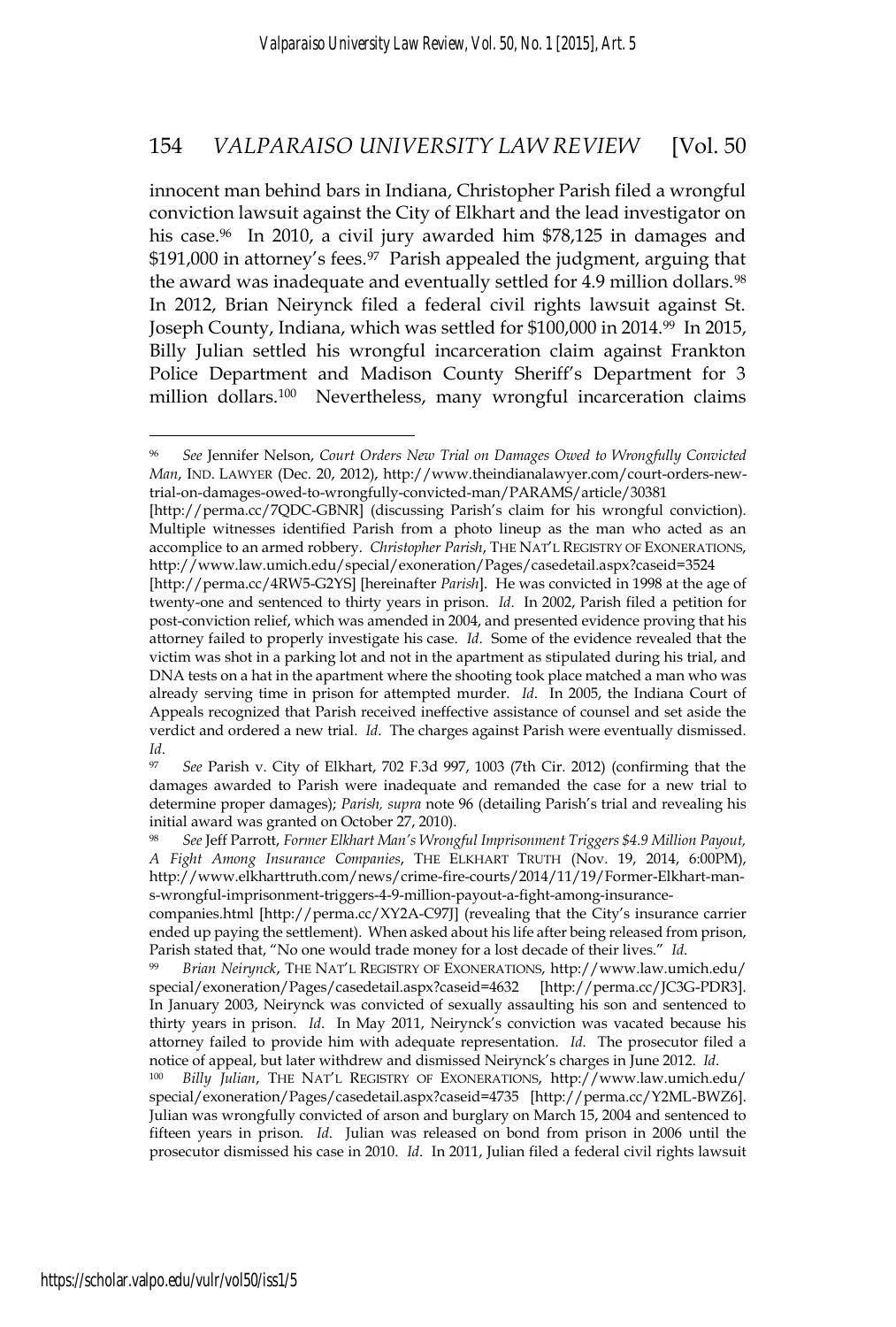$\overline{a}$ 

remain pending in the court system, while other exonerees were denied restitution altogether.<sup>101</sup> For instance, the United States Court of Appeals

Walter Goudy was wrongfully convicted of murder, attempted murder, attempted carjacking, and attempted robbery and sentenced to 110 years in prison after a witness identified him as one of the gunmen from a photo lineup. *Walter Goudy*, THE NAT'L REGISTRY OF EXONERATIONS, http://www.law.umich.edu/special/exoneration/Pages/casedetail.aspx? caseid=4016 [http://perma.cc/57JJ-PPL3] [hereinafter *Goudy*]. After serving seventeen years of his sentence, the Madison County Prosecutor dismissed the charges against Goudy. *Id*. Three weeks later, Goudy filed a federal wrongful conviction lawsuit against Cummings, Napier, the City of Anderson, and the State of Indiana. *Id*. The U.S. District Court in Indiana permitted Goudy to pursue his state cause of action for malicious prosecution against the City defendants. Goudy v. Cummings, No. 1:12-cv-00161-SEB-TAB, 2014 WL 234189 \*2 (S.D. Ind. Jan. 21, 2014).

 David Camm, a recent Indiana exoneree, filed a notice of claim against Floyd County, Indiana and numerous other defendants in October 2014 seeking compensation for thirteen years of his wrongful incarceration. *See supra* note 7 and accompanying text (detailing Camm's trials); *supra* note 10 and accompanying text (specifying the claims Camm filed against the State and numerous individuals, which remain pending).

 Lana Canen was charged with murder after her fingerprint matched a plastic pill container in the victim's apartment and a neighbor indicated that Canen made some incriminating statements. *Lana Canen*, THE NAT'L REGISTRY OF EXONERATIONS, http://www.law.umich.edu/special/exoneration/Pages/casedetail.aspx?caseid=4047 [http://perma.cc/P9LU-THKS] [hereinafter *Canen*]. Canen was unjustly convicted and sentenced to fifty-five years in prison. *Id*. Years later, a different expert analyzed the fingerprint and found there was no match between Canen's print and the one found at the scene of the crime. *Id*. The former neighbor who initially stated that Canen made incriminating statements also recanted her testimony. *Id*. Canen's conviction was vacated, the charge was dismissed, and she was released from prison after serving seven years of her sentence. *Id*. In January 2014, Canen filed a lawsuit, which remains pending, seeking redress against detectives who made the erroneous fingerprint identification leading to her wrongful conviction. *Id.* Canen states that she has never received any redress for a mistake that seized eight years of her life. Ted Land, *Lana Canen Shares Lessons with Notre Dame Class: Wrongly Convicted of Murder, She Explains Human Consequences of Inaccurate Investigations*, WSBT (Oct. 7, 2013, 11:32 PM), http://www.wsbt.com/news/local/1ana-canen-shares-lessons-withnotre-dame-class/22325114 [http://perma.cc/NPZ3-Y39K].

 Kristine Bunch unjustly spent seventeen years of her life in Indiana's prison for arson and murder of her three-year old son who died in a mobile home. *Rob Warden: Convicted of Murder by Arson—But the Fire Was Accidental*, NORTHWESTERN L. CTR. ON WRONGFUL CONVICTIONS, http://www.law.northwestern.edu/legalclinic/wrongfulconvictions/

against the Frankton Police Department, Madison County Sheriff's Department, and three officers for framing and concealing evidence. *Id*. 101 *See James Hill*, THE NAT'L REGISTRY OF EXONERATIONS, http://www.law.umich.edu/

special/exoneration/Pages/casedetail.aspx?caseid=4329 [http://perma.cc/9W9D-KADA] (revealing that James Hill's federal civil rights lawsuit remains pending as of December 2013). Hill was falsely convicted of sexual assault, robbery, and kidnapping with Mayes, but was tried separately and sentenced to thirty-five years in prison at the age of seventeen. *Id*. He was released on parole in May 1998, after serving sixteen years in jail. *Id*. After finding out about Mayes' exoneration in 2005, Hill filed a post-conviction motion to vacate his conviction, claiming that the prosecution withheld evidence. *Id*. A Lake County Circuit Judge granted his petition and ordered a new trial on October 6, 2009. *Id*. The District Attorney's Office subsequently dismissed the charges. *Id.*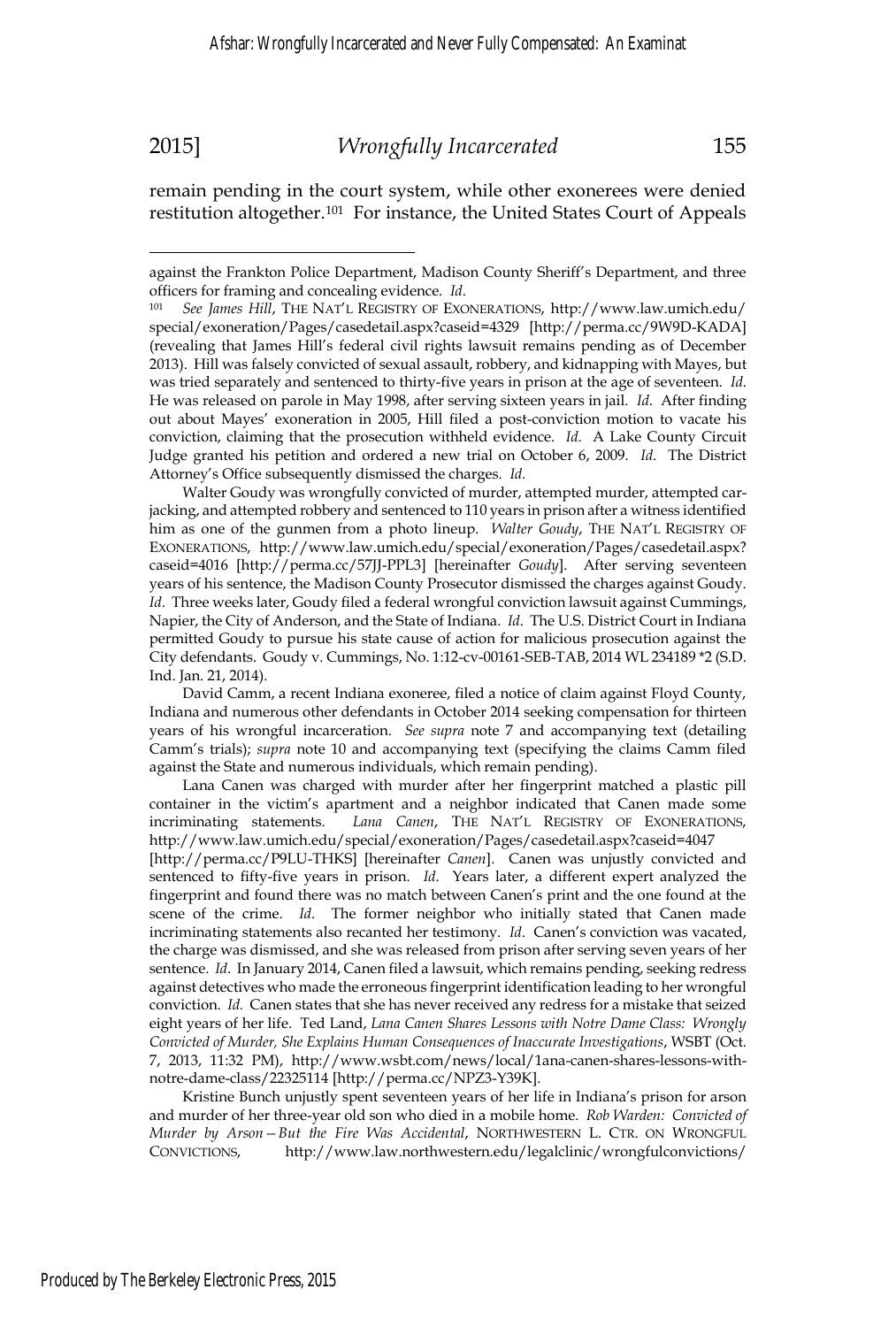for the Seventh Circuit dismissed Richard Alexander's wrongful conviction lawsuit against the City of South Bend, despite him serving three years in prison.102 Additionally, Dwayne Scruggs was never compensated for the false conviction that stole seventeen years of his life, however, his record was expunged a year after his release.<sup>103</sup>

The State of Indiana is equipped with the necessary tools to assist exonerees in successfully transitioning back into society.<sup>104</sup> Financial burdens are limited as the majority of damages awarded in Indiana are subject to a cap.<sup>105</sup> Most claims in the State are restricted to a two-year

<sup>103</sup> *See Dwayne D. Shruggs,* THE NAT'L REGISTRY OF EXONERATIONS, http://www.law.umich.edu/special/exoneration/Pages/casedetail.aspx?caseid=3625

exonerations/in/kristine-bunch.html [http://perma.cc/Y46N-C9VJ]. Two experts testified during her trial, confirming that the fire was intentional and the jury subsequently convicted her of arson and murder. *Id*. The Indiana Court of Appeals reversed her conviction and granted her a new trial. *See* Bunch v. State, 964 N.E.2d 274, 304 (Ind. Ct. App. 2012) (evaluating post-conviction relief for wrongful conviction in Indiana). Bunch filed a complaint on March 18, 2014 seeking compensation for violation of due process, malicious prosecution, and deprivation of her constitutional rights. Complaint at 10–12, Bunch v. Frank, No. 1:14-cv-00438-WTL-DKL (S.D. Ind. Mar. 18, 2014).

<sup>102</sup> *See Richard Alexander*, THE NAT'L REGISTRY OF EXONERATIONS, http://www.law.umich.edu/special/exoneration/Pages/casedetail.aspx?caseid=2990

<sup>[</sup>http://perma.cc/XJ2J-X468] (discussing Alexander's false conviction of two sexual assaults, robbery, burglary/unlawful entry, and theft after the victims positively identified him as the assailant). He was sentenced to seventy years in prison and served three years until DNA proved his innocence. *Id*. In 2006, Alexander filed a federal wrongful conviction lawsuit under § 1983 deprivation of civil rights, and § 1985 conspiracy to interfere with civil rights, against the City of South Bend, but the court granted summary judgment in favor of the City because Alexander was unable to prove any misconduct on behalf of the police officers. Alexander v. City of South Bend, 433 F.3d 550, 558 (7th Cir. 2006).

<sup>[</sup>http://perma.cc/6XWH-GUF2] (explaining Shruggs' unjust conviction of sexual assault and robbery). Shruggs was convicted in 1986 after the victim identified him as her attacker. *Id*. In 1993, the court allowed DNA testing from Shruggs and compared it to the evidence collected from the case, which ultimately proved Shruggs' innocence. *Id*. The court subsequently vacated his conviction and released him from prison after seven years of incarceration. *Id*. Shruggs' record was expunged in 1994, nearly a year before his death in

May 1995. *Id.*<br><sup>104</sup> *See infra* Part III.D (recommending support services for exonerees and mechanisms of providing them with such support); *infra* Part IV.A (proposing a statute for Indiana, which utilizes programs already implemented by the State and remains consistent in terms of its limitations).

<sup>105</sup> *See, e.g.*, IND. CODE § 34-18-14-3 (2016) (stating that medical malpractice is subject to a cap of "[o]ne million two hundred fifty thousand dollars (\$1,250,000) if the act of malpractice occurs after June 30, 1999"); IND. CODE § 34-51-3-4 (subjecting punitive damages to a cap of three times the amount of compensatory damages awarded in the case or fifty thousand dollars). Although exoneree compensation should not be capped, as advocated by the Innocence Project, nearly all of the monetary damages awarded in Indiana are subject to a cap, thus, the proposed compensation statute concedes to the likelihood of an imposed statutory limitation. *See infra* Part IV.A (recommending monetary damages to be limited to two million dollars).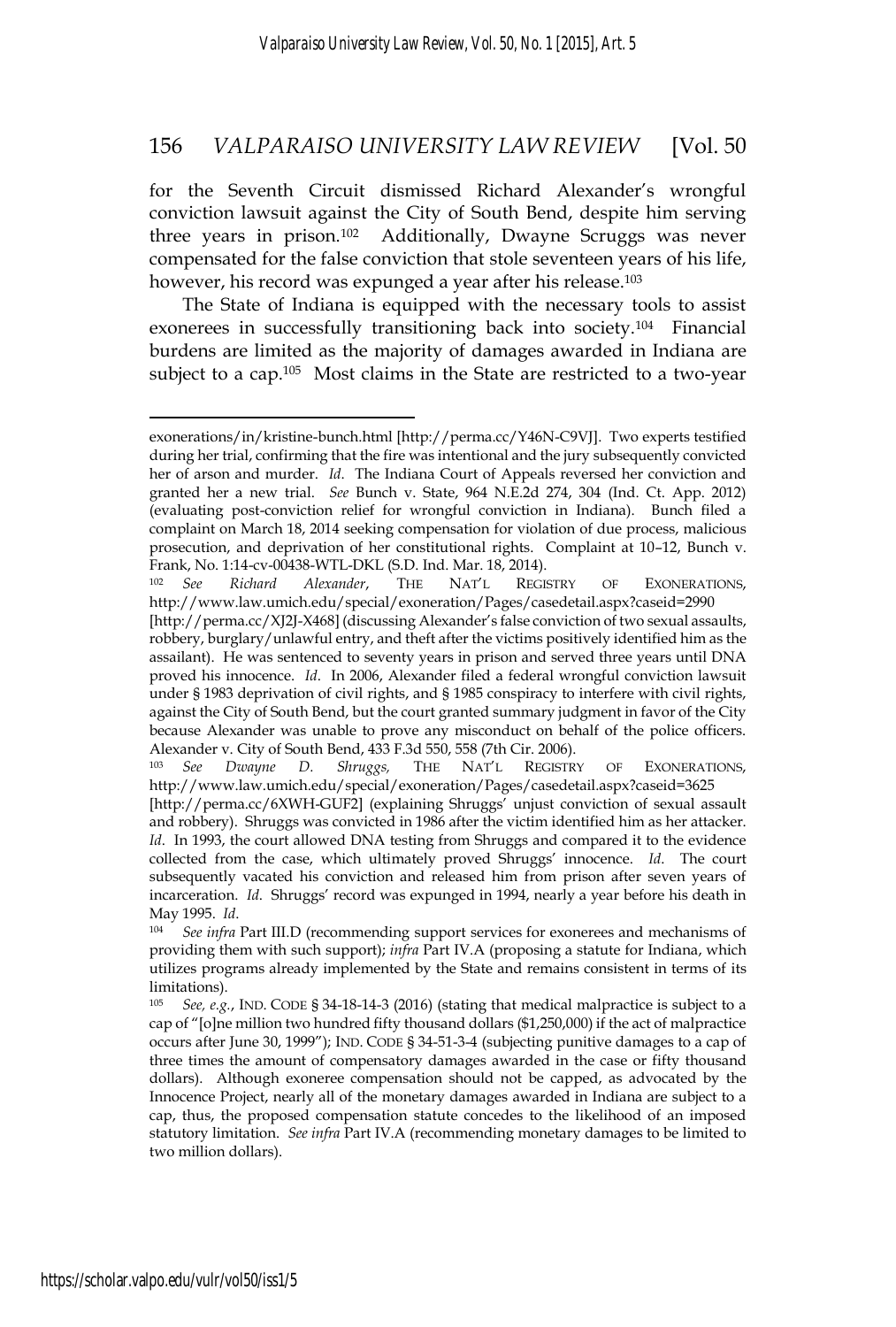statute of limitation, and the civil appeal procedures guidelines are relatively standard.106 The Indiana Department of Corrections provides necessary support services to parolees and the State also offers Section 8 and subsidized housing to low-income individuals.107 Additionally, Indiana's Family and Social Services Administration ("FSSA") implemented programs to foster independent, healthy, and constructive lives for Indiana residents.108 The inconsistencies arising from the State's failure to adopt a statutory compensation scheme is problematic; however, existing support services could easily be extended to exonerees.109 In fact, many states began authorizing compensation legislation in an effort to remedy the injury sustained by innocent exprisoners.110

 $\overline{a}$ <sup>106</sup> *See, e.g.*, IND. CODE § 34-11-2-3 (mandating that claims be presented within two years if pertaining to professional services); IND. CODE § 34-11-2-4 (providing a two year statute of limitation for injury to persons or property); IND. CODE § 34-18-7-1 (indicating a two year limitation in bringing medical malpractice claims); IND. CODE § 34-20-3-1 (revealing a two year statute of limitation for product liability or strict liability in tort claims); IND. CODE § 34- 23-1-1 (requiring wrongful death actions to be commenced within two years of the injury). Since the majority of the statute of limitations for claims in Indiana is two years, the proposed statute also recommends a two-year limitation for bringing a wrongful incarceration claim. *See infra* Part IV.A (suggesting claims to be commenced within two years from the effective date of the statute or the exonerees release from custody). The appeals process in Indiana allows up to thirty days after the judgment for an appeal to be filed. IND. CODE § 22-9-8-1; *see* IND. CODE § 22-9-8-2 (discussing the required contents of a record for an appeal); IND. CODE § 22-9-8-3 (stating that an individual can file an appeal only if they have exhausted all of the administrative remedies available to them). The Innocence Project also recommends that compensation claims should be heard by the state's civil court or other administrative structure that handles comparable compensation claims. *Model Legislation, supra* note 17, at  $\mathcal{P}$ 

<sup>107</sup> *See Programs and Re-entry*, IND. DEP'T OF CORR., http://www.in.gov/idoc/3264.htm [http://perma.cc/F2K2-WP9P] (offering support such as education, health care, pre-release services, re-entry services, and youth services for individuals incarcerated as adults); *see also Section 8/Subsidized Housing*, IND. HOUS. & CMTY. DEV. AUTH., http://www.in.gov/ihcda/ 2333.htm#Vouchers [http://perma.cc/Z5E6-E2PF] (discussing Section 8 housing information and application procedures for obtaining immediate services from the State).

<sup>108</sup> *See FSSA Mission and Vision*, FAMILY AND SOC. SERV. ADMIN., http://www.in.gov/ fssa/4839.htm [http://perma.cc/8SGY-JLE6] (presenting the FSSA's mission which is "to develop, finance and compassionately administer programs to provide healthcare and other social services to Hoosiers in need in order to enable them to achieve healthy, self-sufficient and productive lives").

<sup>109</sup> *See infra* Part IV.A (proposing a compensation statute for Indiana to implement, which provides the necessary support services for exonerees).

<sup>110</sup> *See infra* Part II.E (illuminating the differences in the types of awards offered to exonerees among the states).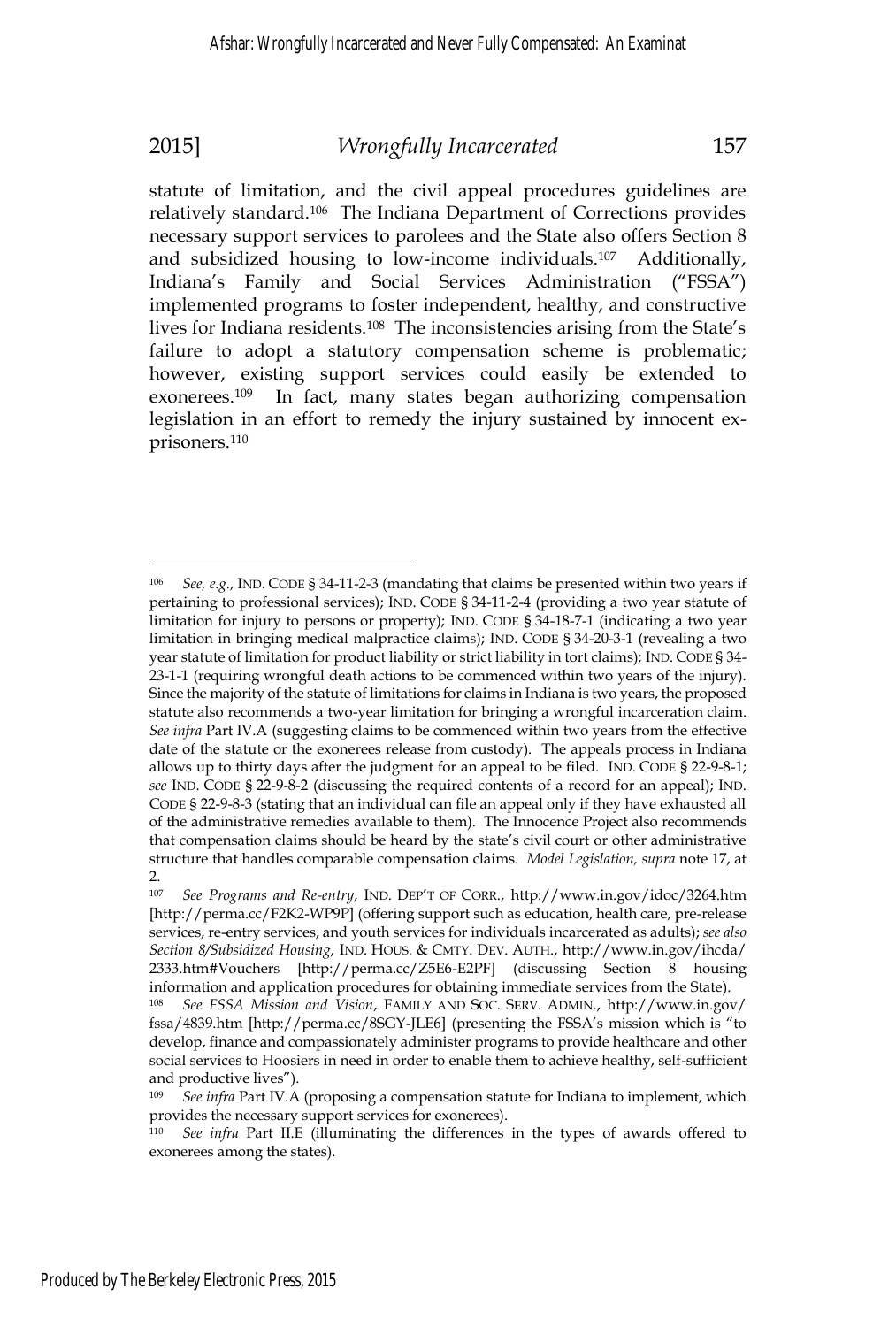### *E. Indemnifying Wrongful Incarcerations: State Statutory Provisions for Post-Conviction Relief*

Many scholars criticize existing wrongful incarceration compensation statutes because of their variance and insufficiency.<sup>111</sup> As a result, the ABA and Innocence Project presented model reforms to encourage states to adopt comprehensive compensation legislation.<sup>112</sup> Many legal scholars and wrongful conviction policy advocates favor statutory reparation despite its inadequacy because it is most likely to promote intrastate fairness in compensating exonerees.<sup>113</sup>

Many state statutes require proof of factual innocence in order to be eligible for compensation.<sup>114</sup> The innocence is usually proven either by a preponderance of the evidence or by a clear and convincing standard.115

<sup>111</sup> *See* Cook et al., *supra* note 59, at 238 ("[C]compensation statutes are widely varied, grossly inadequate, and often even non-existent."); Griffiths & Owens, *supra* note 18, at 270 (reporting that many states offer payments, sometimes nontaxable, based on specified dollar amounts for each year the individual was wrongfully incarcerated). In addition to monetary compensation, some states offer job training, psychotherapy, medical coverage, educational benefits, and reimbursement of legal expenses associated with the exoneration. Griffiths & Owens, *supra* note 18, at 270.<br><sup>112</sup> *See* Mandery et al., *supra* note 14, at 561 (proposing legislative reforms that include

physical and psychological services in addition to an increase in the awards currently offered to exonerees); ACHIEVING JUSTICE, *supra* note 23, at 109–19 (presenting reforms in compensation statutes to address the challenges faced by exonerees); *Model Legislation*, *supra*  note 17 (presenting model compensation legislation proposed by the Innocence Project to consider).

<sup>113</sup> *See* Griffiths & Owens, *supra* note 18, at 270 (indicating that statutory compensation is preferred over civil suits and private legislation because it is more likely to provide compensation to exonerees); *see also supra* notes 43–51 (elaborating on different methods of compensation and their limitations).

<sup>114</sup> *See, e.g.*, FLA. STAT. ANN. § 961.03(1)(a)(1) (West 2016) (stating that substantial evidence of actual innocence must exist to be eligible for compensation); 705 ILL. COMP. STAT. 505/8(c) (2016) (requiring a pardon from the governor issued on the ground of innocence or a certificate of innocence); *see also supra* notes 35–37 and accompanying text (discussing the difference between factual and legal innocence). The Innocence Project also proposes a provision that allows exonerees to recover if their conviction relied on a statute or other accusatory instrument that violated the U.S. or the state Constitution. *Model Legislation, supra* note 17, at 3. The ABA states that compensation is generally available to exonerees who can prove that they were: convicted of a crime, served all or part of the sentence, exonerated, and innocent of that crime. ACHIEVING JUSTICE, *supra* note 23, at 114. 115 *See infra* Part IV.A (requiring a lower standard of proof to show that the individual did

not commit the crime(s) for which he was convicted). Proof by a preponderance of the evidence means that more than fifty percent of the evidence demonstrates that the exoneree was wrongfully convicted. *Preponderance of the Evidence,* LEGAL INFO. INST., http://www.law.cornell.edu/wex/preponderance\_of\_the\_evidence [https://perma.cc/ WQX4-YEAK]. Preponderance of the evidence is the burden of proof in civil trials. *Id*. For a clear and convincing standard of review, an exoneree must prove that it is substantially more likely than not that the individual was wrongfully convicted. *Clear and Convincing Evidence*, LEGAL INFO. INST., http://www.law.cornell.edu/wex/clear\_and\_convincing\_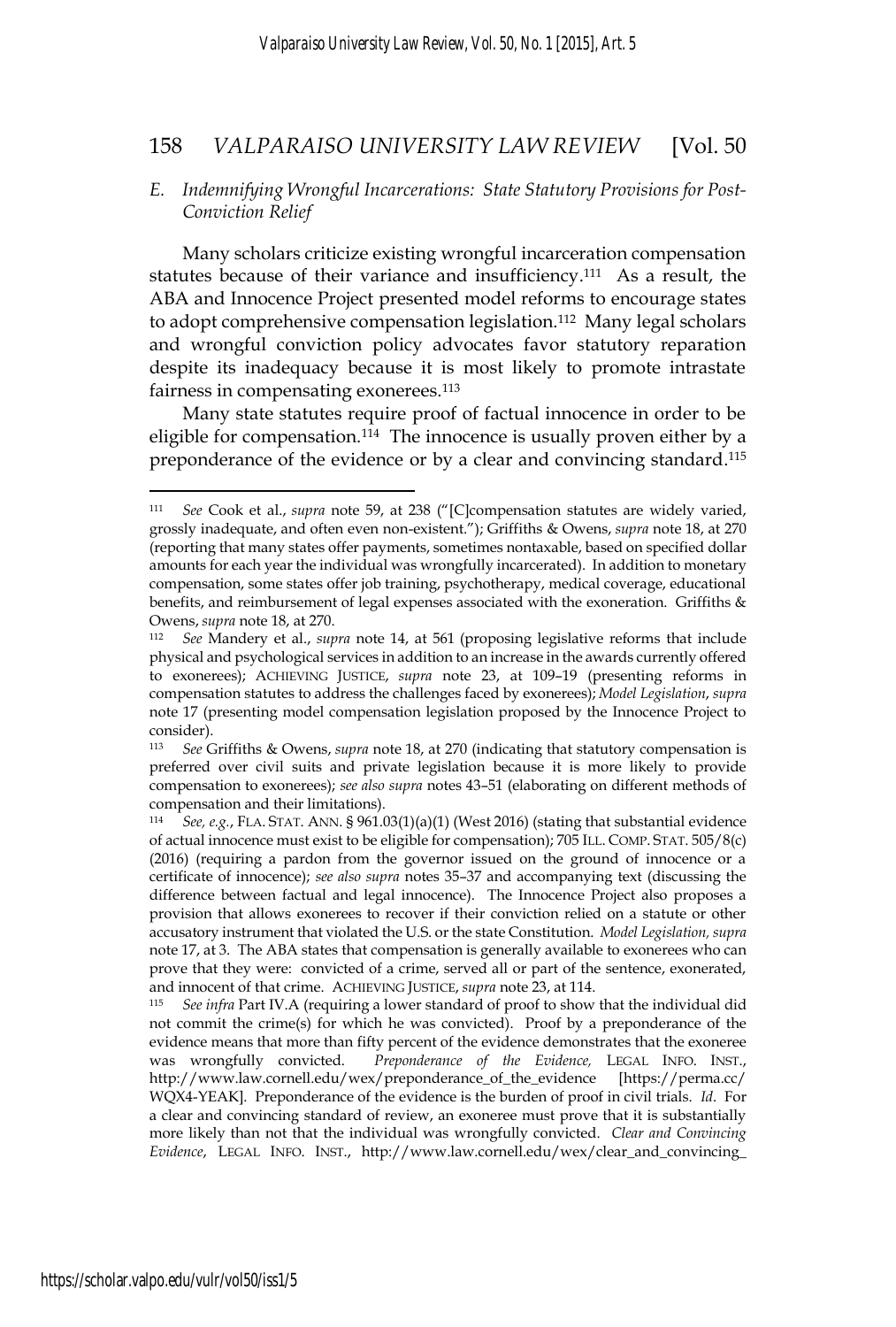Some states prohibit compensation for individuals who contribute to their false conviction either by entering a guilty plea, false confession, or *nolo contendere*, while other states have no such restriction in place.116 Monetary compensation among the states that have adopted a statute range from \$5000 to \$80,000 for each year an individual spends wrongfully imprisoned.117 Some states place a cap on the total financial compensation

<sup>117</sup> *See, e.g.*, 28 U.S.C. § 2513(e) (2012) (awarding exonerees \$50,000 for each year wrongfully incarcerated); FLA. STAT. ANN. § 961.06(1)(a) (West 2016) (offering \$50,000 for each year of wrongful incarceration, adjusted for inflation); 705 ILL. COMP. STAT. 505/8(c) (2016) (limiting monetary compensation to the years spent wrongfully imprisoned: maximum of \$85,350 for individuals who spent five years or less in prison; maximum of \$170,000 if the wrongful incarceration exceeded five years but less than fourteen; and a maximum award of \$199,150 if the wrongful incarceration exceeded fourteen years); N.Y. CT. OF CL. LAW § 8-b(6) (McKinney 2016) (requiring a sum of money that "fairly and reasonably" compensates the exoneree); TEX. CIV. PRAC. & REM. CODE ANN § 103.052(a)(1) (West 2016) (offering \$80,000 multiplied by each year served wrongfully imprisoned, expressed as a fraction for partial

evidence [https://perma.cc/MT59-GKDN]. The ABA argues that "[w]hile most statutes require proof of innocence by 'clear and convincing' evidence, given the variety of ways that innocence may be established, it is open to debate whether any standard higher than that required in the typical civil case (preponderance of evidence) is necessary." ACHIEVING JUSTICE, *supra* note 23, at 115. Some states require the preponderance of the evidence standard, while others have a heightened standard of clear and convincing evidence to prove their innocence and to obtain compensation. *Compare* CONN. GEN. STAT. ANN. § 54-102uu(c) (West 2016) (requiring a preponderance of the evidence standard to be eligible for support and to receive compensation), *and* MINN. STAT. § 590.04 (2015) (stating that burden of proof must be established by a fair preponderance of the evidence), *with* FLA. STAT. ANN. § 961.03(7)(a)(1) (West 2015) (necessitating clear and convincing standard for eligibility and compensation), *and* N.Y. CT. CL. LAW § 8-b(1) (McKinney 2015) (requiring proof of clear and convincing evidence to bring a claim for wrongful incarceration and to obtain compensation). The Innocence Project proposes a preponderance of the evidence standard

to obtain judgment for the wrongful conviction. *Model Legislation, supra* note 17, at 2.<br><sup>116</sup> *See, e.g.*, FLA. STAT. ANN. § 961.04(2) (West 2015) (stating that the exoneree is not eligible for compensation if he pled guilty or *nolo contendere*); N.Y. CT. CL. LAW § 8-b(4) (McKinney 2015) (permitting compensation if "he did not by his own conduct cause or bring about his conviction"); WIS. STAT. ANN. § 775.05(4) (West 2015) (allowing compensation if "he or she did not by his or her act or failure to act contribute to bring about the conviction and imprisonment for which he or she seeks compensation"). Connecticut's statute allows compensation to individuals even if they contributed to their false conviction, only if they can prove they were innocent of the crime for which they served time in prison and that their conviction was vacated, reversed, or the case was dismissed due to a finding of actual innocence. CONN. GEN. STAT. ANN. § 54-102uu (West 2015). Minnesota's statute allows the court to consider the claimant's conduct that could have contributed to bringing about their false conviction; however, it specifies that a false confession or guilty plea does not constitute bringing about the claimant's conviction. MINN. STAT. § 590.11 (2015). A *nolo contendere* plea means the individual neither admits nor denies his guilt. *Nolo plea*, BLACK'S LAW DICTIONARY 1269 (9th ed. 2009). According to the Bureau of Justice Statistics, approximately ninety-five percent of 75,573 cases were disposed by a guilty plea in 2003. Lindsey Devers, *Plea and Charge Bargaining*, BUREAU OF JUSTICE ASSISTANCE U.S. DEP'T OF JUSTICE 1 (Jan. 24, 2011), https://www.bja.gov/Publications/PleaBargainingResearchSummary.pdf [https://perma.cc/5532-4QEG].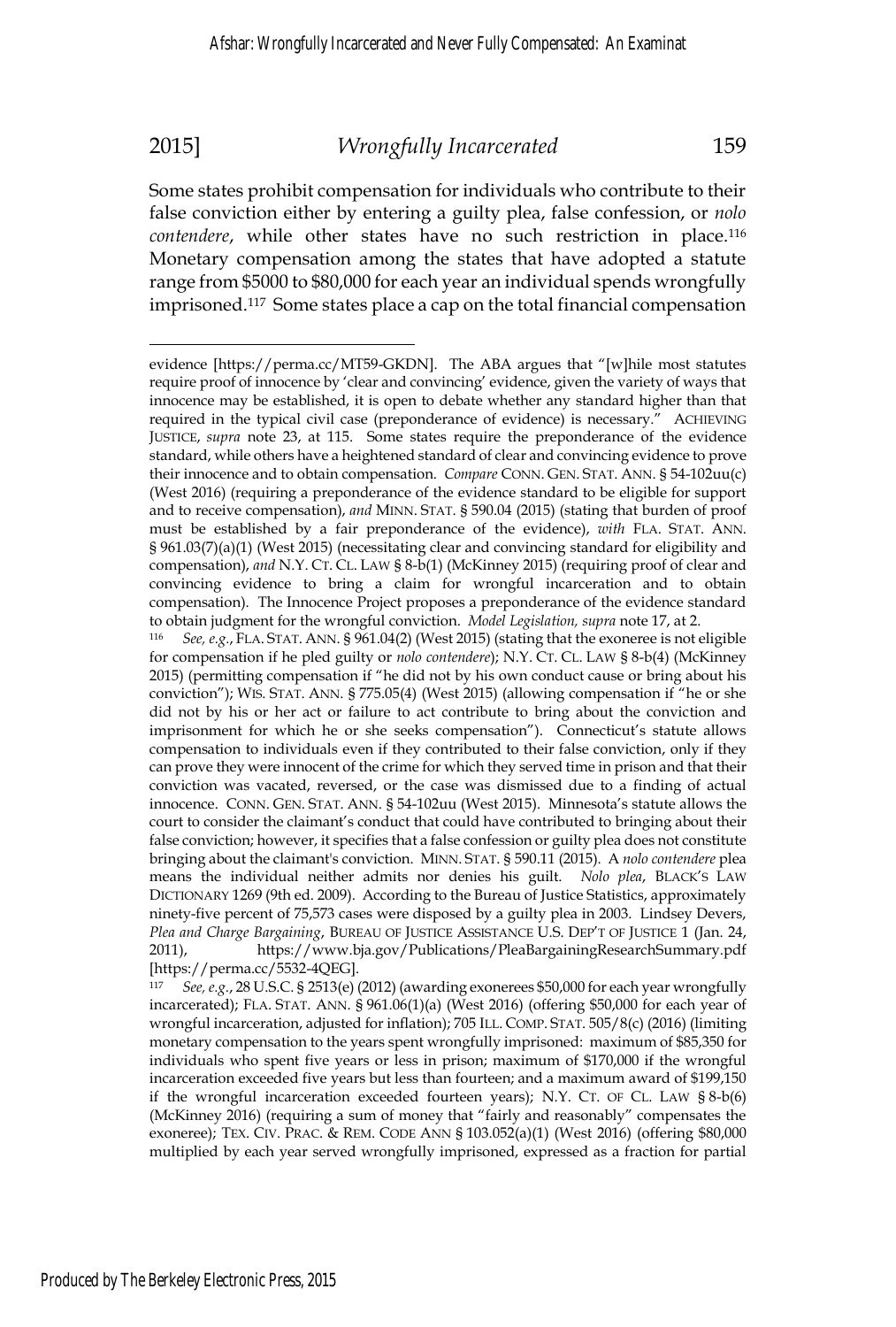allotted, while others do not limit such recovery.<sup>118</sup> A supplementary award for time spent on death row, parole, probation, or as a registered sex offender is offered by many states.<sup>119</sup>

In addition to monetary compensation, some states offer support and re-integrative assistance to exonerees.<sup>120</sup> These services include, but are not limited to: physical and mental health care, counseling, education, employment skills development, and vocational training.<sup>121</sup> Because some of these services do not become available until years after exoneration, the

many states).

years); WIS. STAT. ANN. § 775.05(4) (West 2015) (noting that Wisconsin offers monetary compensation that is no greater than \$5000 per year of wrongful imprisonment, not to exceed \$25,000). The Innocence Project recommends states to provide at least \$62,500 (reflecting inflation from the date of enactment) for each year a person spends wrongfully imprisoned and the award should not be subject to cap, treated as gross income, or taxed. *Model Legislation, supra* note 17, at 4–6. If compensated, eighty-one percent of exonerees receive less than the federal standard. *Innocence Project Report, supra* note 26.<br><sup>118</sup> *Compare* FLA. STAT. ANN. § 961.06(1)(e) (West 2015) (offering a maximum of \$2,000,000

in monetary compensation), *and* 705 ILL. COMP. STAT. 505/8(c) (2016) (limiting compensation to \$199,150), *and* WIS. STAT. ANN. § 775.05(4) (West 2015) (placing a cap on the monetary award to \$25,000), *with* TEX. CIV. PRAC. & REM. CODE ANN. § 103.052(a)(1) (West 2016) (placing no restriction on the total amount of monetary award for exonerees). According to a report conducted in 2012 by the Vera Institute of Justice, Indiana spent an average of \$14,823 annually to house one inmate. *The Price of Prisons Indiana: What Incarceration Costs Taxpayers*, THE VERA INST. OF JUST. (Jan. 2012), http://www.vera.org/files/price-of-prisonsindiana-fact-sheet.pdf [http://perma.cc/5MRY-A43N] [hereinafter VERA INSTITUTE]. The Innocence Project suggests that expenses incurred to house prisoners should not offset the total damages awards available to exonerees. *Model Legislation, supra* note 17, at 6. 119 *See, e.g.*, 28 U.S.C. § 2513(e) (2012) (awarding exonerees additional compensation not to

exceed \$100,000 for each year on death row); MINN. STAT. § 611.365 (2015) (giving at least an additional \$25,000 for each year served on supervised release and sex offender registry, to be prorated for partial years); TEX. CIV. PRAC. & REM. CODE ANN.§ 103.052(b) (West 2016) (providing an additional \$25,000 multiplied by the number of years served either on parole or as a registered sex offender, expressed as a fraction for partial years); WASH. REV. CODE § 4.100.060(5)(a)–(b) (2015) (offering an additional \$50,000 for each year on death row and \$25,000 for each year spent on parole, community custody, or on a sex offender registry). The Innocence Project recommends an additional \$62,500 for each year a person was on death row and at least \$31,000 for each year served on parole, probation, or as a registered sex offender, to be pro-rated for portions of the years served. *Model Legislation, supra* note 17, at 4.<br> $\frac{17}{20}$  c<sub>a</sub>

<sup>120</sup> *See, e.g.*, CONN. GEN. STAT. ANN. § 54-102uu(e) (West 2016) (offering counseling services in addition to monetary compensation); MINN. STAT. ANN. § 611.365(4) (West 2015) (granting tuition reimbursement for successful completion of each semester, or employment skills and development training); TEX. GOV'T CODE ANN. § 501.102(b)(1) (West 2016) (providing lifeskills, job, and vocational training for as long as they are beneficial to the exoneree). The Innocence Project advocates immediate psychological services and "long-term assistance to help exonerees regain lost time through on-going counseling aimed at repairing damaged relationships and addressing the psychological strains of the wrongful conviction and prison experience." Scott, *supra* note 52, at 17. LAEP and the Innocence Project furnish exonerees with access to counseling services. *Id*. at 16.<br><sup>121</sup> *See* Scott, *supra* note 52, at 17-18 (depicting the types of support services offered by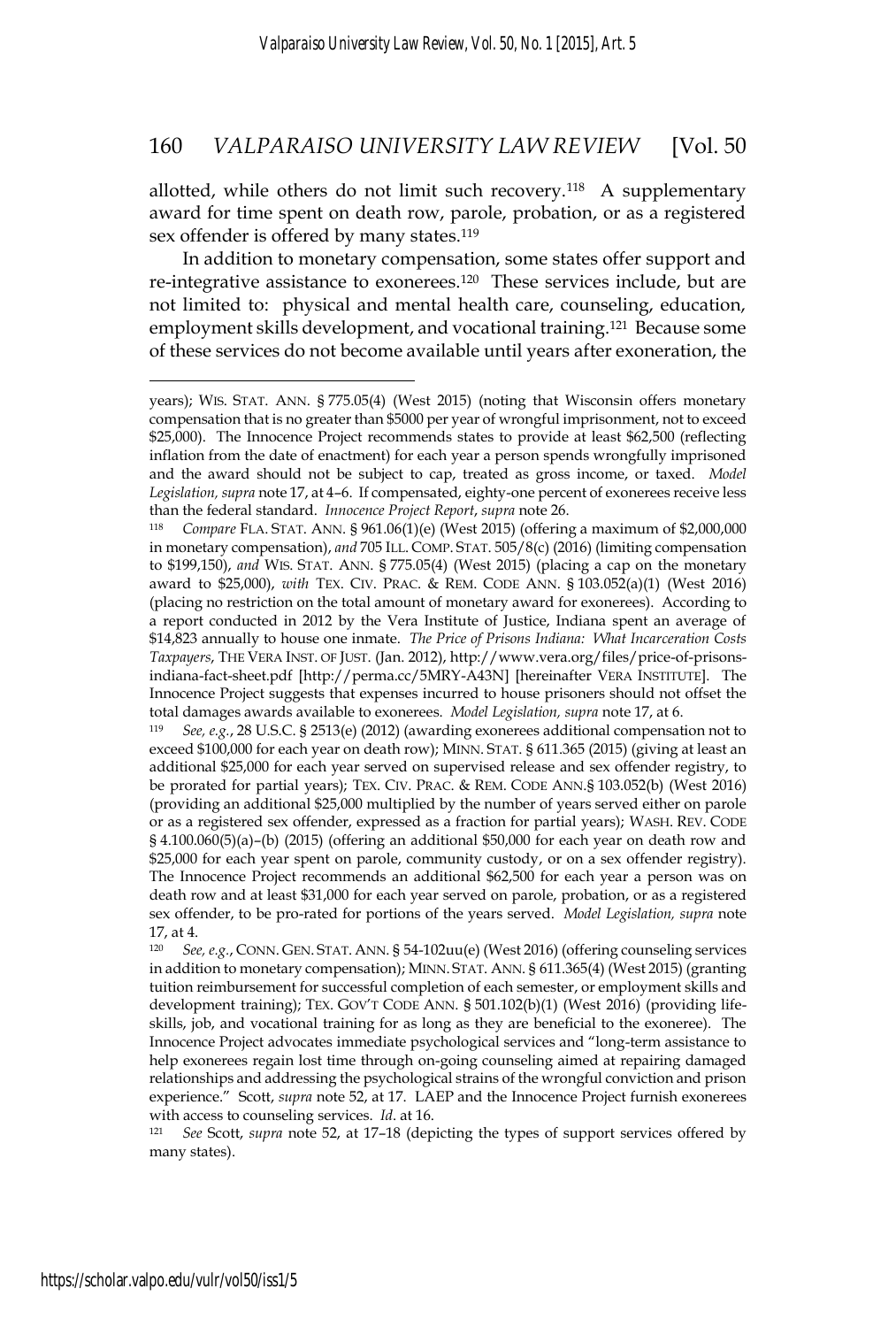Innocence Project recommends immediate services for exonerees.122 Finally, many states provide record expungements for innocent exprisoners, which assists them in securing employment and rebuilding their lives.123

The injustice suffered by innocent ex-prisoners is everlasting and Indiana's current method of redress is failing.124 Despite the constitutional safeguards, the frequency of exonerations is on the rise.125 Indiana owes a civic debt to its exonerees for unjustly taking their freedom and should repair their injury by adopting a statute that provides the tools exonerees need to begin restoring their lives.126

#### III. ANALYSIS

The upsurge of wrongful convictions indicates a need for an immediate systematic reform.127 The current redress methods are inadequate, and exonerees rarely prevail in securing compensation.128

<sup>122</sup> *See Model Legislation, supra* note 17, at 9 (suggesting states to provide immediate services such as: housing, education, vocational training, transportation, monetary assistance, reintegrative services, along with mental, physical, and dental care).

<sup>123</sup> *See, e.g.*, FLA. STAT. ANN. § 961.06(1)(e) (West 2015) (waiving the expungement fee and requiring an immediate expungement of the criminal record arising from the wrongful arrest, conviction, and incarceration); 735 ILL. COMP. STAT. 5/2-702(h) (West 2016) (stating that the court will enter a certificate of innocence and an order expunging and sealing the record as soon as the claimant is entitled to judgment, and a copy of the order is mailed to the exoneree). The Innocence Project provides a drafter's note for states to incorporate an expungement provision to eradicate the false conviction from the exonerees record. *Model Legislation, supra* note 17, at 6–7.<br><sup>124</sup> See supra notes 43–51 and accompanying text (discussing the methods of compensation

for exonerees and their disadvantages); *supra* Part II.B (illustrating the detrimental effects of incarceration on individuals); *supra* Part II.E (describing the variety of compensation offered by different states).

<sup>125</sup> *See supra* Part II.C (exhibiting the constitutional implications related to wrongful incarceration).

<sup>126</sup> *See infra* Part IV.A (presenting a model statute for Indiana that provides the services exonerees need to begin rebuilding their lives).<br><sup>127</sup> See Model Legislation INNOCENCE PROJE

<sup>127</sup> *See Model Legislation*, INNOCENCE PROJECT, http://www.innocenceproject.org/freeinnocent/improve-the-law/model-legislation#sthash.IRVH2gdk.dpuf [http://perma.cc/ 56L6-DDPT] (indicating that a reform is needed in the criminal justice system to protect the innocent and strengthen the work of law enforcement and prosecutors); *supra* note 13 and accompanying text (stating that the highest number of exonerations ever recorded in the United States was in 2014). As the number of exonerations increase, society's obligation to exonerees also increases. *See* Griffiths & Owens*, supra* note 18, at 267 (stating that society should be held accountable for the unjust taking of exonerees' freedom, regardless of mistake).

<sup>128</sup> Mandery et al., *supra note* 14, at 556–57. Seeing that the contributing factors of false convictions do not typically encroach upon a constitutional right, difficulty surfaces when exonerees have to prove a constitutional violation occurred as a result of their wrongful conviction. *See supra* note 39 and accompanying text (displaying the common contributing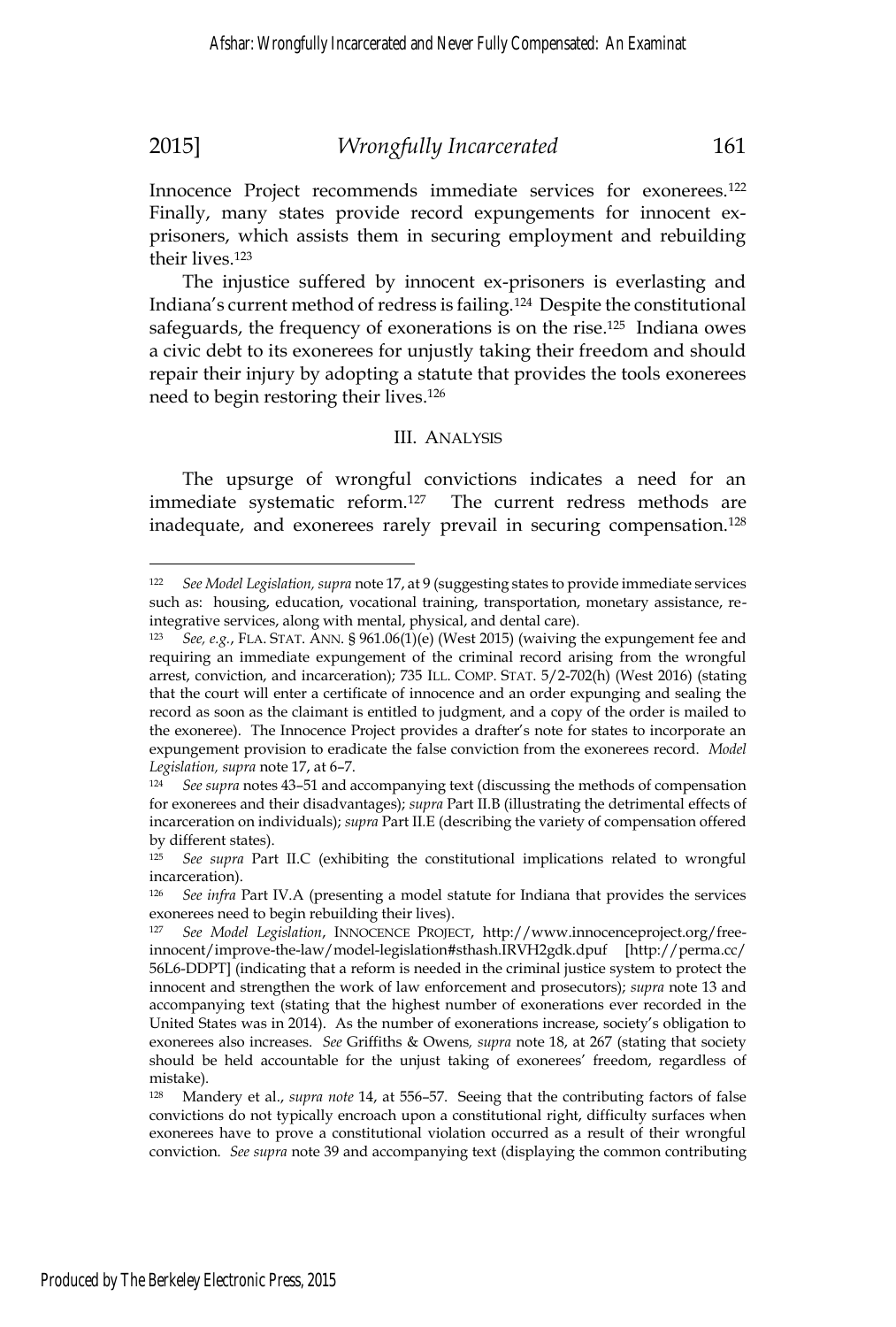Indiana's lack of a statutory compensation scheme heightens the burden of exonerees seeking redress in the State.129 The State is in a much better position than defendants to prevent wrongful convictions, thus, it should be held accountable for its mistakes.130 Indiana's legislature should look to the Innocence Project's recommended model legislation as a starting point for drafting a state compensation statute.131 In addition to developing a workable compensation arrangement, the State must also address the underlying causes of false convictions to prevent the systemic failures perpetuating the abundance of wrongful convictions.132

To address the issues involving false confessions, the ABA suggests that all law enforcement agencies videotape their interrogations and if videotaping is not feasible, then audiotaping would be the next best option. ACHIEVING JUSTICE, *supra* note 23, at xvii. The ABA also encourages states to implement legislation that requires taping of interrogations, offer state funding, and sanctions for noncompliance. *Id.*

factors of false convictions and the number of exonerations that resulted from each factor); *supra* Part II.C (explaining the possible constitutional violations with respect to wrongful convictions). If exonerees are awarded compensation, it is limited to money and does not offer the support services needed to properly reintegrate back into society. *See supra* Part II.B (discussing the effects of incarceration on individuals and the resources needed, in addition to money, to successfully transition back into society).

<sup>129</sup> *See* Scott, *supra* note 52, at 19 (revealing that in states where exonerees do not receive compensation, those individuals have more difficulty overcoming their mental health problems). Compensation statutes enable exonerees to live productive lives. Mandery et al., *supra* note 14, at 564. In states where a compensation statute is non-existent, courts struggle to provide exonerees with adequate compensation, causing further inconsistencies in their awards and elevating their struggles. *See infra* Part IV.A (suggesting manageable guidelines for a compensation statute that court can follow); *supra* Part II.D (evidencing the disparities among the awards granted to exonerees in a state that lacks a compensation statute); *supra* Part II.E (discussing the compensation awards offered by other states).

<sup>130</sup> *See* Mandery et al., *supra* note 14, at 564 n.58 (arguing that prosecutors and jurors should also pay a portion of the exoneree compensation for contributing to the wrongful conviction). <sup>131</sup> *See infra* Part IV.A (using the compensation statute proposed by the Innocence Project as a foundation for the statute Indiana should adopt). The Innocence Project cautions that "state laws vary greatly and there are important concerns to be addressed under each state law." *Model Legislation, supra* note 17 at 6–7.<br><sup>132</sup> *See supra* note 39 (explaining the contributing factors that give rise to false convictions

in the United States). The ABA has proposed reforms to address the underlying causes of false convictions in the United States. *See* ACHIEVING JUSTICE, *supra* note 23, at 100–07 (proposing reforms in prosecution practices such as: sufficient funding for the prosecutors' offices, manageable workloads, procedures for evaluating cases, and preserving evidence for a reasonable period of time). Scholars have also argued that the prosecutor's job should be to seek justice not victory. David Luban, *The Conscience of a Prosecutor*, 45 VAL. U. L. REV. 1, 20 (2010). One of the reasons for the increasing numbers of false convictions is because of the difference in power between the state and the defendant, which scholars call the power theory. *Id.* at 20–21. The state is in a better position than the accused because it has the resources to flip witnesses and generate plea bargains, while the defendants usually have attorneys that are overworked and have very little to no capacity to investigate the case. *Id.* The other reason is the sovereignty theory, where the prosecutors have an obligation to govern justly and impartially. *Id*. at 21.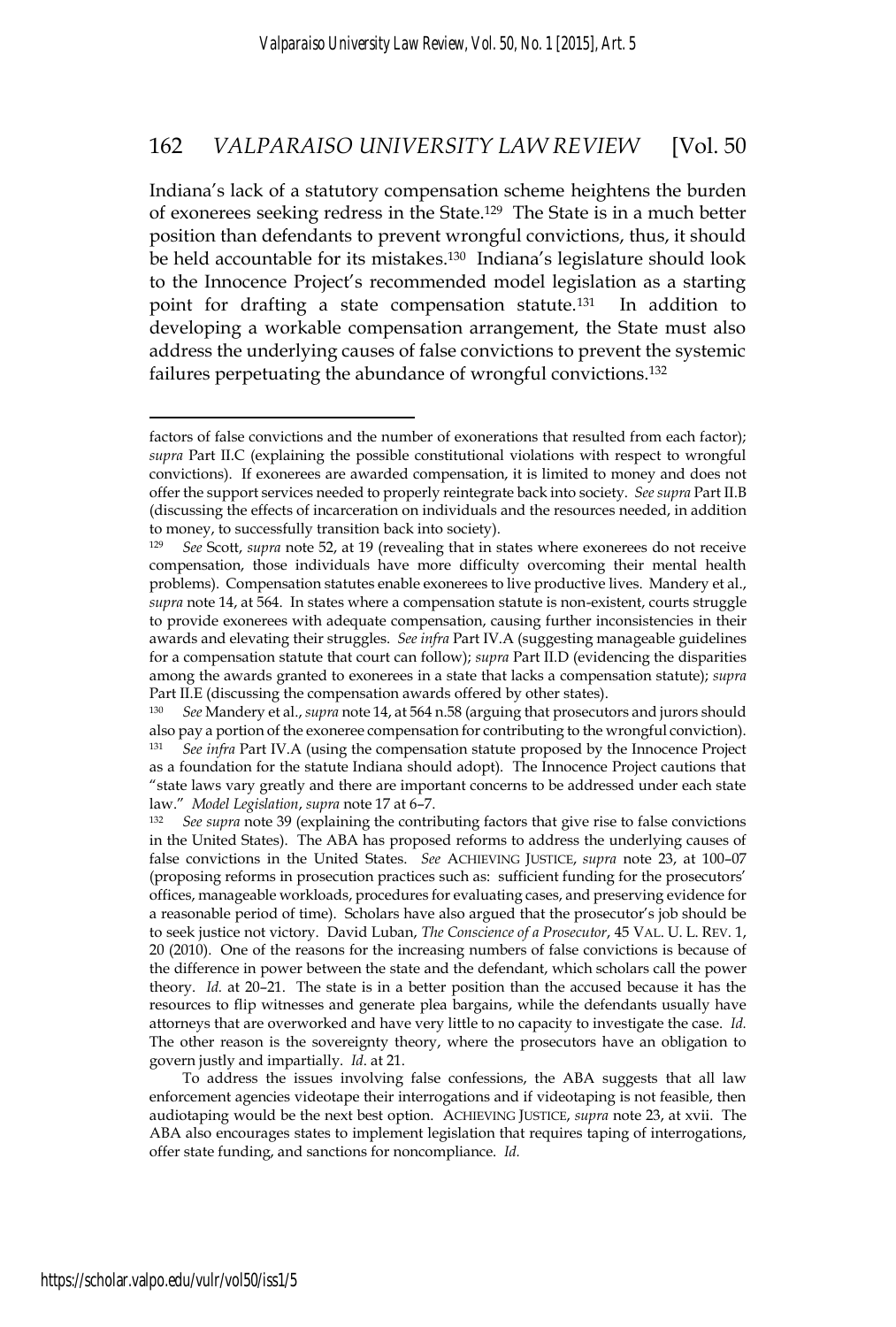$\overline{a}$ 

### 2015] *Wrongfully Incarcerated* 163

Part III.A establishes why the model statute proposed by the Innocence Project should be the foundation from which Indiana's statute is constructed.133 Part III.B analyzes the rigid eligibility requirements for exonerees to obtain compensation.134 Part III.C advocates a cap on the total monetary damages.135 Part III.D demonstrates the necessity of reentry and re-integrative services for innocent ex-prisoners.<sup>136</sup> Part III.E

<sup>136</sup> *See infra* Part III.D (proposing immediate support services for exonerees to help them successfully transition back into society).

The ABA's eyewitness identification reform involves implementing guidelines for conducting lineups and photo spreads to improve their accuracy. *Id*. at xviii. It also recommends training on nonsuggestive techniques for interviewing witnesses and constructing a method for enforcing and updating the proper interviewing guidelines. *Id*. The ABA suggests that photo lineups should include double-blind procedures, in which the detectives conducting the lineup are unaware of the identity of the suspect and informs the witness that the suspect may not be in the lineup, therefore, the witness is not obligated to select a person from the photo spread. *Id.* at xix. Other reforms to photo line ups include: foils (provides a higher number of photographs for which the witness is to select the suspect), sequential procedures (showing the witness one photo at a time as opposed to a number of them altogether), and videotaping the line ups (to allow the judge and jurors to see whether the witness was affected by exterior forces when selecting the suspect). *Id*. at xix–xx.

To address the issues pertaining to forensic evidence, the ABA recommends that crime labs and medical examiner offices should be standardized. ACHIEVING JUSTICE, *supra* note 23, at xxii. The ABA suggests funding the labs and requiring accreditation of the labs and offices as well as certification of the individual examiners. *Id.* at xxii–xxiii. The ABA also suggests a requirement for appointing defense experts for indigent defendants because forensic evidence is crucial in these types of cases. *Id.* at xxiii. The ABA also proposes forensic science training for all attorneys at a low cost so that lawyers are knowledgeable in the relevant area of law. *Id.*

Because of the number of false convictions that arise from jailhouse informants, the ABA recommends that defendants should not be prosecuted solely on evidence pertaining to uncorroborated jailhouse informant testimony. *Id.* at xxiv. Additionally, the ABA suggests that federal, state, and local governments should guarantee "high quality" defense attorneys in serious criminal cases because of the greater potential of penalties for serious crimes and the danger of allowing the real criminal to roam free in the community. *Id.* at xxv.

To address issues with investigative policies and personnel, the ABA recommends adequate training and disciplinary procedures to ensure investigative personnel are properly equipped and held accountable for their actions. ACHIEVING JUSTICE, *supra* note 23, at xxvi. With respect to the forensic labs, the ABA urges improved training and accountability measures for police officers, and accurate collections and storage of evidence through funding mechanisms. *Id*.<br><sup>133</sup> *See infra* Part III.A (discussing the monetary and support services suggested by the

Innocence Project, which are suitable for compensating exonerees in Indiana).

<sup>134</sup> *See infra* Part III.B (analyzing the stipulations that should be in place for exonerees to receive a judgment in their favor).

<sup>135</sup> *See infra* Part III.C (suggesting a restriction on the total amount of money awarded to exonerees in Indiana).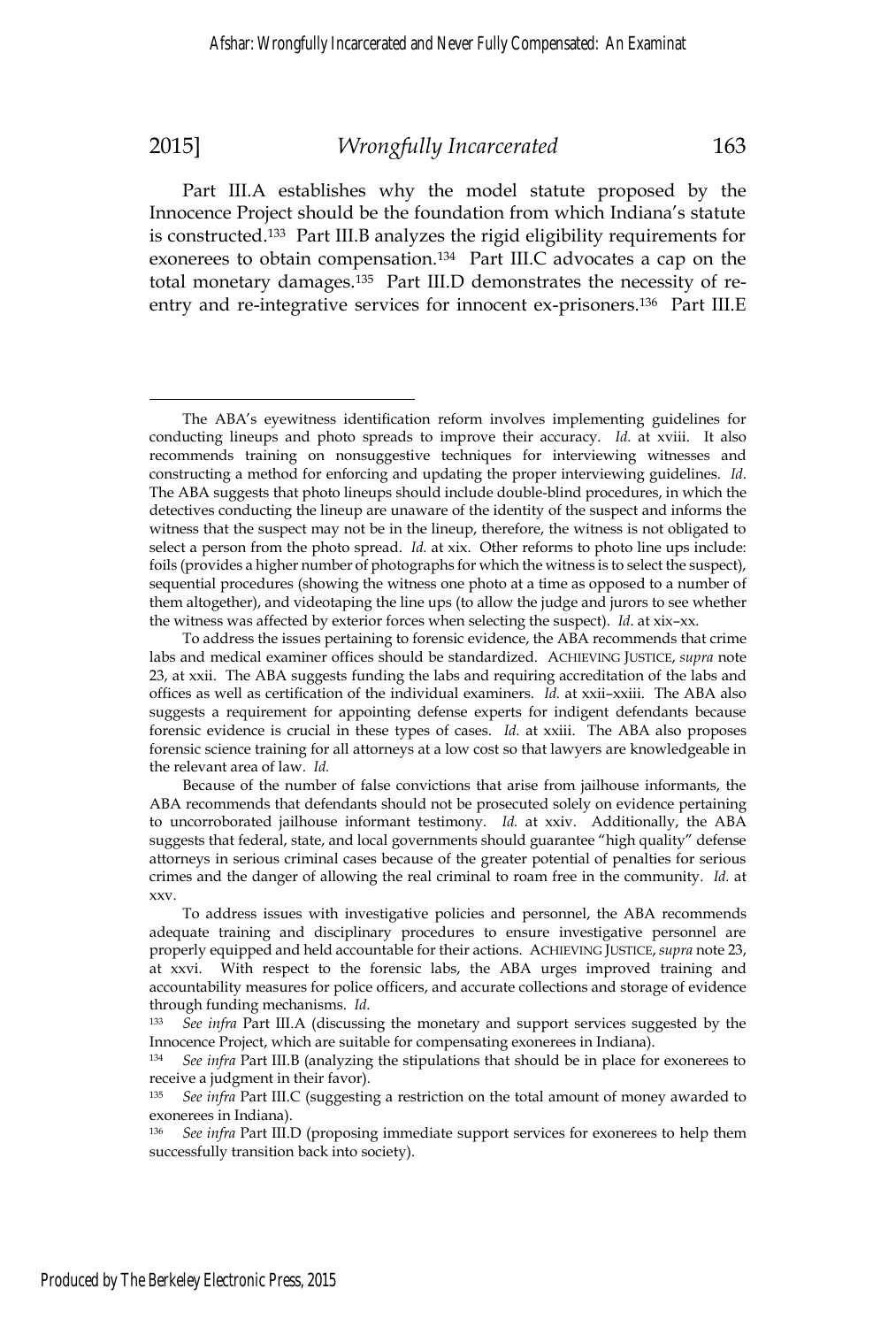argues the need for an expungement provision eradicating exonerees' erroneous conviction record.137

### *A. The Model Statute Proposed by The Innocence Project Provides a Solid Foundation for Indiana to Build Upon*

The Innocence Project is intimately acquainted with the pain and difficulties exonerees face when released back into society and as a result, formed a series of recommendations for states to indemnify these innocent individuals.138 Its model legislation provides monetary compensation and support services to exonerees, generating consistent and just outcomes.<sup>139</sup> However, the suggested proposal is imperfect.<sup>140</sup>

First, the legislation proposed by the Innocence Project allows compensation for individuals who entered into a guilty plea or false confession.141 This element is problematic because by professing guilt to a crime that one did not commit, the individual contributes to their false conviction and thus, should be held accountable for such actions.142 False confessions are among the major causes of unjust convictions, thus, the exoneree should be entitled to compensation only in circumstances where

<sup>137</sup> *See infra* Part III.E (demonstrating the importance of expunging the false conviction from the innocent individual's criminal records).

<sup>138</sup> *See About Us*, *supra* note 17 (revealing that the Innocence Project is a national organization that is committed to exonerating innocent people through DNA testing and reforming legislation). The Innocence Project provides details of individual exonerations involving DNA, offers reforms to current practices, and supplies detailed information of each state's approach in addressing the issue of unjust incarceration. *Our Work*, INNOCENCE PROJECT, http://www.innocenceproject.org/free-innocent [http://perma.cc/RH5H-YSMD].<br><sup>139</sup> See

<sup>139</sup> *See Model Legislation, supra* note 17, at 4, 9 (presenting the model legislation recommended by the Innocence Project, which provides the necessary support for exonerees).

<sup>140</sup> *See infra* Part III.A–E (analyzing important provisions needed for Indiana's compensation statute); *infra* Part IV.A (presenting the proposed compensation statute for Indiana, which provides monetary compensation and additional support for exonerees).

<sup>141</sup> *See Model Legislation, supra* note 17, at 3 (stating that an exoneree can obtain compensation if "[h]e did not commit or suborn perjury, or fabricate evidence to cause or bring about his conviction. However, neither a confession or admission later found to be false, nor a guilty plea to a crime the claimant did not commit constitutes bringing about his own conviction under this Act"); *infra* Part III.B (arguing a need for rigid eligibility standards that do not allow compensation for voluntary conduct that resulted in the individual's false conviction).

<sup>142</sup> *See* ACHIEVING JUSTICE,*supra* note 23, at 11 (indicating that false confessions can deceive police, prosecutors, defense attorneys, judges, and juries into focusing the case on the innocent suspect, which often leads to the false convictions). Scholars argue that the consequence of a guilty plea is waiving the right to appeal the false conviction. King*, supra*  note 40, at 218. Once an individual enters into a guilty plea, the courts generally will not listen to any arguments showing that he was coerced, a witness lied to the police, or that the forensic evidence was erroneous. *Id*.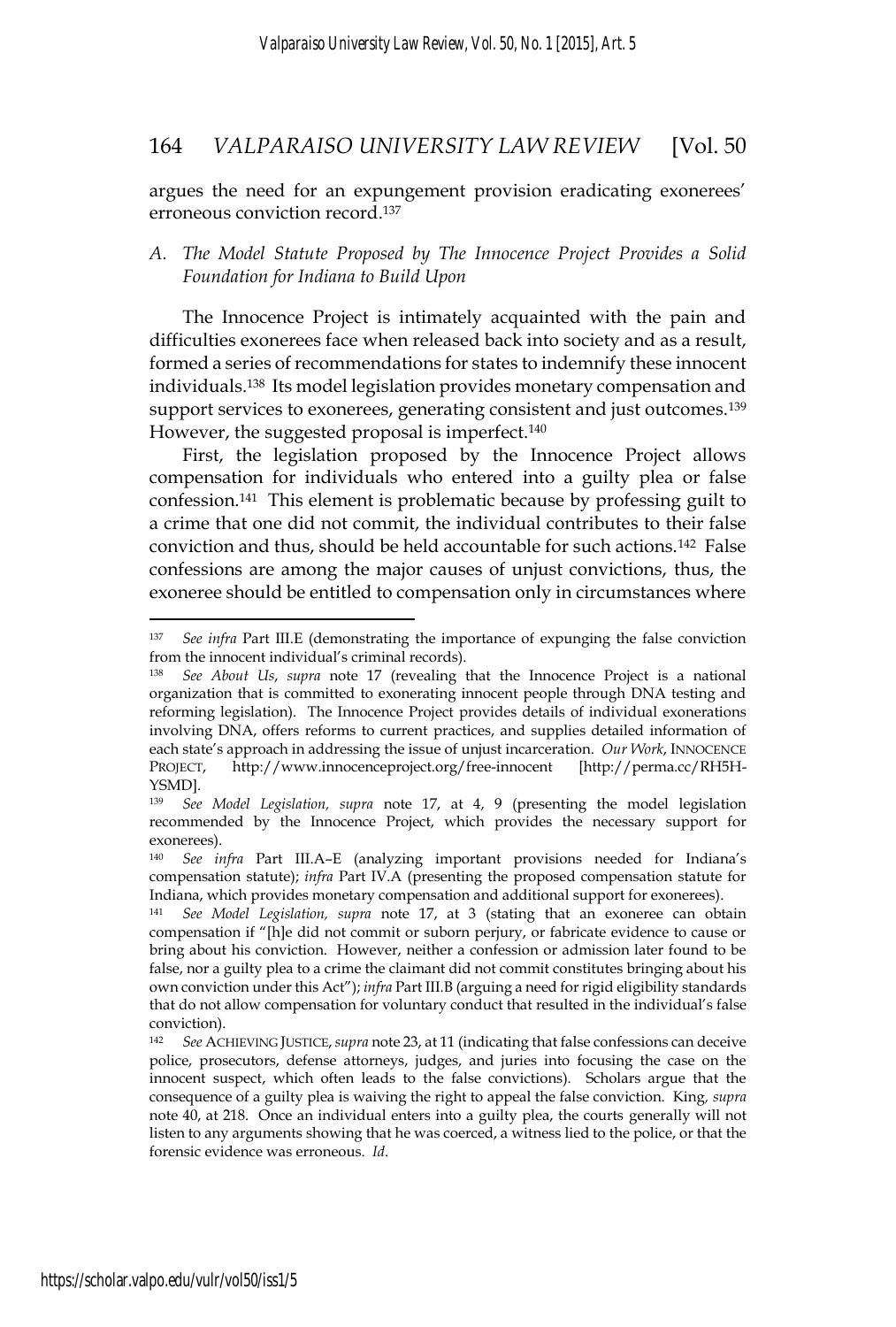the guilty plea or admission is involuntary or coerced.143 Next, the model legislation asks courts to consider economic and non-economic damages when rendering monetary compensation and does not provide a cap, which, in turn, could lead the State into a financial deficit.<sup>144</sup> The same amount of money should be offered for each year the exoneree served wrongfully incarcerated, subject to a cap.<sup>145</sup> This approach avoids the lengthy case-by-case litigation and generates consistency among the awards provided to the exonerees.146

The Innocence Project also recommends a variety of services that should be available for exonerees; however, this Note only focuses on the support services necessary for successful reintegration.<sup>147</sup> Finally, the Innocence Project's model legislation does not contain an actual expungement provision, but rather advises states that such an arrangement should be implemented.<sup>148</sup> The expungement of the false

<sup>143</sup> *See* ACHIEVING JUSTICE, *supra* note 23, at 11 (revealing that about twenty-five percent of wrongful convictions consisted of false confessions); *infra* Part III.B (allowing compensation for individuals who did not voluntarily bring about their false conviction). People generate false confessions for a multitude of reasons including: duress, coercion, intoxication, diminished capacity, mental impairment, ignorance of the law, fear of violence, the actual infliction of harm, the threat of a harsh sentence, and/or misunderstanding the situation. *False Confessions*, INNOCENCE PROJECT, http://www.innocenceproject.org/understand/ False-Confessions.php [http://perma.cc/3LP5-STT8]. The burden should lie on the exoneree to prove that the guilty plea or false confession was involuntary. *See infra* Part IV.A (presenting a compensation statute for Indiana that restricts eligibility to individuals who did not voluntarily contribute to their false conviction).

<sup>144</sup> *See Model Legislation, supra* note 17, at 4–5 (recommending exonerees to be compensated for each year they served wrongfully incarcerated). The Innocence Project also suggests that the states should consider economic damages, which can include lost wages, costs associated with the criminal defense and efforts to prove innocence, medical, and dental expenses. *Id*. at 4. The non-economic damages suggested by the Innocence Project include physical injuries, sickness, non-physical injuries, or sickness due to the wrongful incarceration. *Id*. 145 *See supra* note 103 and accompanying text (revealing that the majority of damages

awards in Indiana are subject to a cap). Consistency in awarding exonerees is important and the award should only be increased due to the number of years spent wrongfully incarcerated, on death row, parole, probation, or as a registered sex offender. *See supra* note 117 and accompanying text (providing examples from different states that award additional monetary compensation to innocent individuals who served time on death row, parole, probation, or as a registered sex offender).

See infra Part IV.A (presenting a compensation statute for Indiana that provides clear and consistent guidelines, and are not subject to the court's discretion). The purpose of statutory compensation is to provide explicit guidelines for the courts to follow. *Infra* Part IV.A.

<sup>147</sup> *See Model Legislation, supra* note 17, at 4–5 (suggesting that support for children should also be provided); *infra* Part III.D (discussing the critical support services needed for exonerees, which includes physical and mental health care, counseling, tuition reimbursement, vocational and employment skills training).

<sup>148</sup> *See Model Legislation, supra* note 17, at 6–7 ("Because a criminal record can prevent a wrongfully convicted person from rebuilding a successful life, every state should include an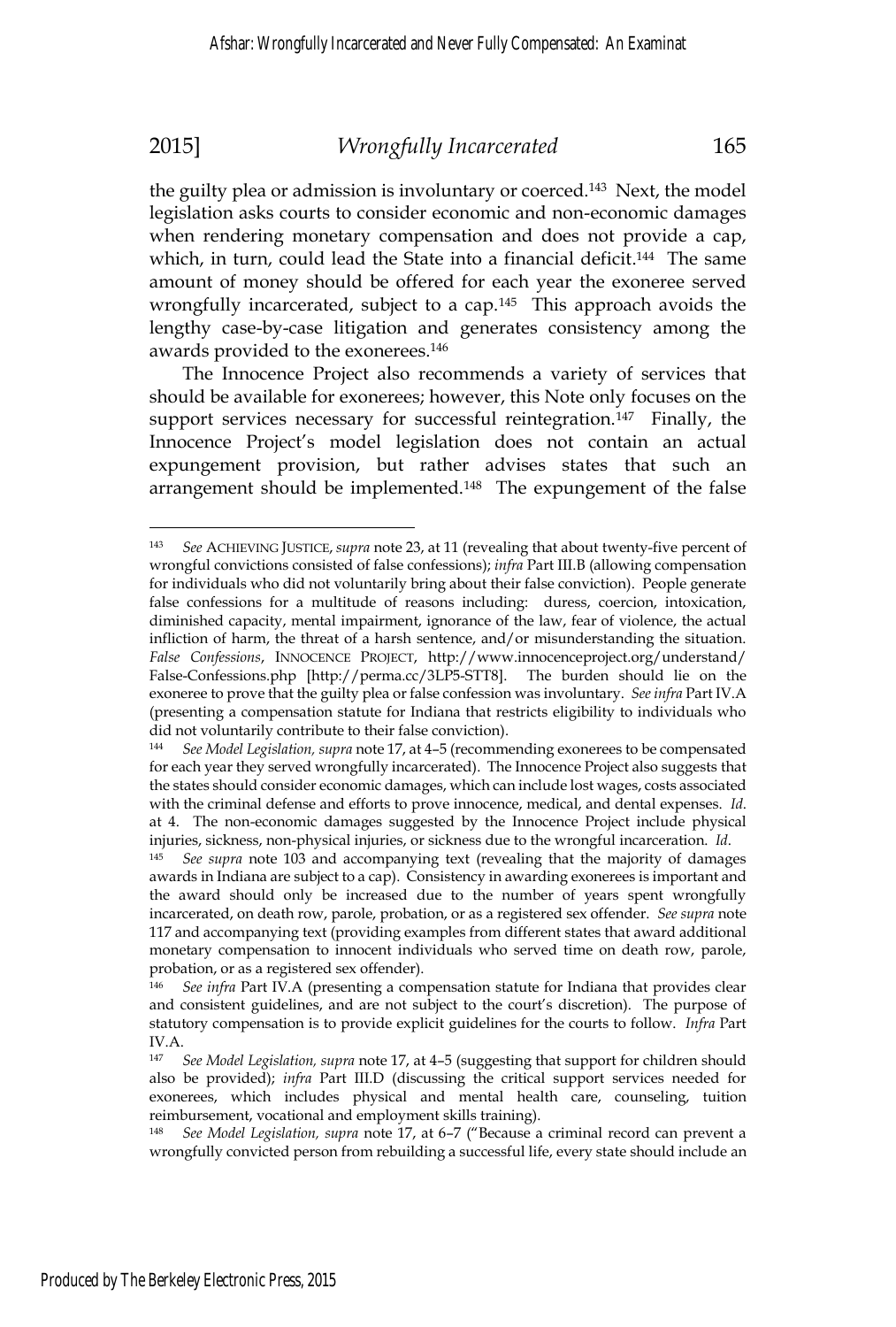criminal record is critical because it can determine whether or not the exoneree secures employment to effectively transition back into society.149 Despite these amendments, the Innocence Project's model legislation offers the most meticulous proposal, particularly in its eligibility requirements, and therefore, provides a solid foundation for Indiana's wrongful incarceration compensation statute.<sup>150</sup>

### *B. Indiana's Statute Should Establish Rigid Eligibility Requirements*

A statute that provides reparations to individuals who can prove that they have been wrongfully incarcerated and actually innocent of the charges is the best proposition for recovery.151 Therefore, the proposed statute for Indiana should limit compensation to individuals who can prove their factual innocence by a preponderance of the evidence.152 Any higher burden than the recommended standard is unnecessary because it would require the exonerees to endure another lengthy litigation despite already having proven their actual innocence.153

<sup>153</sup> *See, e.g.*, *supra* notes 7–8 and accompanying text (explaining the thirteen years and three trials Camm endured to prove his innocence); *supra* note 113 and accompanying text

expungement and/or sealing provision."); *infra* Part III.E (demonstrating the need for the State to expunge exonerees false conviction from their records).

<sup>149</sup> *See infra* Part III.E (discussing the importance of an expungement provision in the proposed compensation statute). *See also supra* notes 65–68 and accompanying text (revealing the significance of obtaining employment for exonerees, and the consequences of unemployment after release from prison).

<sup>150</sup> *See Model Legislation, supra* note 17 (presenting the Innocence Project's model legislation, which provides relevant sections including eligibility requirements, presentation of the claim, judgment and award, time limitation, right of appeal, and eligibility for immediate services); *infra* Part III.B (discussing the qualifications that should be implemented to successfully obtain compensation).<br><sup>151</sup> See ACHIEVING IUSTICE, supra 1

<sup>151</sup> *See* ACHIEVING JUSTICE, *supra* note 23, at 113 (recommending the compensation statutes be designed to ensure that only actual innocent individuals recover, and to accelerate the procedure from exoneration to compensation).<br><sup>152</sup> See infra Part IV.A (specifying eligibility f

<sup>152</sup> *See infra* Part IV.A (specifying eligibility for compensation. "[C]onsistent with actual innocence" has a broad interpretation to it, but in this context, it means that the individual did not commit the crime and there is no indication of the defendant's guilt in relation to the crime. ACHIEVING JUSTICE, *supra* note 23, at 115. In circumstances where the individual is released due to a procedural or legal violation, that person is not considered "actually innocent[,]" and therefore, unable to recover under the proposed statute. *Id*. There are occasions where an individual will be exonerated on one charge but still lawfully imprisoned because of another valid conviction. *Id*. at 117. The ABA rightfully suggests that individuals who are serving consecutive charges even if one of the charges is held to be invalid should not be compensated. *Id*. Further, the ABA states that "[t]he causation requirement that a claimant must have been incarcerated as a result of the conviction eliminates potential claims by those incarcerated for other crimes during the same period that they were serving a sentence due to the wrongful conviction." *Id*. at 114. *See infra* Part IV.A (presenting a model statute that allows the courts to dismiss the claim if sufficient facts are not proven by a preponderance of the evidence).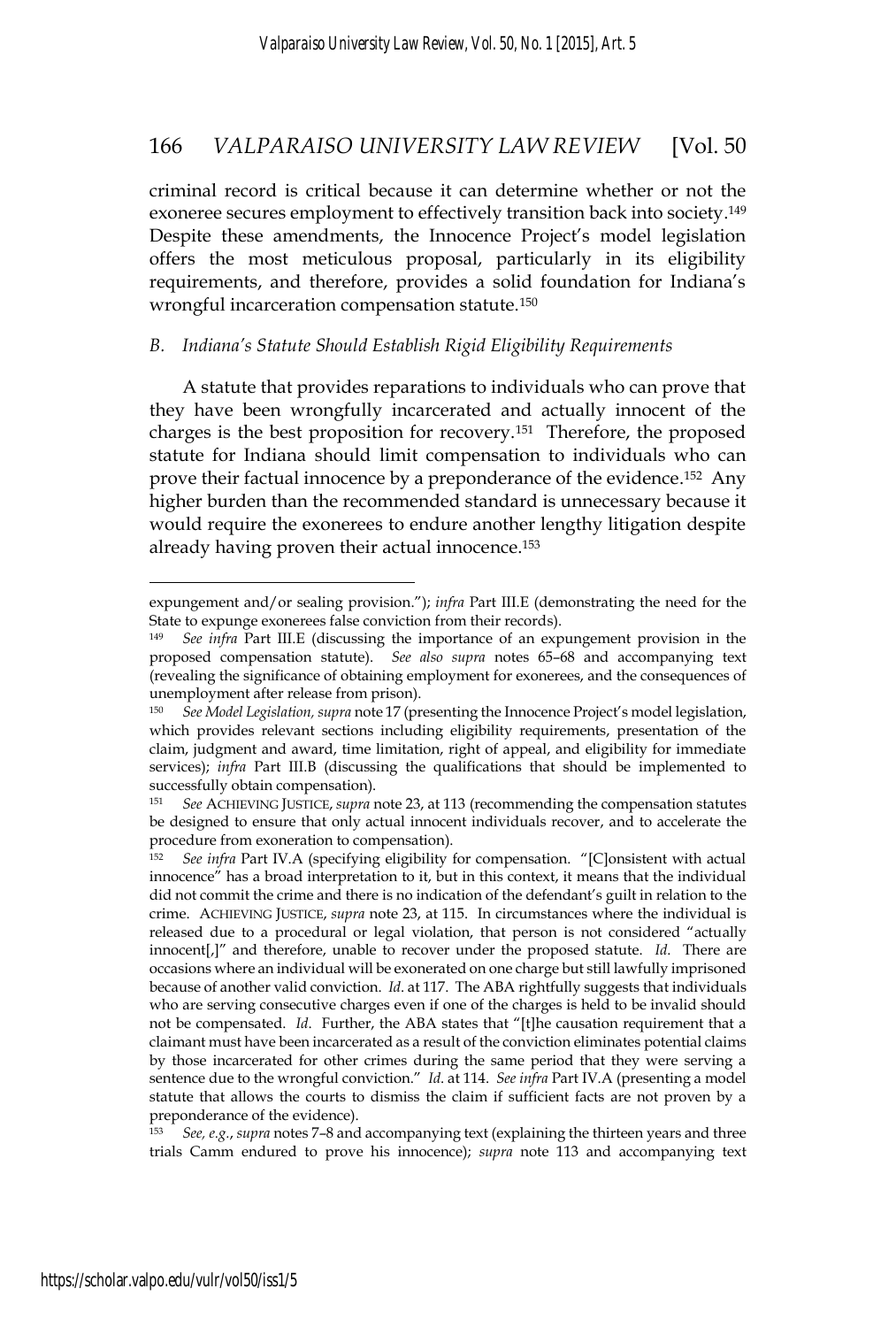$\overline{a}$ 

### 2015] *Wrongfully Incarcerated* 167

Criminal justice reform advocates chastise the plethora of plea bargains, saying too much power rests in the hands of prosecutors who attempt to siphon guilty pleas.154 Other scholars argue that people who plead guilty or were coerced into confessing should not be restricted under these statutes.155 The ABA also reports that innocent individuals plead guilty in exchange for shorter sentences, therefore, the plea bargain should not automatically preclude recovery.<sup>156</sup> Despite these remonstrations, including a provision that prevents individuals from recovering if they voluntarily contributed to their false conviction through a guilty plea, admission, or confession, limits recovery.157 Just as the state is held accountable for its actions by providing compensation, exonerees also need to be held responsible for their conduct that resulted in the false conviction.158 The proposed statute for Indiana should include a provision that states: "He did not by his own voluntary conduct, cause or bring about his conviction."159 The term "voluntary" is paramount because, as

<sup>(</sup>discussing states that have adopted a clear and convincing standard as well as states that have adopted a preponderance of the evidence standard for compensation eligibility). A stringent standard of clear and convincing evidence is unwarranted because it places a higher burden on exonerees to prove they were actually innocent notwithstanding the exoneration. *See* N.Y. CT. CL. LAW § 8-b(5) (McKinney 2016) (mandating a clear and convincing evidence standard); WIS. STAT. ANN. § 775.05(3) (West 2015) (requesting clear and convincing evidence as the standard of proof).

<sup>154</sup> *See* Resnikoff, *supra* note 13 ("At least [ninety percent] of criminal cases in the United States result in a guilty plea.").

<sup>155</sup> Slifer, *supra* note 49. Bruce Barket, an attorney who represented an exoneree stated that compensation is critical and he is shocked that there would be any arguments against it. *Id*. He said, "They can't just pick up where they left off. They lost careers, jobs, families, the ability to build a career. Their lives were, in essence, destroyed." *Id*. 156 *See* ACHIEVING JUSTICE, *supra* note 23, at 116 (indicating that plea bargains generally

avoid a lengthier sentence if the individual were convicted after trial). The ABA cautions that care should be taken when prohibiting recovery to individuals whose behavior contributed to their conviction. *Id*. at 115. The ABA further argues that false confessions should not bar recovery because it could have been coerced or unreliable due to police misconduct. *Id*. at 115–16. This concern is especially important in circumstances where the defendant is an adolescent or mentally impaired. *Id.* at 116.<br><sup>157</sup> *See* N.Y. CT. CL. LAW § 8-b(4) (declining compensation to individuals who contributed

by his conduct to his false conviction); WIS. STAT. ANN. § 775.05(4) (limiting eligibility by preventing those who contributed to their false conviction from receiving compensation). Contributing to their false conviction is not limited to a confession, admission, or guilty plea. *See also infra* Part IV.A (allowing compensation for individuals who did not voluntarily cause or bring about his conviction).

<sup>158</sup> *See Contributing Factor, supra* note 39 (revealing that 221 of 1733 exonerees falsely confessed to a crime). Often times, the false confession led to their conviction. *See supra* note 142 and accompanying text (discussing the consequences of entering into a guilty plea, which often leads to the false conviction and bars future recovery).

<sup>159</sup> *See infra* Part IV.A (presenting a statute that limits compensation for individuals who voluntarily contributed to their false conviction). Most state statutes do not allow compensation to exonerees who plead guilty or generated a false confession, but it is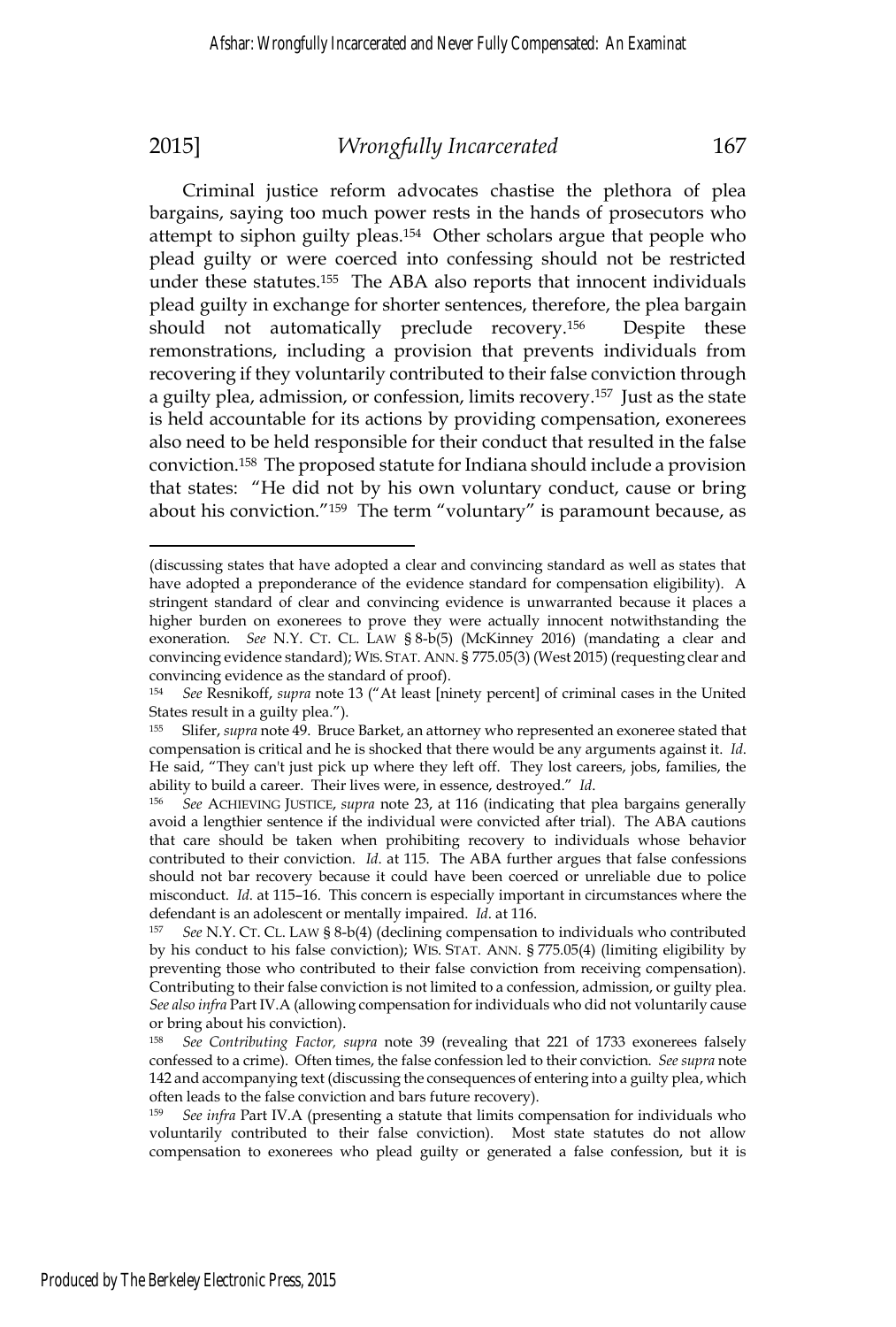previously mentioned, these acts are not always voluntary and are often obtained through coercion, torture, and other unjust mechanisms.<sup>160</sup> Therefore, in circumstances where the false admission of guilt was involuntary, exonerees should be entitled to compensation.<sup>161</sup>

### *C. Indiana's Statute is Likely to Consider a Cap on the Monetary Compensation*

Monetary awards are extended in almost every state that has adopted a compensation statute.162 The Innocence Project and the ABA recommend that states should consider economic and non-economic damages when determining the amount of money offered to exonerees.163 Critics argue that placing restrictions on the total amount of money offered to the exonerees leaves the individuals who spent the most time in prison at a severe disadvantage.164 However, state funds are not unlimited.165

important to understand that these acts are not always voluntary and thus, should be remitted. *See supra* note 143 and accompanying text (providing the reasons why people typically generate false admissions).

<sup>160</sup> *See supra* note 143 and accompanying text (listing circumstances where individuals will admit to crimes they never committed). Prohibiting compensation to individuals who have contributed to their unjust convictions denies justice to those who were coerced, explicitly or implicitly, into confessing or pleading guilty to crimes they did not commit. *The Wrongly Convicted, supra* note 15.<br><sup>161</sup> *See supra* note 143 and accompanying text (stating that the burden should be on the

exoneree to prove their confession or guilty plea was involuntary). Some examples of involuntary admission include duress, coercion, and mental impairment. *Id*. 162 Griffiths & Owens, *supra* note 18, at 271. Compensation awards should not be

unreasonable. ACHIEVING JUSTICE, *supra* note 23, at 116. "[L]arger awards, and provision for attorney's fees, will not only ensure that wrongly convicted are adequately and fairly compensated for their loss, but will ensure that claimants can find counsel to assist them to pursue indemnification." *Id*. *See also Innocence Project Report*, *supra* note 26 (describing the monetary compensation provided by each state that has adopted an exoneree compensation statute).

ACHIEVING JUSTICE, *supra* note 23, at 116. According to the ABA, non-economic losses could include: pain and suffering, humiliation, loss of consortium, and loss of reputation; while economic losses consist of lost wages, costs expended for trials, and medical expenses such as psychological counseling after release from prison. *Id*. The condition of the imprisonment, such as death row, should also be a factor that increases the amount of compensation. *Id*. The ABA states exonerees should not be entitled to punitive damages. *Id*. Some states include a certain amount of recovery for each day or year of wrongful

imprisonment, which the ABA argues is a mechanical approach that restricts recovery. *Id*. 164 *Making Up for Lost Time: What the Wrongfully Convicted Endure and How to Provide Fair Compensation*, INNOCENCE PROJECT 15, http://www.innocenceproject.org/files/imported/ innocence\_project\_compensation\_report-6.pdf [http://perma.cc/3SD3-VERS]. The average DNA exoneree in the United States spends between thirteen to as many as thirty-one years wrongfully imprisoned. *Id*. at 3. The ABA also states that if a cap is placed, it should be

consistent with other existing caps in the state. ACHIEVING JUSTICE, *supra* note 23, at 116. 165 *See infra* Part IV.B (addressing the concerns of taxpayer dollars to fund the compensation awards).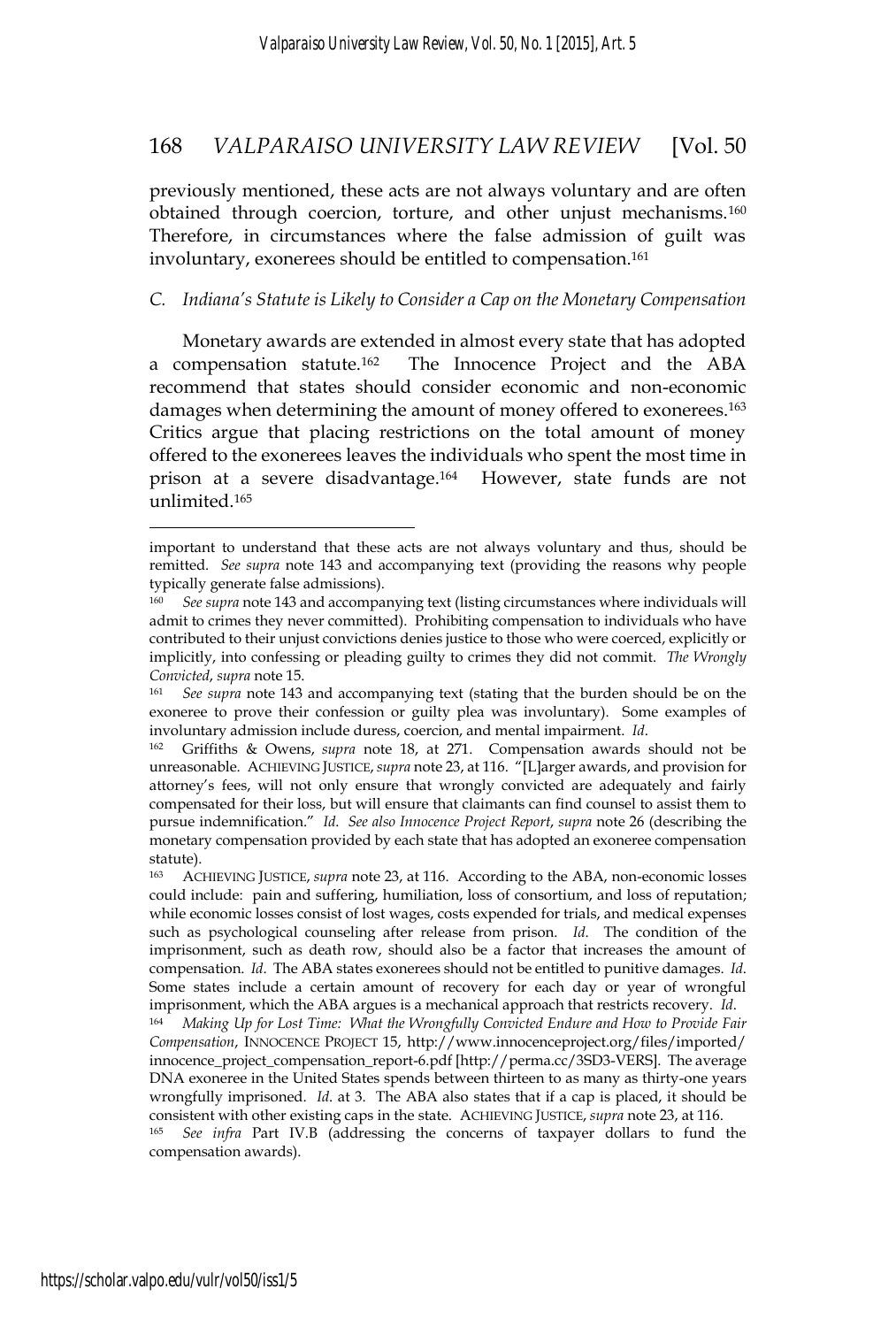Some state compensation statutes are outdated, providing meager amounts of money while others are relatively generous.166 Counterintuitively, other state statutes are too ambiguous and unduly discretionary, which results in disparate outcomes for individuals in similar circumstances.<sup>167</sup> The level of disparity among the awards is heightened when the courts have the discretion to determine what they believe to be adequate compensation for each individual, which leads to a poor system overall.168 In the absence of a statutory compensation scheme, exonerees seeking redress for their unjust incarceration often file tort claims requesting exorbitant amounts of money, putting the state in a position to disperse more money in the end.169

To combat the issues of monetary restrictions, Indiana should offer equitable compensation to exonerees.<sup>170</sup> More specifically, the State should provide \$62,500 for each year the individual spent wrongfully incarcerated and an additional \$62,500 for each year spent on death row, to be pro-rated for partial years.171 An additional award of \$31,000 should be given for each year the exoneree served on parole, probation, or as a registered sex offender.172 The cap for the wrongful incarceration compensation should be set at \$2 million due to other existing caps in the State.<sup>173</sup> The current legal standard and process are overly burdensome and those who have already suffered need immediate assistance.174

<sup>166</sup> *See supra* note 115 and accompanying text (listing the monetary compensation offered by specific states).

<sup>167</sup> *See* 705 ILL. COMP. STAT. 505/8(c) (West 2016) (providing a range of monetary compensation for the courts to award exonerees, which is based on the number of years the exoneree spent wrongfully imprisoned); N.Y. CT. OF CL. LAW § 8-b(6) (McKinney 2016) (allowing the court to award compensation that they consider fair and reasonable).

<sup>168</sup> *See supra* part II.D (discussing the inconsistency in damages awards when courts are granted broad discretion).

<sup>169</sup> *See supra* note 10 and accompanying text (listing the causes of actions for which David Camm is seeking damages to be determined at trial); *supra* Part II.D (examining the discrepancies among the exoneree compensation in Indiana).

<sup>170</sup> *See infra* Part IV.A (providing \$62,500 for each year wrongfully incarcerated with additional compensation for time served on death row, parole, probation, or as a registered sex offender).

<sup>171</sup> *Model Legislation*, *supra* note 17, at 4; *see infra* Part IV.A (proposing that Indiana adopt the monetary recommendations offered by the Innocence Project).

<sup>172</sup> *Model Legislation*, *supra* note 17, at 4; *see infra* Part IV.A (implementing the Innocence Project's suggestions to provide additional post-exoneration awards to Indiana exonerees).

<sup>173</sup> *See supra* note 105 and accompanying text (indicating that most of the damages awards in Indiana are subject to a cap, therefore wrongful incarceration compensation should be consistent with the State's standard); ACHIEVING JUSTICE, *supra* note 23, at 116 (suggesting that if a cap is in place, it should be consistent with other caps in the state).

<sup>174</sup> *See supra* Part II.B (discussing the struggles exonerees endure after being released back into society).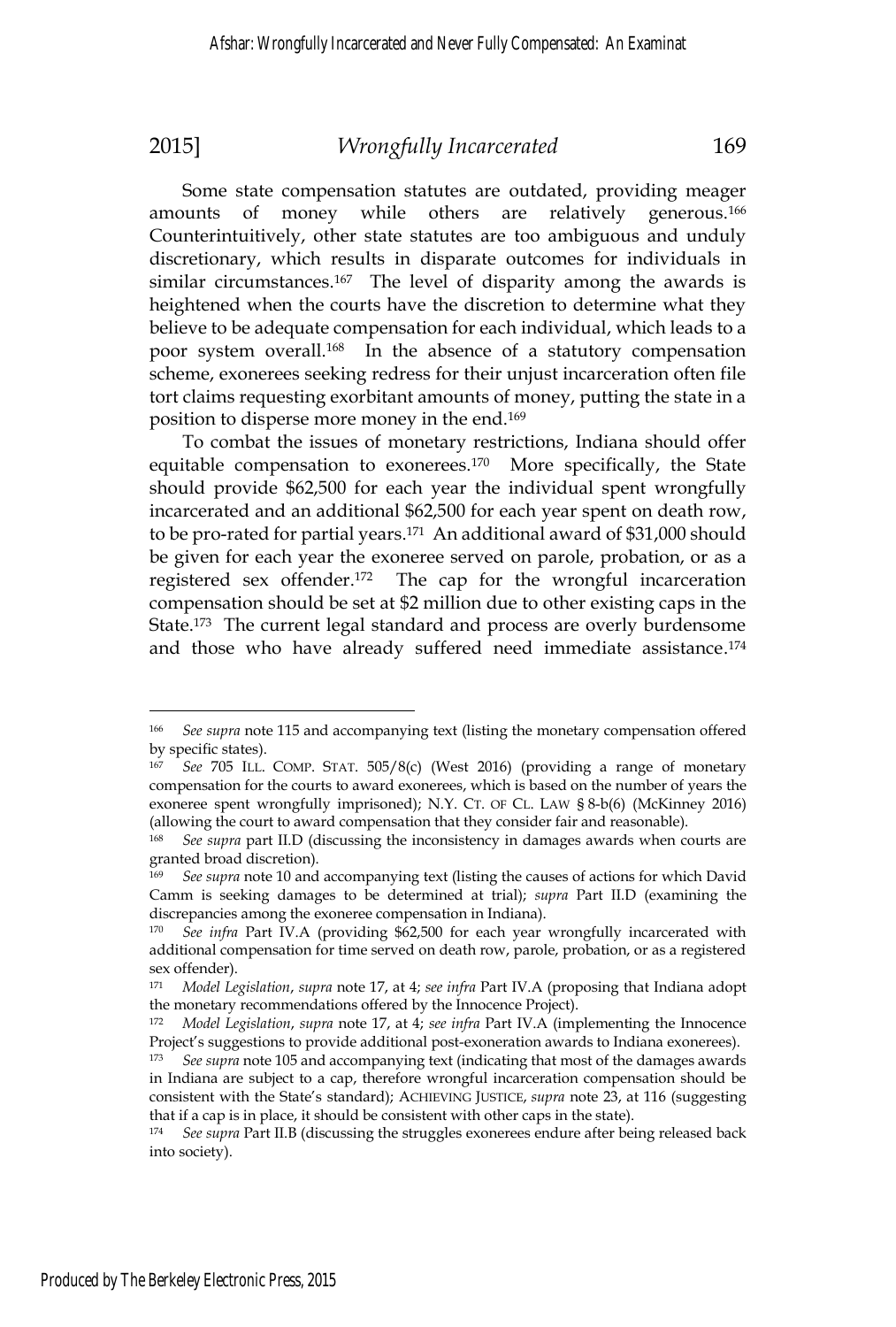Providing exonerees with adequate relief can help to reestablish their lives.175

### *D. Indiana's Statute Should Provide Immediate Re-entry and Reintegration Services*

The Stanford Prison experiment exemplifies a powerful illustration of the adverse effect of prisons on average, healthy, human beings.176 Individuals who spent a considerable number of years in prison cannot easily readjust to the outside world without assistance.177 Therefore, in addition to providing monetary compensation, Indiana should also provide immediate support services to its exonerees.178

The support services should include assistance with job and vocational training, placement services, and reimbursement for any tuition and fees paid for each semester successfully completed by the claimant in an educational program.179 Assistance should also be offered for mental health such as post-traumatic stress, counseling, physical and emotional services.180 Support services are especially important because

III.D (analyzing support services needed for successful reintegration).

<sup>175</sup> *See supra* Part IV.A (providing a statute that includes the necessary compensation for exonerees upon release from prison).

<sup>176</sup> *See supra* notes 54–57 (revealing that even though it was an experiment (it was not conducted in an actual prison, and used healthy college educated males) the men's behavior drastically changed for the worse and only within six days, causing researchers to terminate what was supposed to be a two-week long study).

<sup>177</sup> ACHIEVING JUSTICE, *supra* note 23, at 118. *See supra* Part II.B (discussing life after exoneration and the effects of wrongful incarcerations on exonerees); *see also* Scott, *supra* note 52, at 15 (discussing the problems exonerees face with excessive spending and budgeting).

<sup>178</sup> ACHIEVING JUSTICE, *supra* note 23, at 118. Instead of providing lump sums of money to exonerees, a better solution would be to provide support services and medical expenses, which would better allocate the needs of the exoneree and help them rebuild a stable life. *Id*. "Unlike probationers or parolees, who may have assistance in navigating access to public services or benefit from reentry plans, the newly released innocent person is simply set free." *Id.* at 118. Experts indicate that if a state statute is enacted, it takes approximately three to seven years for exonerees to receive some form of compensation. Alcindor, *supra* note 36. Therefore, Indiana needs to establish a platform that will address the issues exonerees face and ensure successful reentry following their immediate release into society. *See supra* Part

<sup>179</sup> *See* ACHIEVING JUSTICE, *supra* note 23, at 118 (providing the ABA's recommendations to offer services such as job and vocational training, mental health counseling, substance abuse programs, assistance in obtaining housing or food stamps, and a monetary stipend). The proposed statute also recommends that the state's probation department or a department that addresses mental health services provide these services for exonerees. *Id*. 180 *See* Scott, *supra* note 52, at 13 (arguing that "counseling and psychotherapy and

treatments are helpful"). John Wilson, a professor of psychology, studies the psychological impact of wrongful imprisonment and states:

I believe that the injuries from a wrongful conviction and incarceration are permanent. I think they're permanent scars. And even though counseling and psychotherapy and treatments are helpful, I don't think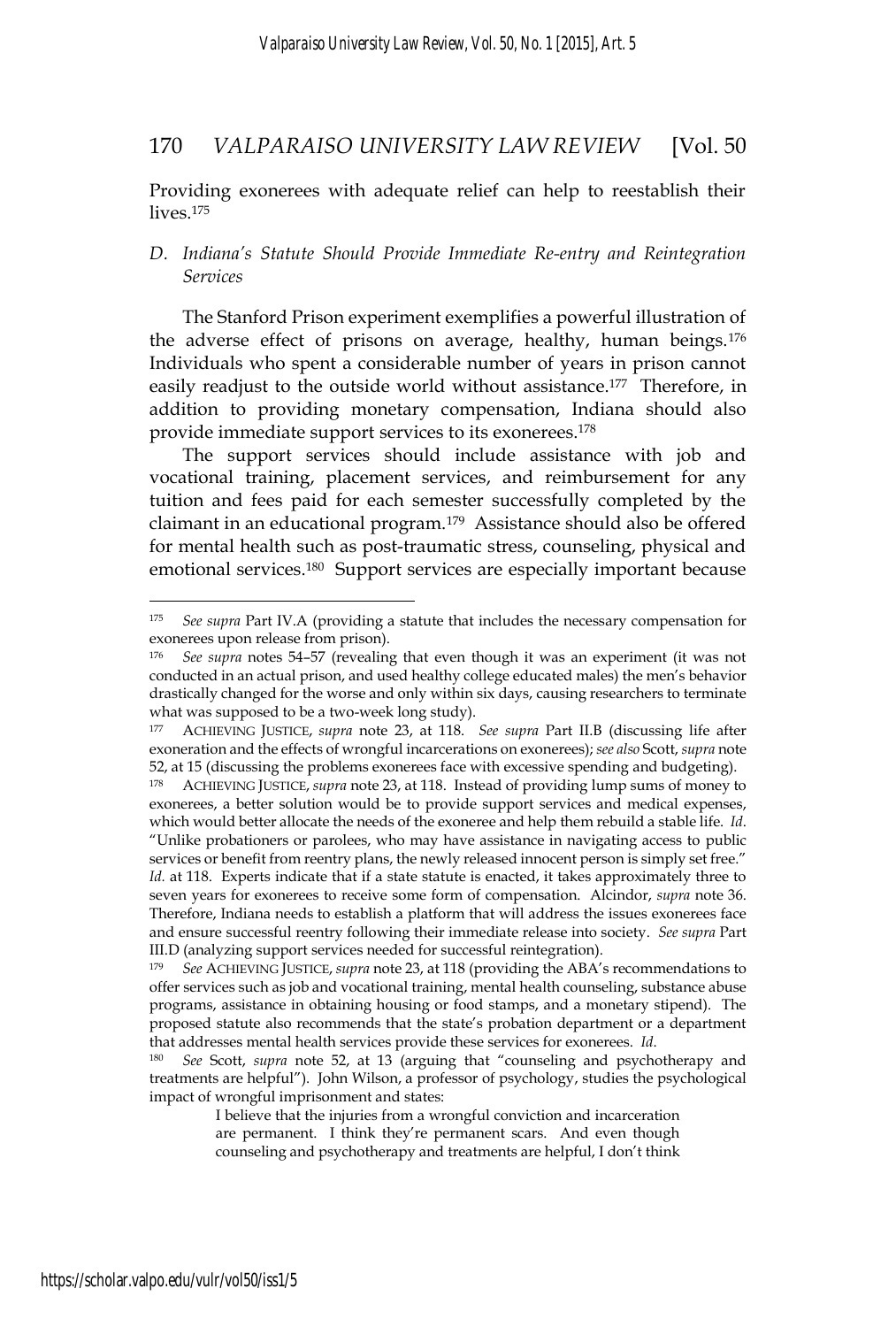most exonerees have trouble budgeting and accrue large amounts of debts.181 The goal of providing support services is to assist exonerees in becoming self-sufficient again.182 In states like Indiana, that do not have a compensation statute, exonerees have a more difficult time confronting their mental health problems because they have very few alternatives.183

Indiana should bear these costs because exonerees are released into society traumatized by the injustice and forced to depend on family or friends solely because of a mistake made by the State.<sup>184</sup> The statute's purpose is to provide exonerees with immediate compensation, but in circumstances where it is not possible, the statute includes a section for immediate services.185 Because parolees are provided with support upon release in Indiana, the forms of assistance are already accessible and can be extended to exonerees.186 Indiana's Section 8 Housing Program provides low-income individuals with assistance in securing housing.187 Additionally, Indiana's Family and Social Services Administration is in the best position to determine eligibility for immediate services because it provides employment opportunities and services to Indiana residents that seek to live productive lives.<sup>188</sup> Since there are programs in place to assist parolees and low-income individuals in Indiana, extending these programs to exonerees would be a seamless process and would help

you can undo the permanent damage to the soul of the person, to their sense of self, to their sense of dignity.

*Id*. Wilson asserts that more mental health professionals should be trained to treat exonerated individuals and these specialists should be available through public agencies. *Id.* at 14.

<sup>&</sup>lt;sup>181</sup> *Id.* at 15. Limiting the amount of money exonerees spend does not fall on the state, rather, a compensation scheme that provides support services would help ensure that the resources are beneficial to the exoneree. *Id*. at 18. 182 *See supra* note 62 and accompanying text (revealing specific instances where exonerees

struggle to do everyday tasks).<br><sup>183</sup> See sung part II A (discuss)

<sup>183</sup> *See supra* part II.A (discussing the limitations for the current methods of compensation). 184 *See supra* note 179 and accompanying text (presenting the ABA's recommendation of services that the states should provide to the exoneree).

<sup>185</sup> *See infra* Part IV.A (allowing up to three years of immediate services for exonerees, which includes housing, education, vocational training, monetary services, and health care).

<sup>186</sup> *See supra* note 107 and accompanying text (presenting the services offered by Indiana's Department of Corrections, which, if extended to exonerees would be an efficient way for Indiana to provide them with adequate and timely compensation).

<sup>187</sup> *See Section 8/Subsidized Housing*, *supra* note 107 (stating that Section 8 housing in Indiana helps offset the cost of construction and rehabilitation).

<sup>188</sup> *See supra* note 108 and accompanying text (indicating that Indiana's Family and Social Services Administration can provide the best outlet for exonerees because it already deals with the issues exonerees face upon release from prison).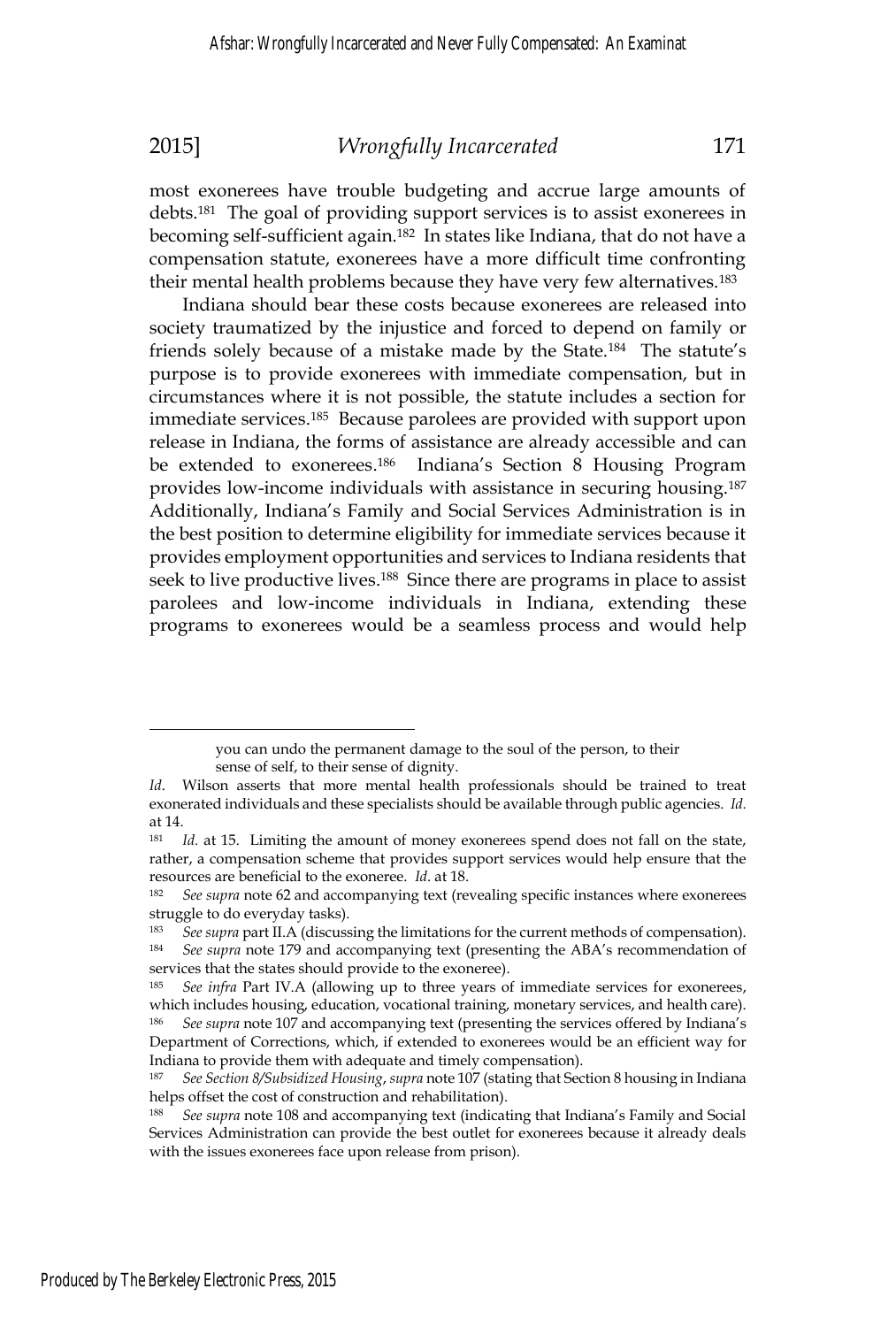alleviate some of the hardships exonerees face when transitioning back into society.189

### *E. Indiana's Statute Should Expunge the Exoneree's False Conviction Record*

Many states do not automatically expunge criminal records, causing exonerees to be continuously confronted with the stigma of a criminal record despite their proven innocence, which impacts their mental health and makes it even more difficult to reintegrate into society.190 Nevertheless, even if the states expunge the false criminal records, it does not erase the reality of what exonerees endure in their daily lives.<sup>191</sup> Some states, however, offer an automatic expungement as soon as the individual is declared innocent and Indiana should follow suit.192

The ABA states that an exoneree should be treated as if the conviction had never occurred for the purposes of any collateral sanctions or discretionary disqualification.193 Scholars reveal that lacking fundamental skills to accomplish daily tasks and requiring a disclosure of the false conviction are two key components that hinder exonerees' ability to secure employment and live productive lives.<sup>194</sup> Furthermore, scholars specify that difficulty with record expungement and the inability to attain a job further exacerbates exonerees' mental illnesses.195

Indiana must certify the expungement of false convictions because those that have established their innocence still struggle to obtain

<sup>189</sup> *See supra* notes 107–08 (discussing the State programs currently in place, which could also provide exonerees with the assistance they need).

<sup>190</sup> Scott, *supra* note 52, at 10. Exonerees are not entitled to continue working at the job they had prior to their arrest and when applying for new jobs, they must disclose their arrest and/or conviction, despite their proven innocence, which makes securing a job that much more difficult and consequently elevates any existing psychological problems the exoneree may have. *Id*. All the while, parolees are provided with free job placement, temporary housing, and counseling. *Id.* at 12. 191 *Id.* at 16. 191 *Id.* at 16. 191 *Id.* at 16. 192 *See* FLA. STAT. § 961.06(1)(e) (2016) (taking immediate action to expunge the criminal

record and waiving any fees associated to the record expungement); 735 ILL. COMP. STAT 5/2-702(b) (2016) (offering automatic expungement of the criminal record and mailing a copy to the exoneree to confirm the record expungement).

<sup>193</sup> ACHIEVING JUSTICE,*supra* note 23, at 119. The ABA recommends that procedures should be implemented to automatically expunge the criminal conviction and the innocent individual should be allowed to petition for expungement if the conviction remains on the record. *Id*. If needed, a provision should be incorporated to say that the individual is entitled to respond in the negative when asked under penalty of perjury if he has ever been convicted of a crime. *Id*. 194 *See also supra* Part II.B (introducing the effect of wrongful incarceration on exonerees

and their need to secure employment once released from prison).

<sup>195</sup> *See* Scott, *supra* note 52, at 10 (emphasizing the importance of record expungement for exonerees).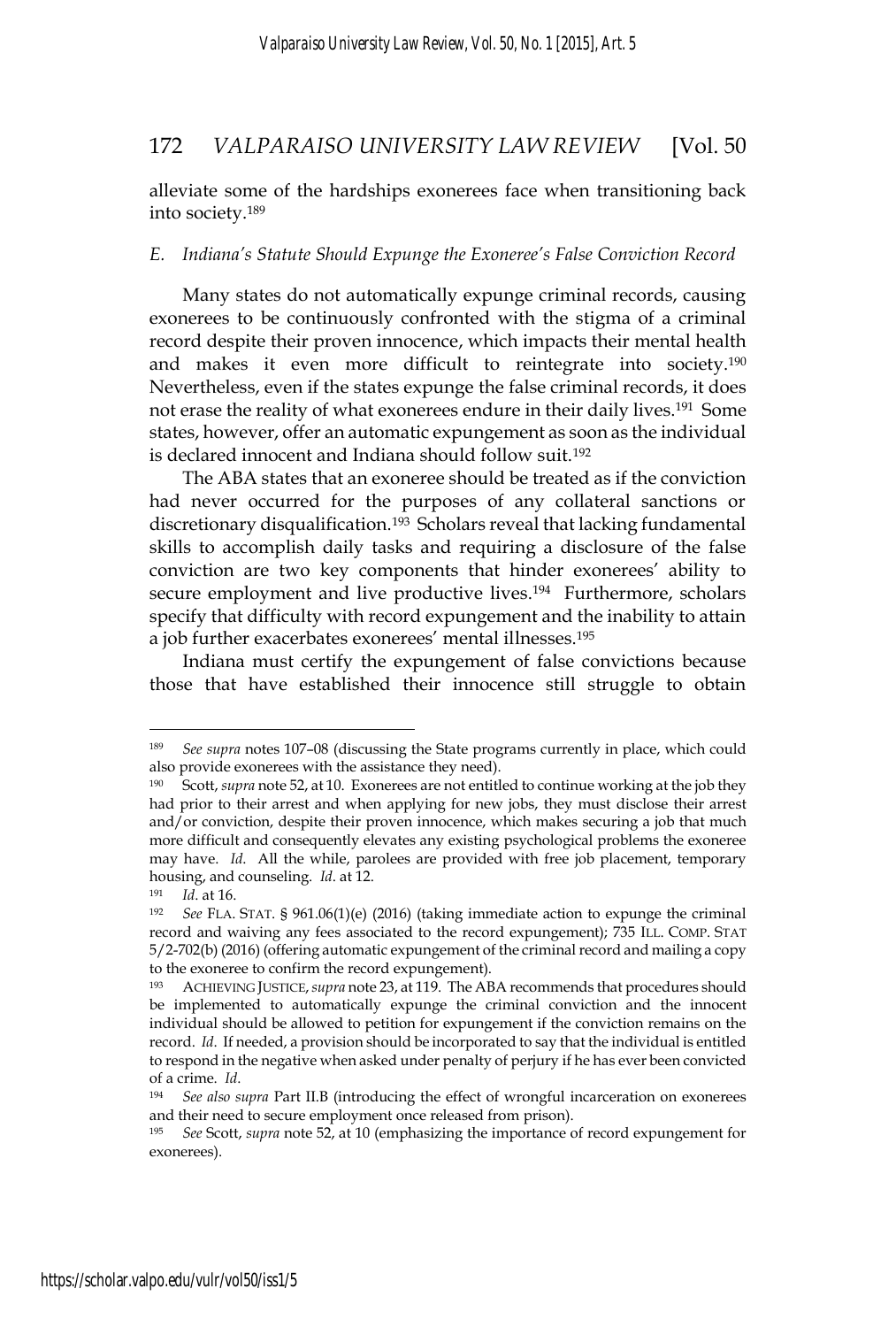employment or professional licenses.<sup>196</sup> The false conviction should automatically be removed from the court and police records upon exoneration.<sup>197</sup> Record expungement is critical because it severely impacts exonerees' ability to rebuild a successful life.198 Therefore, Indiana should provide monetary compensation, immediate support services, and record expungement for exonerees to ensure successful reintegration.<sup>199</sup>

### IV. CONTRIBUTION

Indiana's failure to adopt an exoneree compensation statute provides courts with inordinate discretion and restrains exonerees to ineffective remedies.200 The lack of a compensation statute is callous and the need for a state law in Indiana is overwhelmingly clear.<sup>201</sup> Indiana's legislature should adopt a compensation statute that conspicuously outlines a path for the courts to follow and is consistent in its application.<sup>202</sup> Additionally, the statute should provide exonerees with the critical support they need to alleviate some of the difficulties they encounter when released back into society.<sup>203</sup> The following proposed statute addresses the inadequacies in the model legislation suggested by the Innocence Project, and furnishes the courts with concrete guidelines while procuring timely and adequate support for exonerees.<sup>204</sup> Part IV.A proposes a compensation statute for Indiana that provides the resources exonerees need for successful reintegration.205 Part IV.B discusses commentary associated with this

<sup>196</sup> ACHIEVING JUSTICE, *supra* note 23, at 119 (revealing that the criminal record can affect exonerees' ability to secure housing and other public benefits).

<sup>197</sup> *See infra* Part IV.A (proposing state action to immediately expunge the criminal record upon exoneration).

<sup>&</sup>lt;sup>198</sup> *Model Legislation, supra* note 17, at 6.<br><sup>199</sup> *See supra* Part III.A–E (analyzing the need for critical provisions in Indiana's compensation statute, including a strict eligibility requirement, cap on damages, support services, and record expungement); *supra* Part III.E (examining the importance of an effective expungement provision in the compensation statute Indiana should adopt).

<sup>200</sup> *See* Scott, *supra* note 52, at 19 ("A majority of states have no statutory compensation scheme in place, and the wrongfully convicted in those states will bear a tougher burden to overcome their mental health problems upon release as there are few alternative routes to receiving compensation.").

<sup>201</sup> *See supra* Part II.D (revealing the inconsistencies among the awards granted to Indiana exonerees).

<sup>202</sup> *See infra* Part IV.A (presenting a comprehensive compensation statute for Indiana to enact).

<sup>203</sup> *See supra* Part III.A (evaluating the financial and support services that should be provided to exonerees upon their release from prison).

<sup>204</sup> *See supra* Part III.A–E (examining the necessary provisions for Indiana's compensation statute).

<sup>205</sup> *See infra* Part IV.A (proposing an exoneree compensation statute for Indiana, which contains the necessary tools for successful reintegration after incarceration).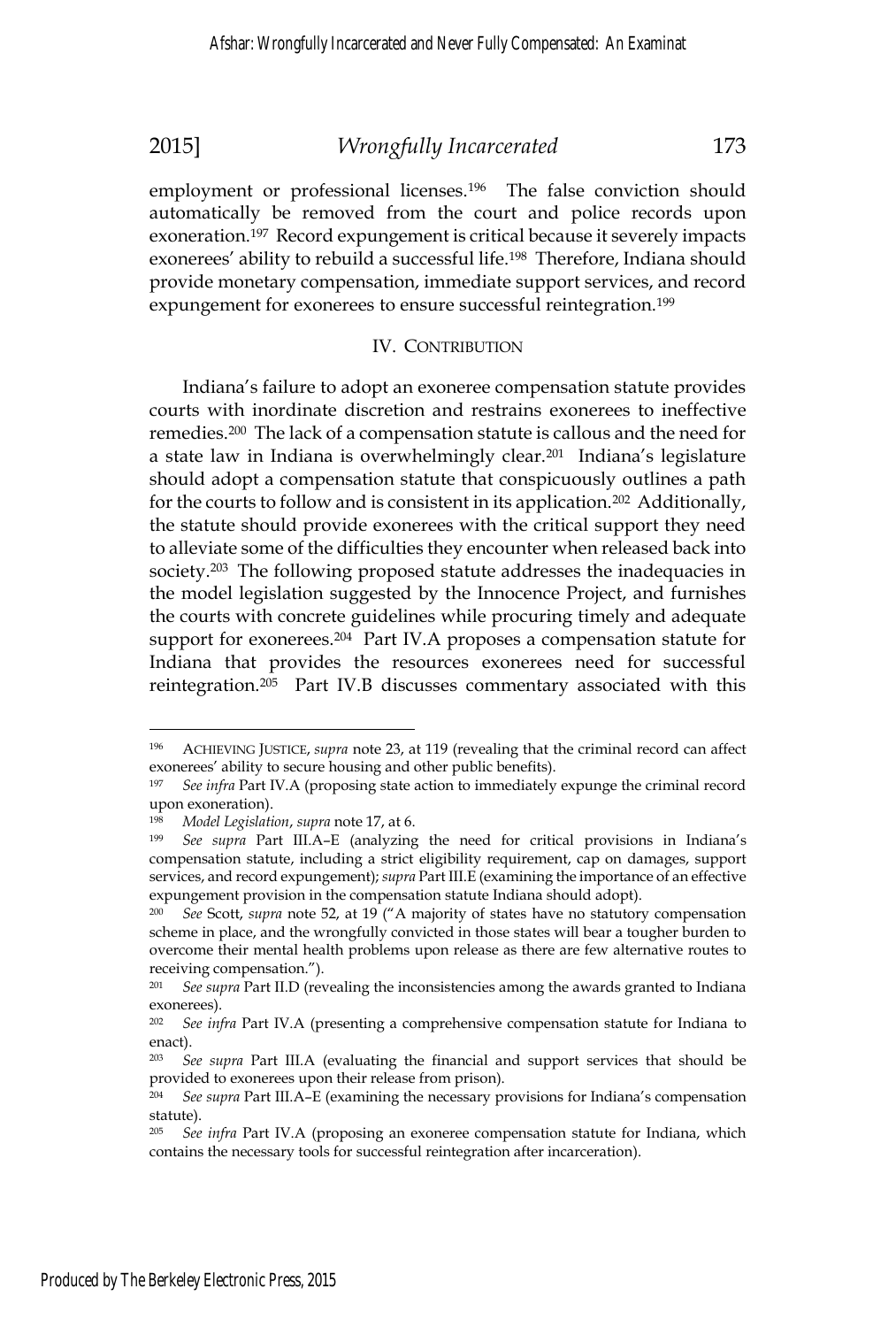phenomenon and addresses possible apprehensions affiliated with adopting a state compensation statute.<sup>206</sup>

### *A. Proposed Wrongful Incarceration Statute for Indiana*

Utilizing the model statute recommended by the Innocence Project and integrating pivotal provisions from different state statutes, the proposed statute aims to limit court discretion, while consistently providing exonerees with the relief they need.207 Although compensation statutes among the states vary in scope and application, the proposed statute targets the tribulations innocent individuals face upon release from prison and provides a precise and feasible standard for the courts to follow.208 A case-by-case analysis naturally encourages constant litigation, which can be challenging, expensive, and time consuming.209 The objective of the proposed statute is to eliminate this archaic approach altogether.210 The statute should appear as follows:

*COMPENSATION FOR WRONGFUL INCARCERATION*<sup>211</sup>

SECTION 1. 4. *ELIGIBILITY FOR COMPENSATION* JUDGMENT AND AWARD

A. In order to obtain a judgment in his or her favor, claimant must prove by a preponderance of the evidence that:

1. Claimant was convicted of one or more crimes and subsequently sentenced to a term of imprisonment, and has served all or any part of the sentence; and

<sup>206</sup> *See infra* Part IV.B (assessing some of the concerns regarding the implementation of a state compensation statute).

See infra Part IV.A (providing important components of an adequate exoneree compensation statute because some states provide too much compensation, while others do not provide enough).

<sup>208</sup>*See infra* Part IV.A (presenting a compensation statute that directly addresses and provides services for the obstacles exonerees face once released back into society).

<sup>209</sup> *See supra* notes 43–51 (explaining the problems in the current methods of compensation, which includes inconsistency, cost, and time).

<sup>210</sup> *See* ACHIEVING JUSTICE, *supra* note 23, at 112 (stating that compensation statutes are needed because the other options generate little success for exonerees). With scientific advancements on the rise, government officials will be better equipped to combat the issues resonating with our criminal justice system and the compensation statute will have to be tailored to remain consistent with the changing times. *See Improper Forensic Science*, *supra* note 12 (discussing the advantages of DNA in helping to resolve crimes).

<sup>211</sup> The proposed italicized amendments are the contributions of the author. The text that has not been italicized represents the language as it appears in the model statute proposed by the Innocence Project. *See generally Model Legislation, supra* note 17 (exhibiting a practical foundation for Indiana's model compensation statute).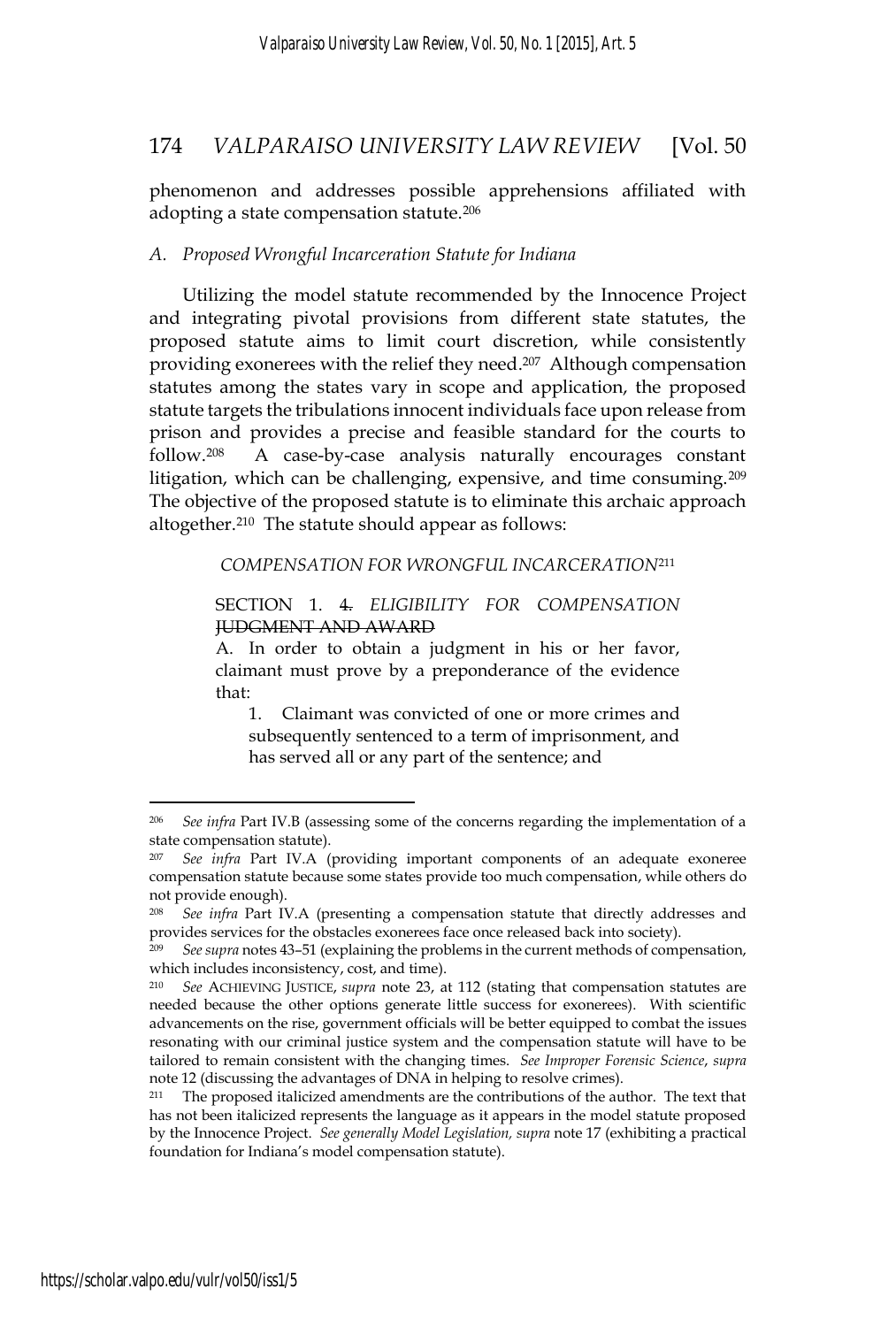a. Claimant has been pardoned for the crime or crimes for which claimant was sentenced and which are the grounds for the complaint; or

b. Claimant's judgment of conviction was reversed or vacated, and:

i. The accusatory instrument was dismissed; or

ii. If a new trial was ordered, either claimant was found not guilty at the new trial or claimant was not retried and the accusatory instrument was dismissed, provided that:

a. The judgment of conviction was reversed or vacated, or the accusatory instrument was dismissed on grounds not inconsistent with innocence; or

b. The statute, or application thereof, on which the accusatory instrument was based violated the Constitution of the United States or the *State of Indiana*. [State]; and

2. Claimant did not commit any of the crimes charged in the accusatory instrument, or the acts or omissions charged in the accusatory instrument did not constitute a crime; and

3. *Claimant did not by his or her own voluntary conduct, cause or bring about his or her conviction*; and

3. He did not commit or suborn perjury, or fabricate evidence to cause or bring about his conviction. However, neither a confession or admission later

 found to be false, nor a guilty plea to a crime the claimant did not commit constitutes bringing about his own conviction under this Act.

4. *Claimant's claim is not time-barred by the provisions of Section 5 of this Statute*.

*B.*C. *If the court finds after reading the claim that the claimant has not alleged sufficient facts to succeed at trial, it shall dismiss the claim, either on its own motion or on the State's motion*.

### SECTION *2* 3. PRESENTATION OF CLAIM

All claims of wrongful conviction and imprisonment shall be presented to and heard by *Indiana's* the state's civil court. or the state's other appropriate administrative structure that handles similar compensation claims.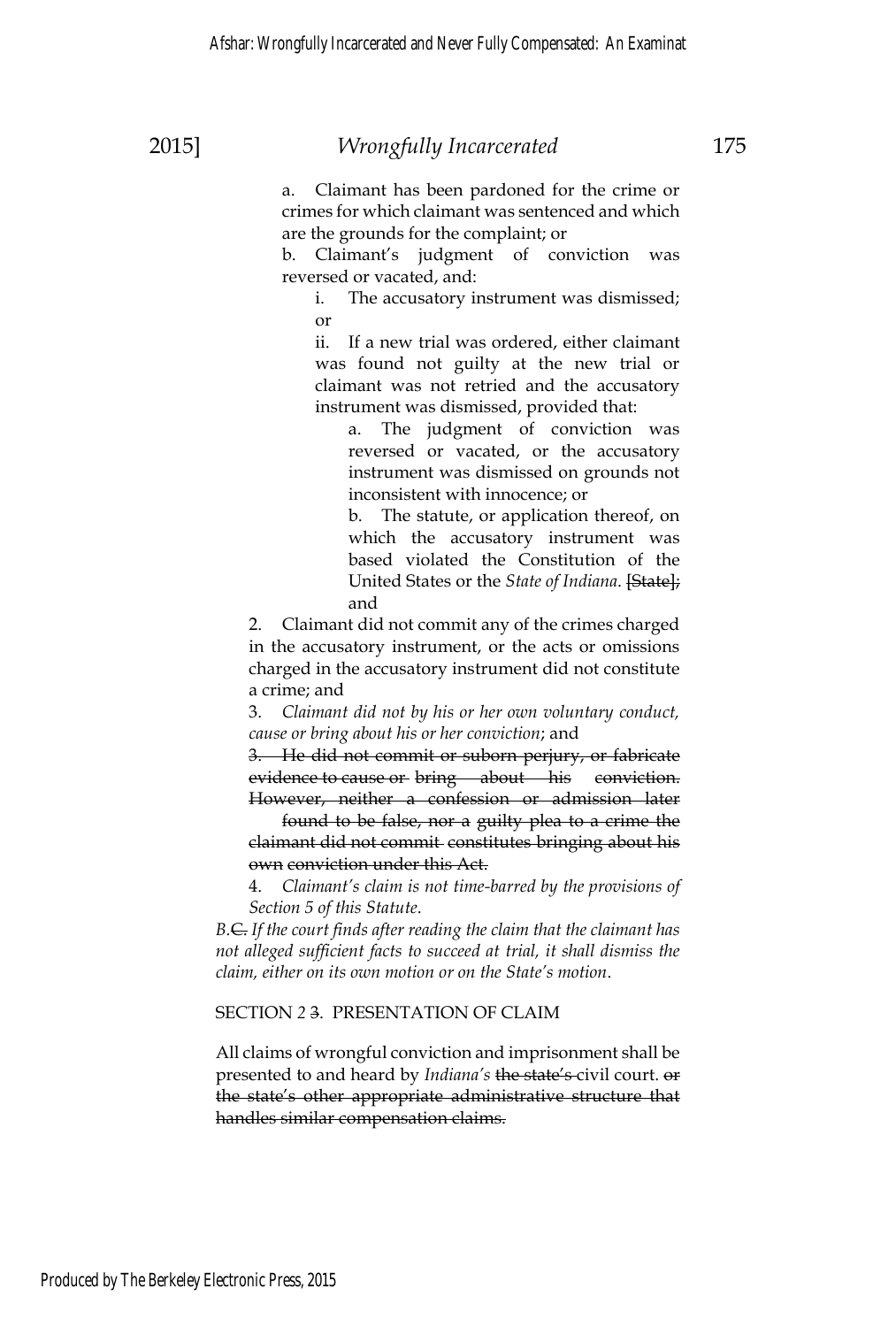#### SECTION *3* 4: JUDGMENT AND AWARD

*A*. B. If the court finds that the claimant was wrongfully convicted and incarcerated pursuant to Section *1* 4, subsection A of this *Statute* Act, the court shall award:

1. Damages for the physical injury of wrongful conviction and incarceration, which shall be:

Not less than \$62,500 for each year of incarceration, with an additional \$62,500 for each year served on death row. This amount shall reflect inflation from the date of enactment as adjusted by the *S*state auditor and partial years the claimant served.

b. *An additional award of* Not less than \$31,000 *shall be given* for each year served either on parole, probation or as a registered sex offender, to be prorated for partial years served.

c. *Total monetary compensation awarded may not exceed two million dollars (\$2,000,000).*

2. Physical and mental health care, *including counseling*, for the life of the claimant through *Indiana's* the state employees' health care system, to be offset by any amount provided through claimant's employers during that time period;

3. Reimbursement for any tuition and fees paid for *each semester successfully completed by the claimant in an educational program or* the education of the claimant and any biological children that were conceived prior to his incarceration for the wrongful conviction at any community college or other unit of the [State] public university system, including any necessary assistance to meet the criteria required therefor, or a mutually agreed upon vocational program; and employment skills development training;

*4*. 5. Compensation for any reasonable costs incurred by claimant, *between his release from wrongful incarceration and the date of his award*, for immediate services secured

upon exoneration and release, including housing, transportation and subsistence, re-integrative services and mental and physical health care costs; incurred by claimant for the time period between

 claimant's release from wrongful incarceration and the date of claimant's award; and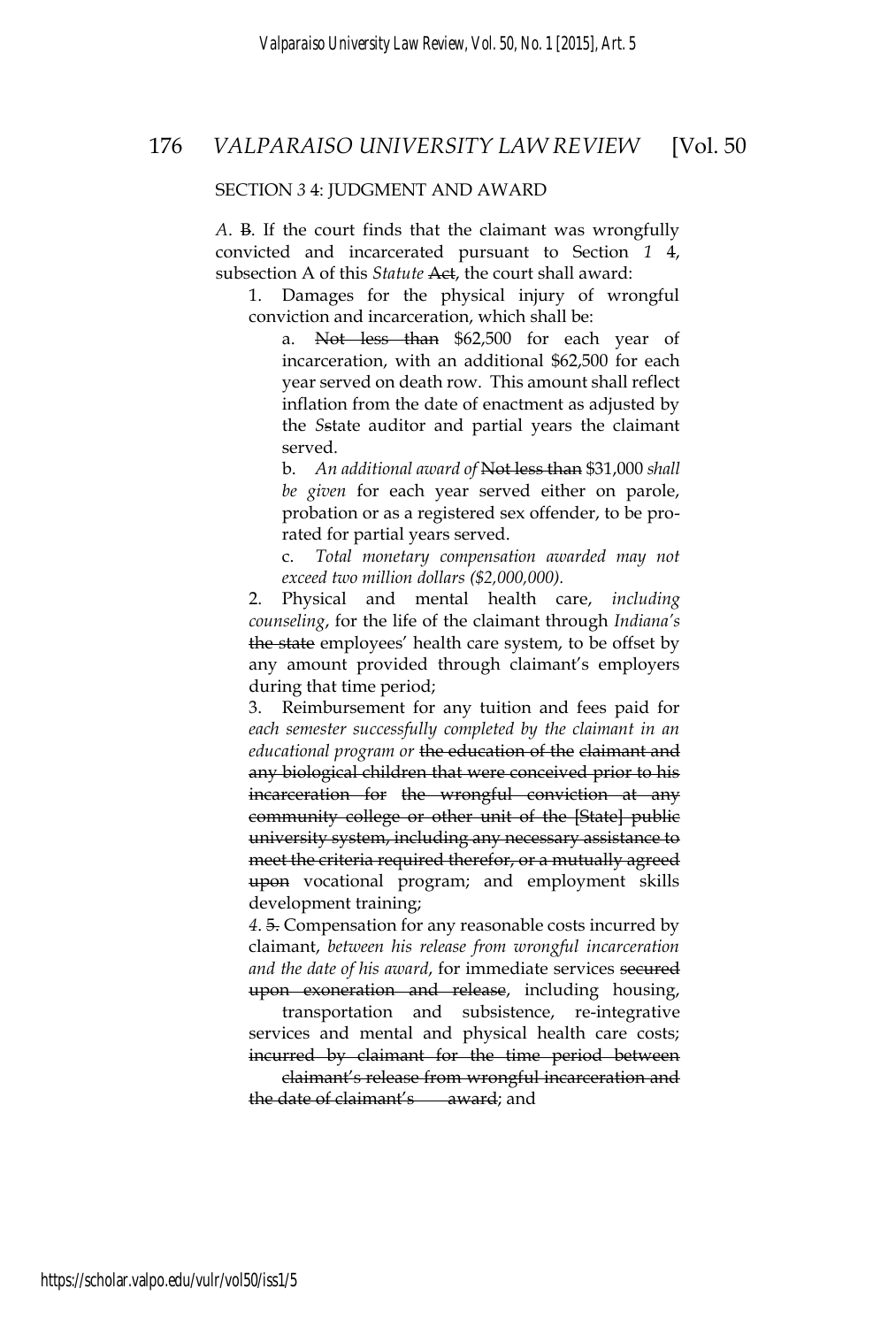damage award plus expenses; a. These fees, exclusive of expenses, shall not exceed \$75,000, as adjusted by the *S*state auditor to account for inflation from the date of enactment; and

b. These fees shall not be deducted from the compensation due claimant; nor is counsel entitled to receive additional fees from the client.

C. The damage award shall not be subject to:

1. Any cap applicable to private parties in civil lawsuits; *1*. 2. Any taxes, except for those portions of the judgment awarded as attorney's fees for bringing a claim under this *Statute* Act; or

*2*. 3. Treatment as gross income to a claimant under the provisions of *Indiana's taxation code*. **[the State's taxation** code].

D. The acceptance by a claimant of any such award, compromise or settlement shall be *reduced to writing and is final and exclusive, except when procured by fraud*.

1. Be reduced to writing; and

2. Except when procured by fraud, be final and conclusive on the claimant.

E. Any future damages awarded to the claimant resulting from an action by the claimant against any unit of government within *Indiana* [State] by reason of the same subject shall be offset by the damage award received under this *Statute* Act.

F. The damage award shall not be offset by any expenses incurred by the *S*state or any political subdivision of the *S*state, including, but not limited to: *expenses incurred to feed, clothe, provide any service, or secure claimant's custody*.

1. Expenses incurred:

a. To secure the claimant's custody; or

b. To feed, clothe or provide medical services for said claimant; or

2. The value of any services or reduction in fees for services, or the value thereof to be provided to the claimant that may be awarded to the claimant pursuant to this Act.

G. If the court finds that the claimant was subjected to a lien pursuant to defense services rendered by the State to defend the client in connection with the criminal case that resulted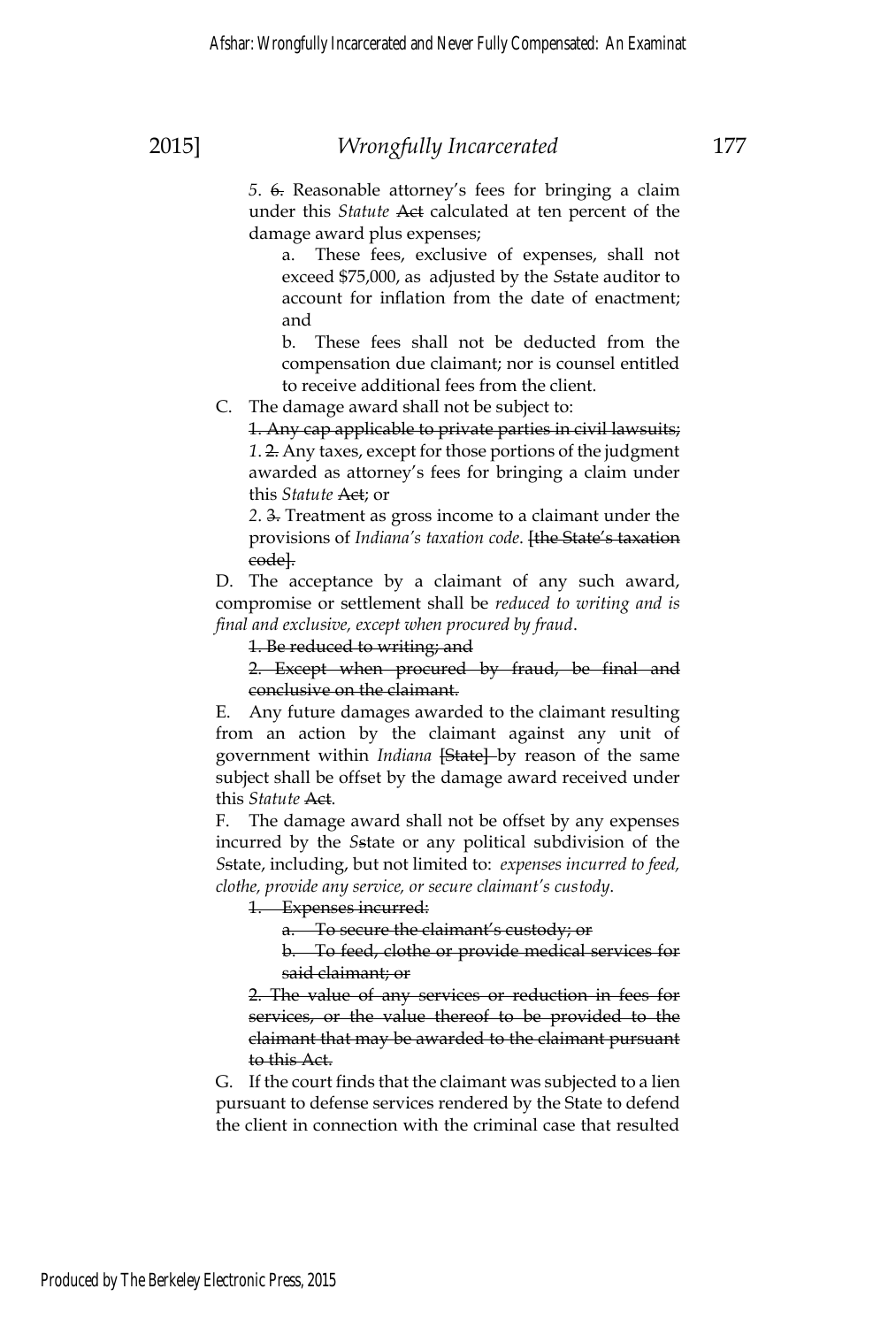in the wrongful conviction, the court shall extinguish said lien.

#### *SECTION 4. EXPUNGEMENT OF CRIMINAL RECORD*

*A. If the court finds that the* [*claimant*] *is entitled to a judgment, it shall enter a Certificate of Innocence finding that the* [*claimant*] *was innocent of all offenses for which he or she was incarcerated.* 

*B. Immediate action shall be taken to administratively expunge the claimant's criminal record arising from his or her wrongful arrest, conviction, and incarceration.* 

*C. Upon entry of the order of expungement, the* [*circuit court*] *clerk shall promptly mail a copy of the order to the person whose records were expunged and sealed.* 

*D. All fees for this process shall be waived.* 

### SECTION *5*. 6. TIME LIMITATIONS

A. An action for compensation brought by a wrongfully convicted person under the provisions of this *Statute* Act shall be commenced within *two* three years after either the grant of a pardon or the grant of judicial relief and *the* satisfaction of any other conditions described in *Section 1*, subsection A *of this Statute*; of Section 2 of this Act; provided, however, that any action by the *S*state challenging or appealing the grant of said judicial relief shall toll said *two* three-year period.

*B*. Persons convicted, incarcerated and released from custody prior to the effective date of this *Statute* Act shall commence an action under this *Statute* Act within *two* three years of said effective date.

*C*. B. Notwithstanding any other provision of law, failure to file any applicable Notice of Claim shall not bar filing of a claim under this *Statute*. Act.

SECTION *6* 7. RIGHT OF APPEAL

Any party is entitled to the rights of appeal afforded to parties in a civil action following a decision on such motions as set forth in *Indiana Code Sections: 22-9-8-1, 22-9-8-2, and 22- 9-8-3*. sections XX of said XXX of the [State] code.

### SECTION *7*. 8. ELIGIBILITY FOR IMMEDIATE SERVICES

A. Any person *wrongfully* convicted and subsequently imprisoned *pursuant to Section 1, subsection A of this Statute*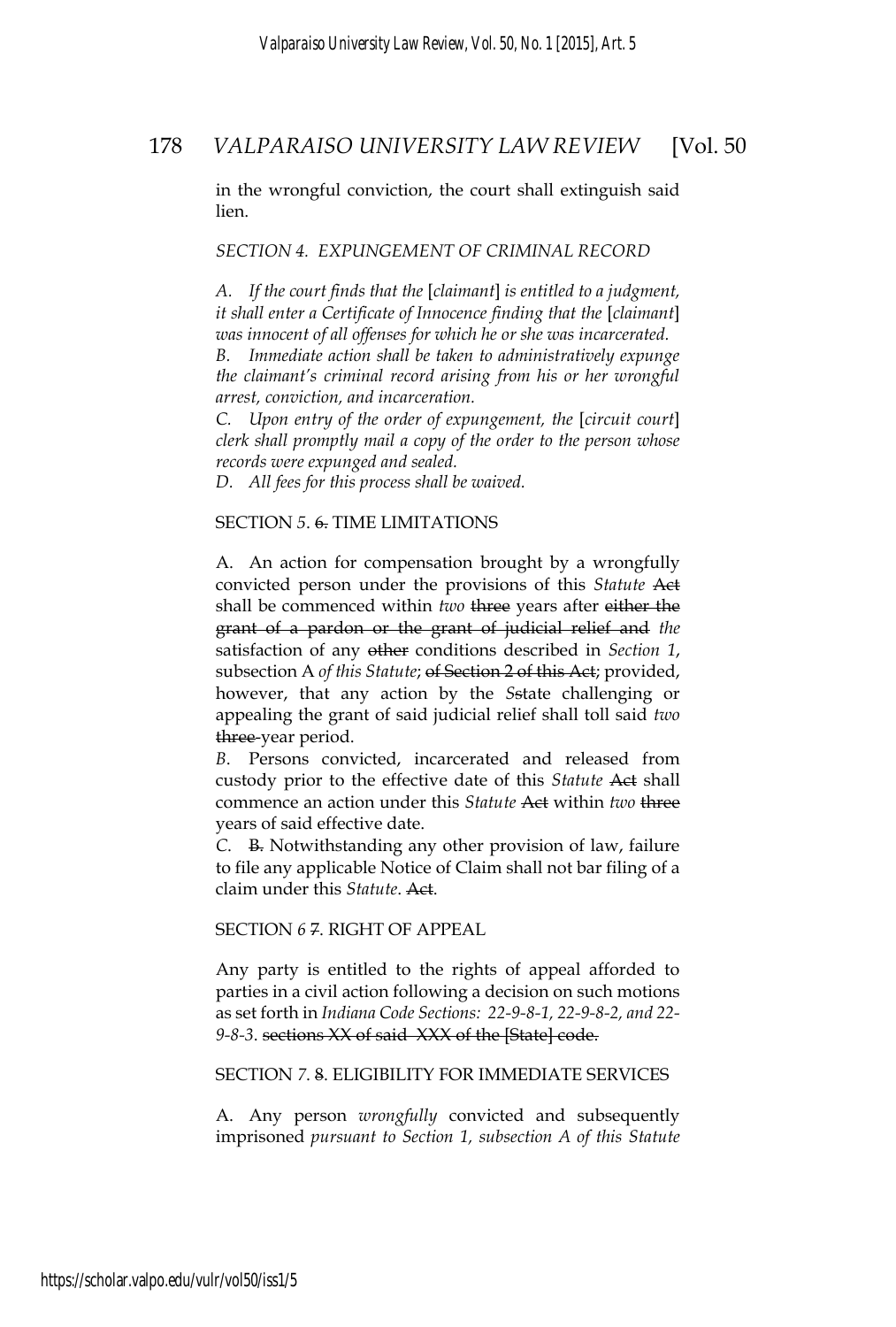$\overline{a}$ 

### 2015] *Wrongfully Incarcerated* 179

for one or more crimes for which either he or she is pardoned on grounds not inconsistent with innocence, or the conviction(s) are reversed or vacated on the basis of newly discovered evidence, and either the charges are dismissed or he or she is subsequently re-tried and acquitted, shall receive up to three years of immediate services needed upon release and for successful return to society, including but not limited to: housing, which may include authorizing the prioritization of the wrongfully convicted as a category in *Indiana's* [State's] Section 8 Housing *Choice* Vouchers program; secondary or higher education; vocational training; transportation; subsistence monetary assistance; assistance in obtaining government identification

documentation; re-integrative services; and mental and physical, and dental health care. The need for these services shall be determined through

a review by the appropriate staff at the *Family and Social Services Administration* Department of Social Services [or [State's] relevant agency], and provided by the appropriate Sstate entities, or contractors thereof.<sup>212</sup>

<sup>212</sup> *See Model Legislation, supra* note 17, at 1 (including a section on legislative intent, which is excluded here because it is discussed throughout this Note). The statement of claim for compensation proposed by the Innocence Project has also been omitted, however, an "eligibility for compensation" section is provided, which was taken from the Innocence Project. *Id.* at 1–3. The language from Section 1.A.3 was taken from New York's current statute. *See* N.Y. CT. OF CL. LAW § 8-b(5)(d) (McKinney 2016) ("He did not by his own conduct cause or bring about his conviction"); *supra* notes 156–60 (discussing the importance of holding innocent ex-prisoners accountable for their voluntary actions that resulted in their wrongful incarceration). The language in Section 1.A.4 and 1.B were taken from the Innocence Project. *Model Legislation, supra* note 17, at 2. The language in Section 3.A.1.c was taken from Florida's statute. *See* FLA. STAT. ANN. § 961.06(1)(e) (2016) ("The total compensation awarded . . . may not exceed \$2 million"); *supra* Part III.C (analyzing the need for a cap on the total monetary award allotted to exonerees). The language regarding compensation for counseling in Section 3.A.2 was taken from Connecticut's statute. *See* CONN. GEN. STAT. ANN. § 54-102uu(e) (West 2015) ("Claims Commissioner may order payment for the expenses of . . . counseling"). Section 3.A.3 language regarding tuition reimbursement was taken from Minnesota's statute. *See* MINN. STAT. ANN. § 611.365(4) (West 2015) ("[R]eimbursement for any tuition and fees paid for each semester successfully completed by the claimant in an educational program"). Compensation for children's education expenses and child support is omitted because it is beyond the scope of this Note. *Model Legislation, supra* note 17, at 4–5. The author of this Amendment has stricken the drafters' note presented by the Innocence Project, which suggests a need for an expungement of the criminal record and/or a seal provision, and replaced it with a thorough expungement section. *Model Legislation*, *supra* note 17, at 6–7. Language from Illinois' and Florida's statute were taken to create Section 4. *See supra* Part III.E (illustrating the importance of expunging innocent ex-prisoners' criminal records). Language from Section 4.A and 4.C were taken from Illinois' compensation statute. *See* 735 ILL. COMP. STAT. 5/2-702(h) (West 2016) ("If the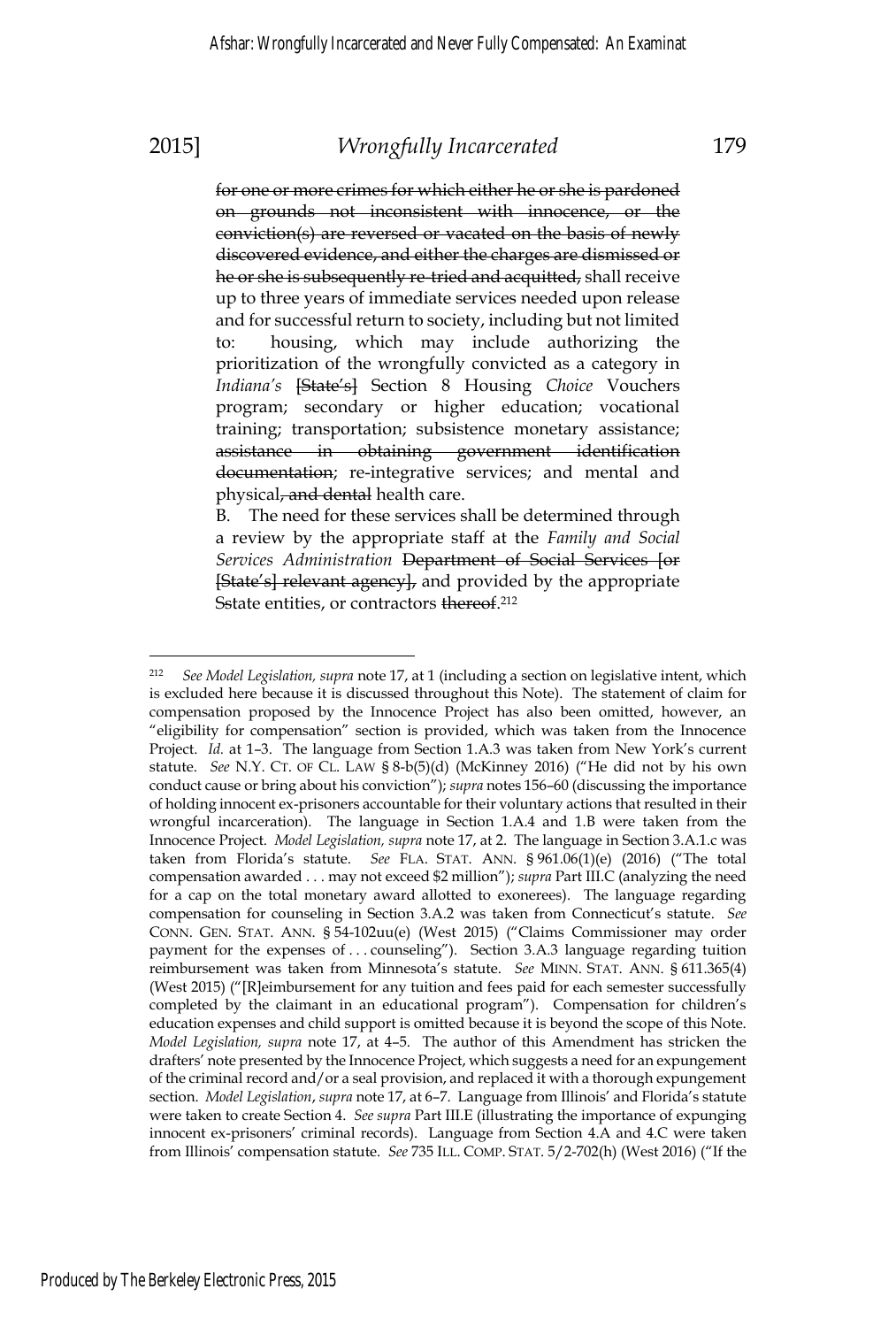#### *B. Commentary*

 $\overline{a}$ 

Although releasing innocent individuals from prison may be seen as progress for many, each false conviction represents a tragic failure of our justice system.213 Indiana falls behind nationally because of its decision to disregard the opportunity to ratify a wrongful incarceration compensation statute.214 The absence of compensation for exonerees exacerbates their condition because by exonerating the individual, the State acknowledges fault, but in denying compensation, it is unwilling to remedy its mistake.215 Legislative action needs to be taken to provide an operative remedy for exonerees.216 Whether it is one life or one hundred lives, every life matters and seizing the liberty of innocent individuals cannot be justified.

court finds that the petitioner is entitled to a judgment, it shall enter a certificate of innocence finding that the petitioner was innocent of all offenses for which he or she was incarcerated[,]" and "upon entry of the order of expungement, the clerk of the circuit court shall promptly mail a copy of the order to the person whose records were expunged and sealed."). Language from Section 4.B and 4.D were taken from Florida's statute. *See* FLA. STAT. ANN. § 961.06(1)(e) (West 2016) ("[I]mmediately take all action necessary to administratively expunge the claimant's criminal record arising from his or her wrongful arrest, wrongful conviction, and wrongful incarceration. All fees for this process shall be waived."). The Innocence Project proposes a section on notice, which is not included here because it is not the focal point of this Note. *Model Legislation, supra* note 17, at 7–8. The statute of limitations for the majority of claims in Indiana is two years; therefore for consistency purposes, the time limitation presented in Section 5 for filing a compensation claim is limited to two years. *See supra* note 106 and accompanying text (detailing the types of claims that have a two-year limitation). The language in Section 6 is consistent with Indiana Code chapter eight on appeals and exhaustion of administrative remedies. *See supra* note 106 and accompanying text (describing the appeals process in Indiana). The language in Section 7 suggests that Indiana's Section 8 Housing Choice Voucher Program is in the best position for providing exonerees with housing opportunities. *See supra* note 107 and accompanying text (introducing the services offered to low-income individuals). Additionally, Indiana's Family and Social Services Administration have the necessary resources that exonerees' need to successfully reintegrate back into society. *See supra* note 108 and accompanying text (revealing FSSA's mission of providing services to individuals to help them achieve self-sufficient and productive lives).

<sup>213</sup>*See supra* notes 12–13 and accompanying text (revealing that over 1700 individuals have been exonerated in the United States and 2014 was a record breaking year with 125 exonerations).

<sup>214</sup> *See* Hoskins, *Rising*, *supra* note 90 (indicating that the potential for wrongful convictions in Indiana are expanding).

<sup>215</sup> *See supra* Part II.B (illustrating the effects of false imprisonment on individuals even after being released from prison).

<sup>216</sup> *See supra* Part IV.A (proposing model compensation legislation for Indiana). A state cannot reasonably expect an exoneree to survive without any assistance after being incarcerated for half of their lives, with no money and no place to go. *See supra* Part II.B (discussing a whole new set of struggles exonerees encounter once released from prison).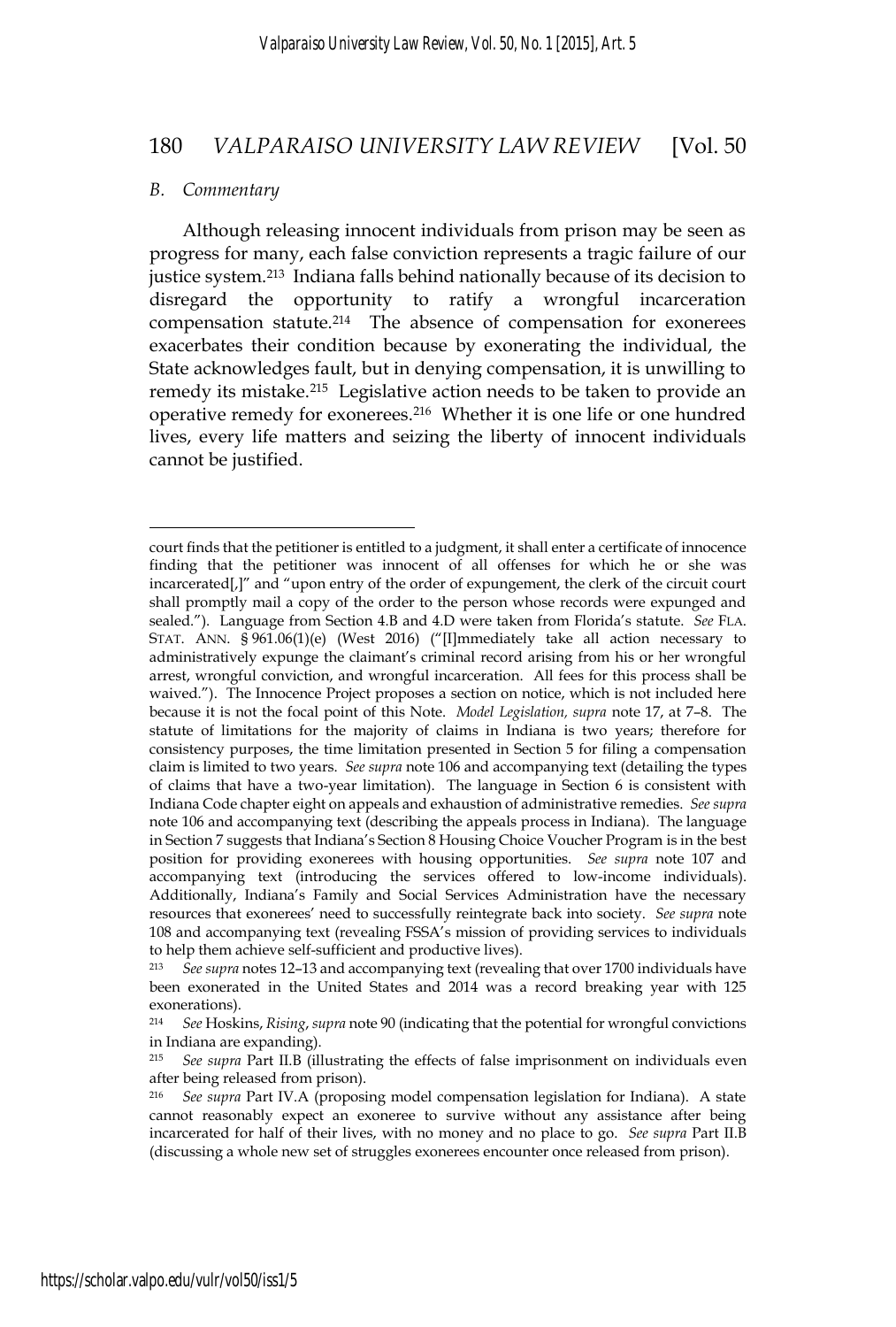The firm guidelines in the proposed statute will facilitate a quicker compensation process and abate discrepancies in the awards amongst the exonerated in Indiana.<sup>217</sup> Because the current avenues of compensation are inadequate and fail to provide clear or consistent standards, the proposed statute seeks to eliminate these irregularities.<sup>218</sup> The recommended statute for Indiana is invaluable because it provides the courts with strict guidelines and maintains consistency in its application and outcome.<sup>219</sup> The awards available to exonerees are clearly articulated in the statute; therefore, the impact of judicial resources and the time taken to go through the motions of each individual case are minimized.220 Additionally, the proposed statute provides an outlet for exonerees to get the appropriate support they need and deserve.<sup>221</sup>

<sup>217</sup> *See supra* Part IV.A (proposing an Indiana model compensation statute). Courts cannot consume a lot of time to hear these cases, provide support services, and get money in the exonerees' pockets as quickly as possible, thus eliminating potential discrepancies amongst the awards given to exonerees, unless one individual spent more time wrongfully incarcerated, is the best approach. *See supra* Part IV.A (introducing an award of \$62,500 for each year of incarceration, with an additional \$62,500 for each year served on death row). Indiana needs to implement a statute to limit court discretion and eliminate inconsistencies, especially because exonerees' only options consist of seeking a private compensation bill or filing a tort or a civil action suit against the State, which often times are unsuccessful. *See supra* notes 43–46 (explaining the limited options of redress available to exonerees when pursing a claim for wrongful incarceration).

<sup>218</sup> *See supra* note 10 and accompanying text (revealing the numerous types of claims Camm filed because the State lacks a compensation statute). The lack of an existing compensation legislation for exonerees in Indiana places exonerees in a position to file tort or civil claims which, if successful, would end up costing the State a lot more money in the long run. Therefore, implementing a compensation statute that places a cap on damages, would benefit the State and its exonerees. *See supra* Part III.C (proposing a cap on total damages allotted to Indiana exonerees). The current methods of compensation do not provide feasible options for exonerees because the likelihood of prevailing in such lawsuits are highly unlikely and they do not provide the crucial support services needed for reintegration. *See* ACHIEVING JUSTICE, *supra* note 23, at 112 (revealing that statutory compensation is the best avenue for exonerees seeking indemnification).<br><sup>219</sup> See sunga Part IV A (proposing a model statue for Indiana, which pr

<sup>219</sup> *See supra* Part IV.A (proposing a model statue for Indiana, which provides consistency and avoids overcompensating some exonerees while undercompensating others).

<sup>220</sup> *See supra* Part II.B and accompanying text (illustrating the struggles exonerees face upon release). The benefits of a compensation statute is essentially threefold: (1) a statute providing clear guidelines benefits the state by limiting the amount of damages an exoneree is able to obtain; but also (2) provides the courts with a necessary tool to assess damages; and (3) helps to rebuild the life for exonerees; therefore, the importance of a compensation statute should not be minimized. *See supra* Part III.A–D (analyzing the critical components needed in an effective exoneree compensation statute).

<sup>221</sup> *See supra* Part IV.A (proposing a compensation statue for Indiana so the State can take accountability for its mistakes and providing proper compensation to exonerees is the first step). The statute should also produce a deterrent factor that would trigger the courts and prosecutors to be more careful when prosecuting future defendants.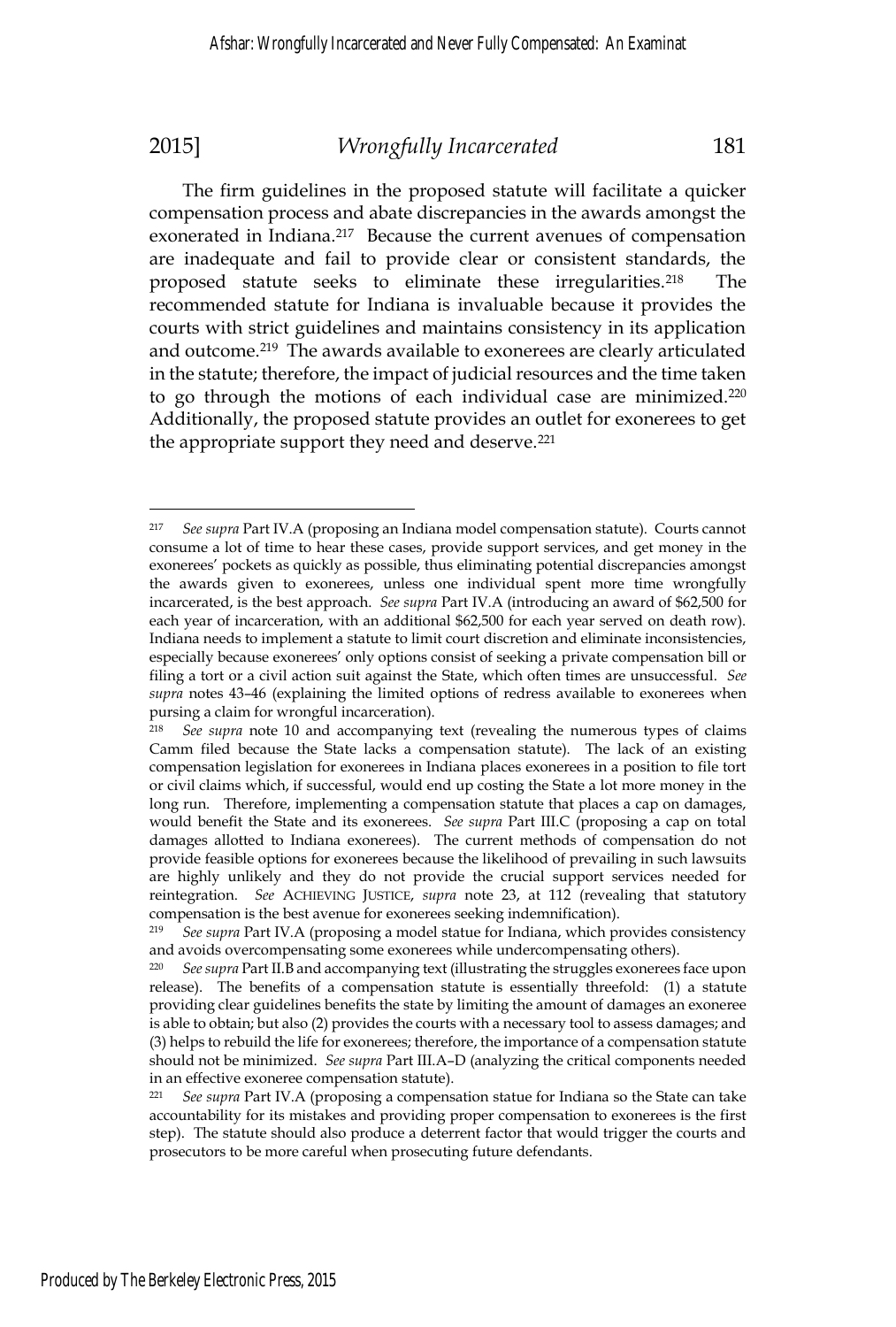Although the model statute provides a starting point for the courts, the statute itself is likely to change in the future due to technology and the evolving law.222 As a result, there are some concerns and criticisms that need to be addressed.223 One of the main apprehensions with implementing a state compensation statute concerns taxpayer dollars being expended to finance the awards.<sup>224</sup> This concern is admittedly legitimate, however, exonerees still have a remedy at law, where they can—and frequently do—file lawsuits against the state with numerous claims relating to their wrongful incarceration.225 In these instances, some exonerees receive more money than what a majority of states would normally allow, and the money is still apportioned from taxpayer dollars.226 Therefore, the State should adopt a compensation scheme that features the type and amount of awards offered to exonerees, and while it is not ideal, placing a cap on the total monetary compensation available to each exoneree will limit recovery.<sup>227</sup> Additionally, funneling costs to support services instead of providing a lump sum payment to exonerees also reduces the upfront costs to the state and allocates the money to better and much more effective use.228 Since the number of exonerations in

<sup>222</sup> *See* DWYER ET AL., *supra* note 39, at 244–45 (discussing the advancement of scientific technology and its tremendous assistance in combating crimes and overall benefit to the criminal justice system). However, forensic techniques that can be properly authenticated such as blood typing are sometimes conducted incorrectly or portrayed inaccurately in trial. *Improper Forensic Science, supra* note 12.<br><sup>223</sup> See supra note 15 and accompanying text (listing Indiana as one of the states that has not

adopted an exoneree compensation statute). Unfortunately, Indiana does not provide legislative history in terms of whether a state compensation statute was ever proposed, considered, or rejected; therefore, we are left to speculate the possibilities as to why a compensation statute in Indiana has not been adopted.

<sup>224</sup> *See* VERA INSTITUTE, *supra* note 118 (housing a prisoner in Indiana cost the State \$14,823 per year in 2012).<br><sup>225</sup> See supra no

See supra note 10 (listing the damages Camm is seeking for his false incarceration because Indiana failed to adopt a compensation statute).

<sup>226</sup> *See, e.g.*, *supra* Part II.D (revealing the discrepancies in the monetary awards provided to exonerees in Indiana, which range from \$100,000 to \$4.9 million). In states that do not have a compensation scheme in place, exonerees are generally able to file lawsuits seeking exorbitant amount of money for the injustice they endured. *See, e.g.*, *supra* note 10 (presenting the types of damages Camm is seeking as a result of his wrongful incarceration).

<sup>227</sup> *See supra* Part IV.A (presenting a compensation statute for Indiana, which places a cap on the total damages to \$2 million).

<sup>228</sup> *See* Scott, *supra* note 52, at 15 (elucidating budgeting issues exonerees face, which would be especially problematic if they received lump sum awards). One argument asserts that Congress does not provide support services in its compensation statute, nor did it amend it, so that suggests that there is no need to provide exonerees with support services upon release. *See* 28 U.S.C. § 2513 (2012) (offering only monetary compensation to exonerees). It is not fair to assume that Congress was aware of the impact wrongful incarceration had on individuals and therefore Congress' lack of action is not a stamp of approval for not granting support services to exonerees.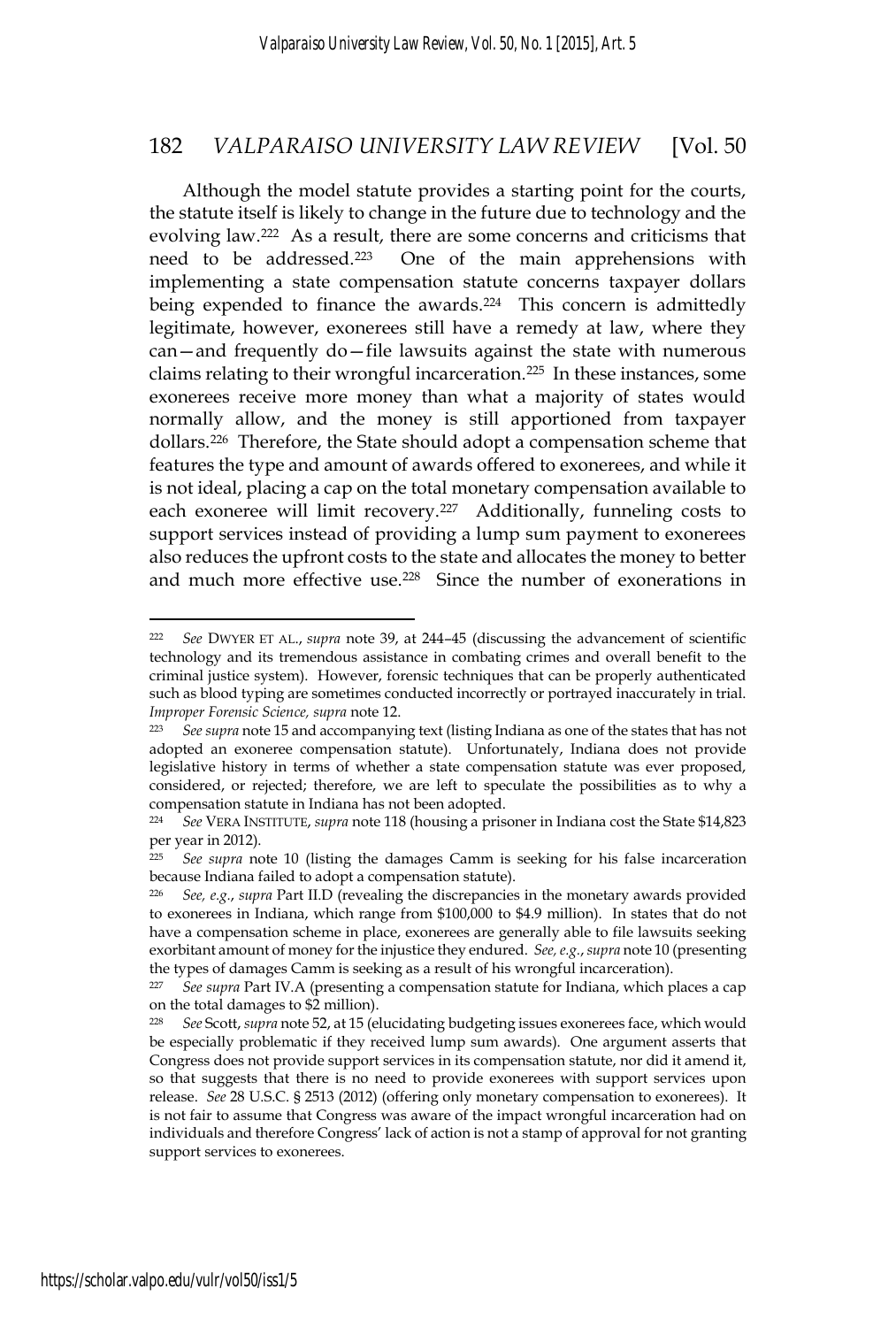Indiana is comparatively low to other states, the wrongful incarceration cases can be easily handled.

This discussion leads to the next concern, where critics argue that the relatively small number of wrongful incarcerations in Indiana indicates a statute is unnecessary. This argument begs the response that one wrongful conviction of an innocent, law-abiding citizen is a constitutional rights violation, and consequently cannot be justified. Indiana's rate of exonerations in the recent years is the highest the State has ever seen and is projected to increase with modern technology. Exonerees must be compensated for a mistake that took, and continues to take their livelihood.229 Indiana needs to be held accountable for its actions in order to prevent this injustice from reoccurring in the future—providing redress for the exonerees is a start.230

### V. CONCLUSION

While fighting back tears, Camm said, "There are times when it is uncomfortable, but it is a process and I haven't done anything wrong. I didn't do anything wrong, I know that, so I can continue to walk with my head up. . . There's no closure. It never ends. . . Time doesn't heal. It just becomes a part of you."231 Camm's story is a single illustration of what life after exoneration entails in a state that does not provide financial assistance or support services to their exonerees.232 If Indiana had a compensation statute in place for wrongfully imprisoned individuals, Camm's claim would have been easily managed, preventing lengthy litigation, while providing him with immediate and vital support.

History has shown that releasing a higher number of wrongfully convicted individuals from prison will ultimately result in more claims against the state. Indiana has a moral and ethical duty to protect its citizens and its current method is failing. When the State fails to protect the freedom of innocent individuals, it not only reveals the flaws of our criminal justice system, but also allows the real criminals to remain in our

<sup>229</sup> *See supra* Part II.B (exhibiting the adverse effects of prisons on individuals even after exoneration); *supra* Part II.D (revealing the issues resulting from a lack of a compensation statute in Indiana).

<sup>230</sup> *See supra* note 15 and accompanying text (listing the states that have not adopted an exoneree compensation statute). Deterrents are crucial and if states are not held accountable, the increasing numbers of wrongful convictions are inevitable. *See supra* note 132 and accompanying text (discussing the reforms proposed by the ABA to reduce the number of wrongful convictions that take place in the United States).

<sup>231</sup> McCutcheon, *supra* note 4. 232 *See id*. (interviewing Camm six months after his release from prison). Upon his release, Camm filed a claim against Floyd County, Indiana and numerous other defendants, seeking compensation for his wrongful incarceration. *See* Verified Complaint, *supra* note 7, at 73.